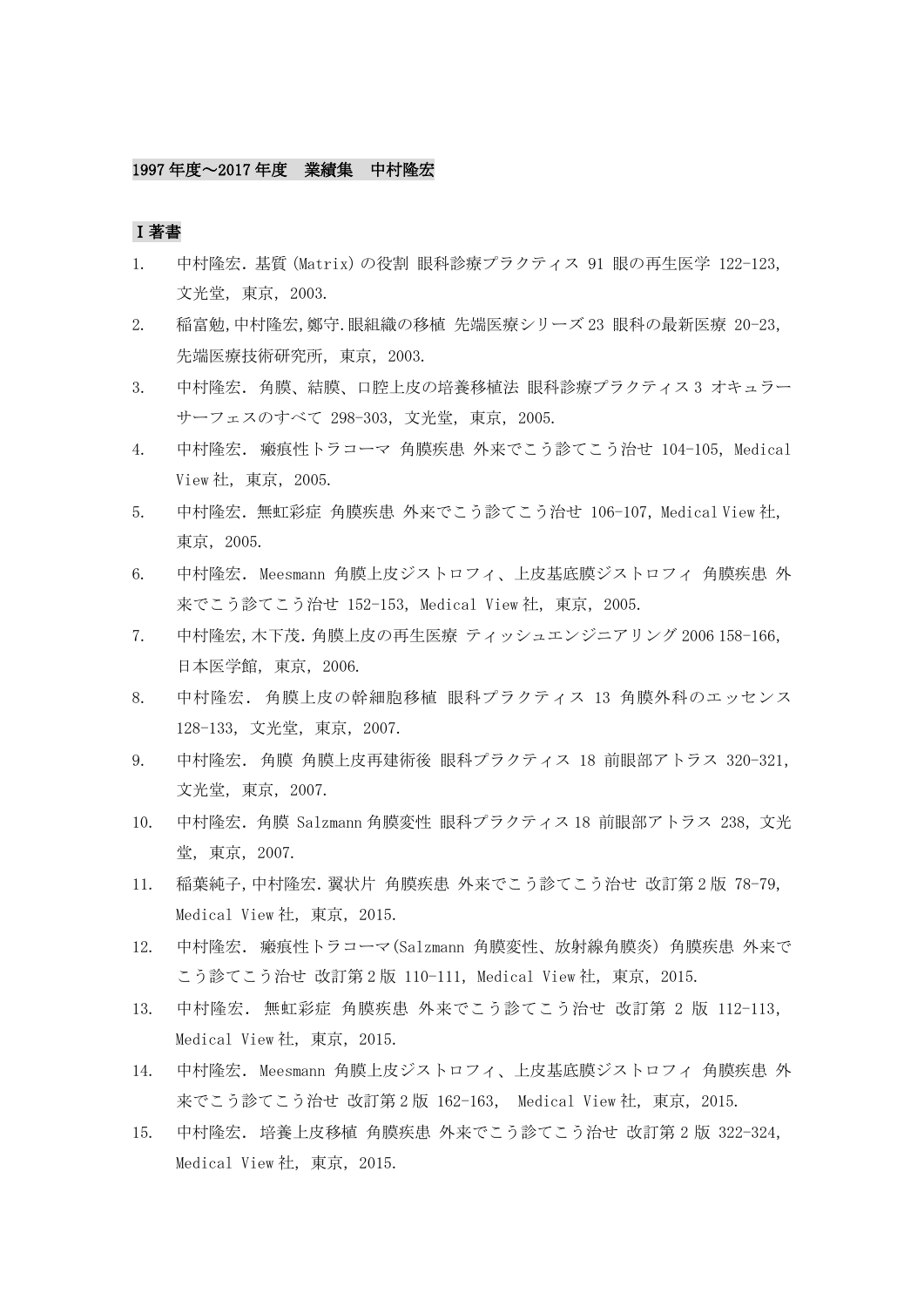## 英文著書

1. Nakamura T. Non-ocular sources for cell-based ocular surface reconstruction. Ocular Surface Disease: Cornea, Conjunctiva and Tear Film, 1st Edition 373-383, Saunders, 2013.

## Ⅱ総説

- 1. 中村隆宏,木下茂.角膜と再生医療.今日の移植 14(5): 573-578, 2001.
- 2. 中村隆宏,木下茂. 眼の再生医学における羊膜の位置付け. 眼科手術 15(1): 5-9, 2002.
- 3. 中村隆宏,木下茂.眼科再生医療(眼表面).眼科 44(10): 1305-1311,2002.
- 4. 中村隆宏,木下茂.角膜の再生.京都府立医科大学雑誌 111(10): 799- 807,2002.
- 5. 木下茂,中村隆宏,川崎諭,小泉範子,上野盛夫,石野豊,伴由利子,鄭守,足立和 加子,都築祐勝,遠藤健一,餅田千佳子,山田潤,丸山和一,猪木敬子,谷藤典子, 寺井和都,鈴木智,佐野洋一郎,稲富勉,外園千恵,横井則彦,西田幸二,Quantock AJ, Cooper LJ, Fullwood NJ. 眼の再生医学-Ocular Surface の再生. 日本眼科学会 雑誌 106(12): 837-869, 2002.
- 6. 木下茂,中村隆宏.角膜の再生医療.日本医師会雑誌 129 (3):343-346,2003.
- 7. 中村隆宏,木下茂.角膜の再生医学・再生医療.最新医学 58:740-747,2003.
- 8. 中村隆宏.培養上皮移植.眼科手術 16(3):307-313,2003.
- 9. 中村隆宏,木下茂.培養口腔粘膜上皮シートによる眼表面再建.治療 85(10): 168-169, 2003.
- 10. 中村隆宏.培養上皮移植.日本角膜移植学会誌 5:19-25,2003.
- 11. 中村隆宏,木下茂.培養口腔粘膜上皮シートによる眼表面再建術.炎症再生 24(1): 43-46,2004.
- 12. 中村隆宏.角膜上皮再建法.あたらしい眼科 21(2):153-160,2004.
- 13. 中村隆宏.角膜上皮のステムセル移植.医学のあゆみ 211(10):909-914,2004.
- 14. 中村隆宏.難治性眼表面疾患における病的角化の分子機構.日本眼科学会雑誌  $108(11): 654-664$ , 2004.
- 15. 中村隆宏,木下茂.角膜再生医療の現状. 日本再生医療学会雑誌 4(2):53-59,2005.
- 16. 中村隆宏.難治性眼表面疾患に対する外科的再建術の開発.Aging & Health 14(3): 38-39,2005.
- 17. 中村降宏, 木下茂. 実用化のはじまった再生医療––角膜再生医療. Medical Science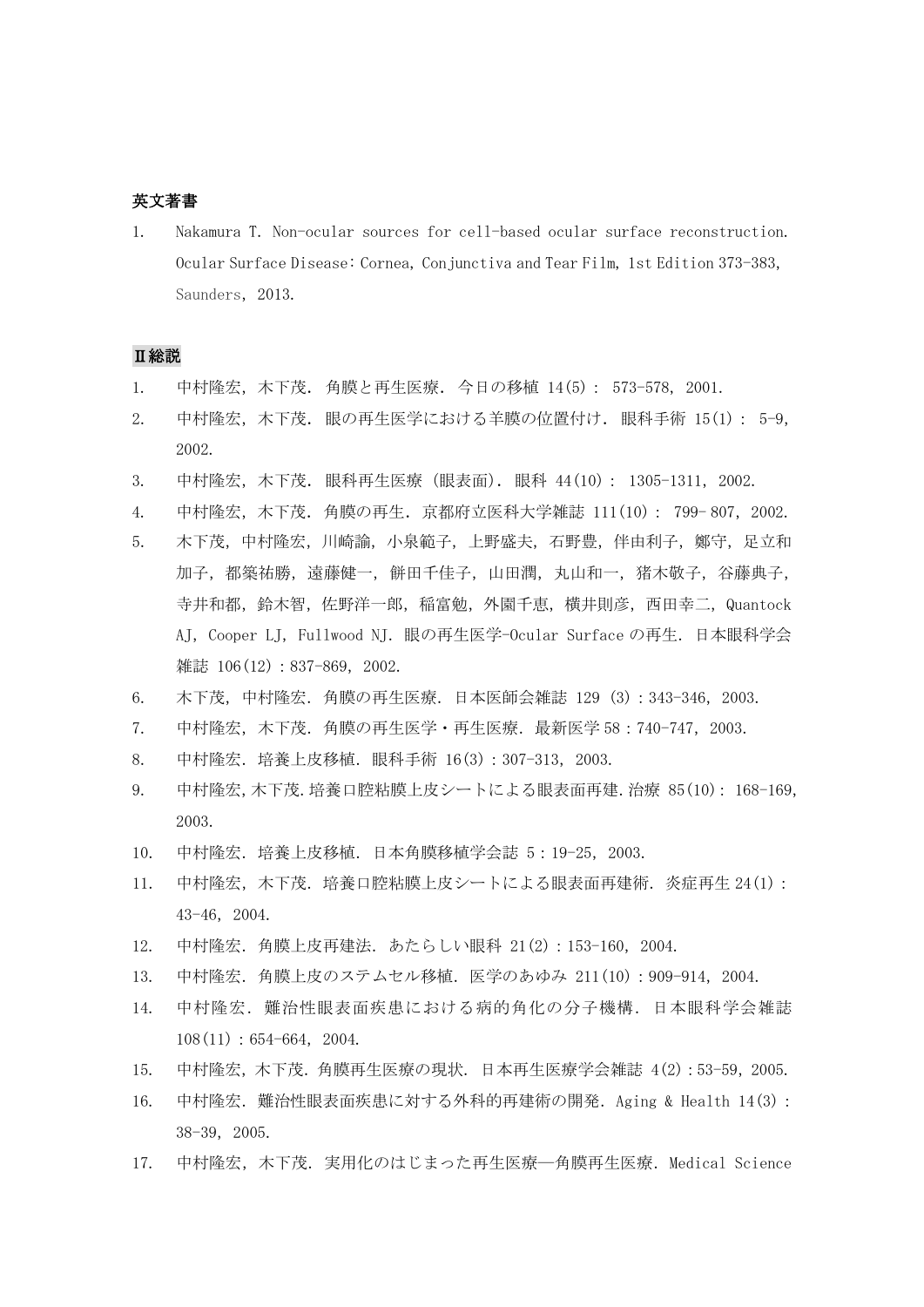Digest  $31(4):29-32,2005$ .

- 18. 中村隆宏.難治性眼表面疾患に対する培養口腔粘膜上皮移植術の開発.眼紀 56: 481-487,2005.
- 19. 中村隆宏.眼表面の再生工学(1).臨床眼科増刊号 59(11):163-169,2005.
- 20. 中村隆宏.角膜再生医療の臨床.医学のあゆみ 217(5):445-450,2006.
- 21. 木下茂,外園千恵,稲富勉,中村隆宏,小泉範子,川崎諭,上田真由美,横井則彦, 上野盛夫,笹井芳樹.再生医学による重症角膜疾患の新規治療法開発への戦略的研究. 最新医学 62:132-180, 2007.
- 22. 中村隆宏.角膜化学外傷への対処法を教えてください.あたらしい眼科 23(suppl): 104-106,2007.
- 23. 小泉範子,中村隆宏,外園千恵,稲富勉,木下茂.角膜移植再生医療 羊膜を用いた 眼表面の再建.眼科 49(7):933-943,2007.
- 24. 小泉範子,中村隆宏,稲富勉,外園千恵,木下茂.角膜再生のメカニズムと臨床応用. BIO Clinica 22(12):1074-1079,2007.
- 25. 中村隆宏,木下茂.再生医学と医療 角膜.日本臨床 66(5):955-960,2008.
- 26. 中村隆宏,木下茂.角膜の再生医療.綜合臨床 58(1):104-111,2009.
- 27. 中村隆宏,木下茂. 角膜. 遺伝子医学 MOOK 13 号 295-298, 2009.
- 28. 木下茂,外園千恵,稲富勉,川崎諭,横井則彦,上野盛夫,丸山和一,奥村直毅,伴 由利子,西崎暁子,関山英一,永田真帆,中司美奈,東原尚代,鈴木智,佐野洋一郎, 山崎健太,羽室淳爾,小泉範子,中村隆宏,上田真由美,山田潤,谷岡秀敏,高橋浩 昭, 岡野明, QUANTOCK Andrew J, FULLWOOD Nigel J, 西田幸二, 田代啓, 中野正和, 八木知人,不破正博,鳥居隆三,成宮周,松岡俊行,審良静男.角膜疾患の未来医療. 日本眼科学会雑誌 114(3): 161-199, 2010.
- 29. 中村隆宏.角膜疾患 難治性眼表面疾患の克服に向けて.臨床眼科 64(13):1994-2002, 2010.
- 30. 中村隆宏,木下茂.角膜上皮の臨床解剖学と病態生理.日本の眼科 82(11):1494-1499, 2011.
- 31. 木下茂,中村隆宏.加齢による眼表面疾患の診断と治療.Advances in Aging and Health Research 2011: 145-149, 2012.
- 32. 木下茂, 中村隆宏. 角膜と体性幹細胞. BIO Clinica 27(9): 17-21, 2012.
- 33. 中村隆宏.眼科と幹細胞.眼科 55(3):269-275,2013.
- 34. 上野盛夫,中村隆宏,木下茂.角膜の再生医療.日本医師会雑誌 142(4):777-780, 2013.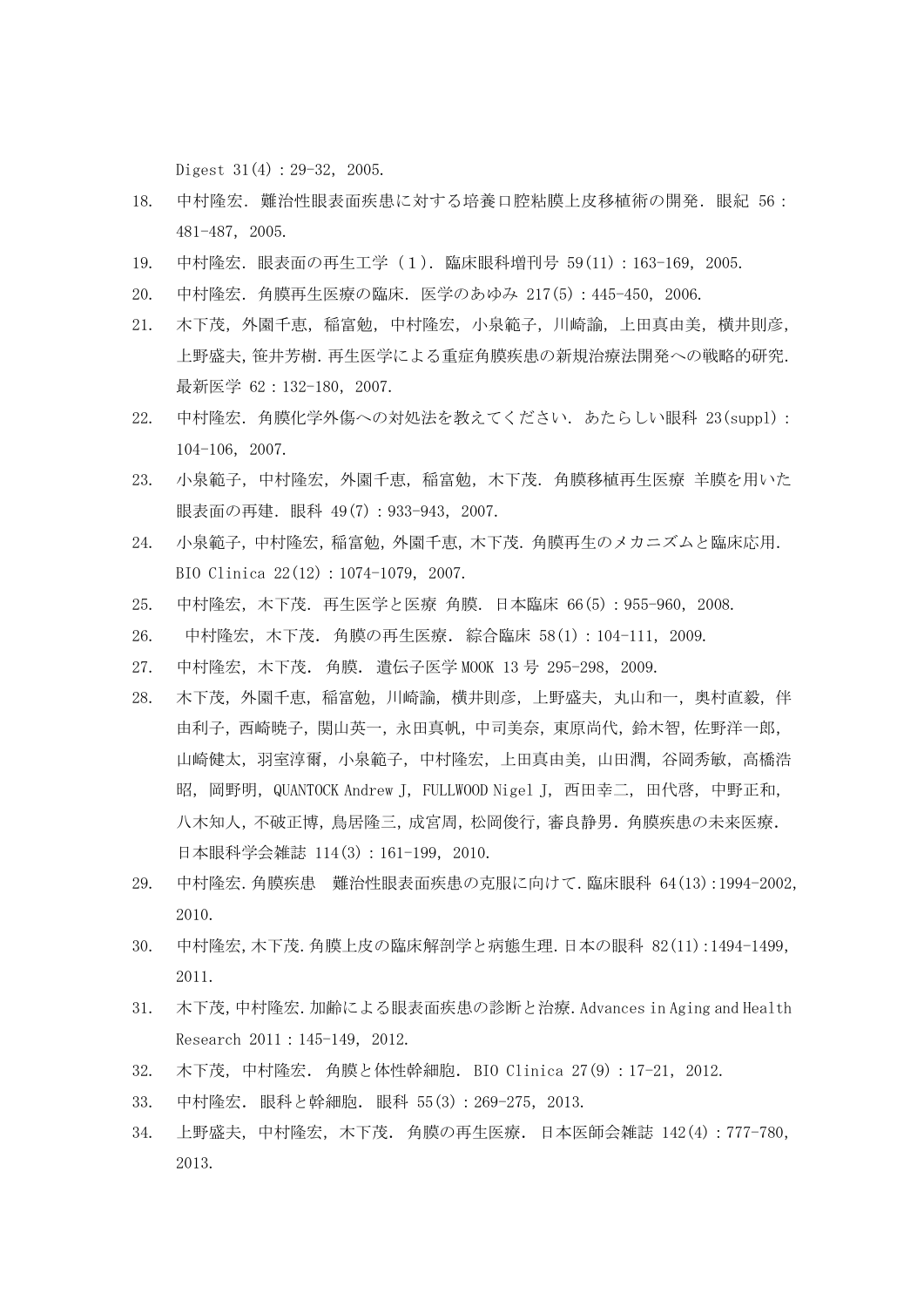- 35. 中村隆宏.角膜上皮移植の臨床成績.あたらしい眼科 31(1):69-76,2015.
- 36. 外園千恵,稲富勉,中村隆宏,小泉範子,羽室淳爾,木下茂.難治性角膜疾患に対す る培養自家口腔粘膜上皮シート移植に関する臨床試験.日本臨床 73(5):447-451, 2015.
- 37. 中村隆宏,外園千恵.羊膜移植術.臨床眼科 71(2):188-193,2017.
- 38. 中村隆宏.羊膜移植術の実際-羊膜被覆術と羊膜補填術-.眼科手術 30(3):411-415, 2017.

## Ⅲ原著

英文

- 1. Nishida K, Honma Y, Dota A, Kawasaki S, Adachi W, Nakamura T, Quantock AJ, Hosotani H, Yamamoto S, Okada M, Shimomura Y, Kinoshita S. Isolation and chromosomal localization of a cornea-specific human keratin 12 gene and detection of four mutations in Meesmann corneal epithelial dystrophy. Am J Hum Genet. 61: 1268-1275, 1997. (IF=10.794)
- 2. Akama TO, Nishida K, Nakayama J, Watanabe H, Ozaki K, Nakamura T, Dota A, Kawasaki S, Inoue Y, Maeda N, Yamamoto S, Fujiwara T, Thonar EJ, Shimomura Y, Kinoshita S, Tanigami A, Fukuda MN. Macular corneal dystrophy type I and type II are caused by distinct mutations in a new sulphotransferase gene. Nature Genet.  $26(2)$ : 237-241, 2000. (IF=31.616)
- 3. Nakamura T, Nishida K, Dota A, Adachi W, Yamamoto S, Maeda N, Okada M, Kinoshita S. Gelatino-lattice corneal dystrophy: clinical features and mutational analysis. Am J Ophthalmol. 129(5): 665-666, 2000. (IF=3.831)
- 4. Nakamura T, Nishida K, Dota A, Matsuki M, Yamanishi K, Kinoshita S. Elevated expression of transglutaminase 1 and keratinization-related proteins in conjunctiva in severe ocular surface disease. Invest Ophthalmol Vis Sci.  $42(3)$ : 549-556, 2001. (IF=3.427)
- 5. Dota A, Nishida K, Adachi W, Nakamura T, Koizumi N, Kawamoto S, Okubo K, Kinoshita S. An expression profile of active genes in human conjunctival epithelium. Exp Eye Res. 72(3): 235-241, 2001. (IF=2.998)
- 6. Nakamura T, Nishida K, Dota A, Kinoshita S. Changes in conjunctival clusterin expression in severe ocular surface disease. Invest Ophthalmol Vis Sci. 43(6): 1702-1707, 2002. (IF=3.427)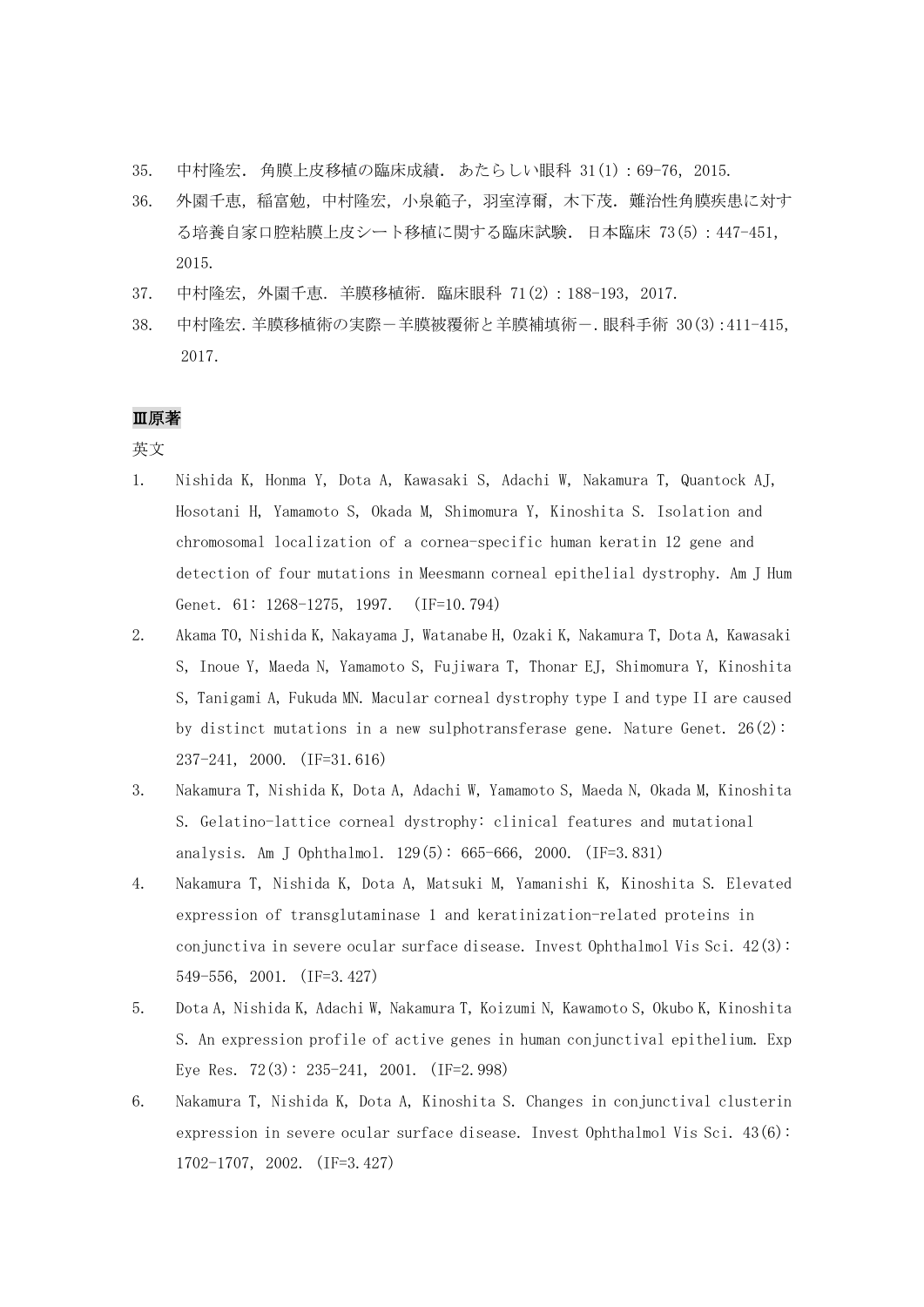- 7. Koizumi N, Cooper LJ, Fullwood NJ, Nakamura T, Inoki K, Tsuzuki S, Kinoshita S. An evaluation of cultivated corneal limbal epithelial cells, using cell-suspension culture. Invest Ophthalmol Vis Sci. 43(7): 2114-2121, 2002. (IF=3.427)
- 8. Kinoshita S, Nakamura T, Nishida K. Pathological keratinization of ocular surface epithelium. Adv Exp Med Biol. 506(Pt A): 641-646, 2002. (IF=1.953)
- 9. Nakamura T, Koizumi N, Tsuzuki M, Inoki K, Sano Y, Sotozono C, Kinoshita S. Successful regrafting of cultivated corneal epithelium using amniotic membrane as a carrier in severe ocular surface disease. Cornea. 22(1): 70-71, 2003. (IF=1.833)
- 10. Nakamura T, Endo K, Cooper L, Fullwood NJ, Tanifuji N, Tsuzuki M, Koizumi N, Inatomi T, Sano Y, Kinoshita S. The Successful culture and autologous transplantation of rabbit oral mucosal epithelial cells on amniotic membrane. Invest Ophthalmol Vis Sci. 44(1): 106-116, 2003. (IF=3.427)
- 11. Ban Y, Dota A, Cooper LJ, Fullwood NJ, Nakamura T, Tsuzuki M, Mochida C, Kinoshita S. Tight junction-related protein expression and distribution in human corneal epithelium. Exp Eye Res. 76(6): 663-669, 2003. (IF=2.998)
- 12. Ban Y, Cooper LJ, Fullwood NJ, Nakamura T, Tsuzuki M, Koizumi N, Dota A, Mochida C, Kinoshita S. Comparison of ultrastructure, tight junction-related protein expression and barrier function of human corneal epithelial cells cultivated on amniotic membrane with and without air-lifting. Exp Eye Res. 76(6): 735-743, 2003. (IF=2.998)
- 13. Nakamura T, Kinoshita S. Ocular surface reconstruction using cultivated mucosal epithelial stem cells. Cornea.  $22(Suppl 1):$   $S75-80$ ,  $2003$ . (IF=1.833)
- 14. Nakamura T, Yoshitani M, Rigby H, Fullwood NJ, Ito W, Inatomi T , Sotozono C, Nakamura T, Shimizu Y, Kinoshita S. Sterilized, freeze-dried amniotic membrane : A useful substrate for ocular surface reconstruction. Invest Ophthalmol Vis Sci. 45(1): 93-99, 2004. (IF=3.427)
- 15. Kinoshita S, Nakamura T. Development of cultivated mucosal epithelial sheet transplantation for ocular surface reconstruction. Artifi Organs. 28(1): 22-27, 2004. (IF=1.993)
- 16. Kinoshita S, Koizumi N, Sotozono C, Yamada J, Nakamura T, Inatomi T. Concept and clinical application of cultivated epithelial transplantation for ocular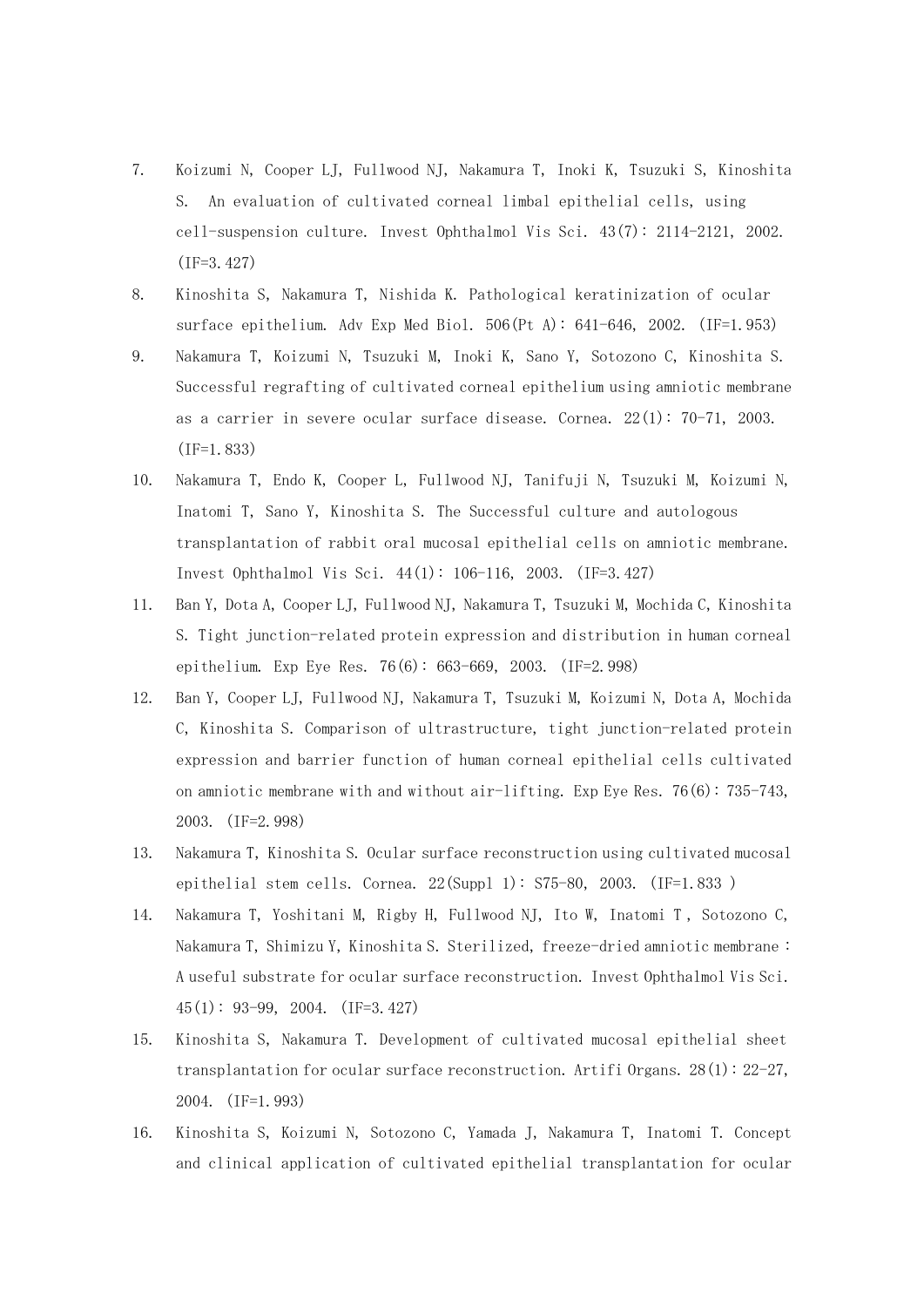surface disorder. The Ocular Surface.  $2(1): 21-33$ , 2004. (IF=4.477)

- 17. Amemiya T, Nakamura T, Oseko F, Yamamoto T, Fukushima A, Nakanishi A, Kinoshita S, Kanamura N. Human oral epithelial and periodontal ligament cells sheets cultured on human amniotic membrane for oral reconstruction. J Oral Tissue Engin.  $1(1): 89-96, 2004.$
- 18. Kinoshita S, Koizumi N, Nakamura T. Transplantable cultivated mucosal epithelial sheet for ocular surface reconstruction. Exp Eye Res. 78(3): 483-491, 2004. (IF=2.998)
- 19. Ishino Y, Sano Y, Nakamura T, Connon CJ, Rigby H, Fullwood NJ, Kinoshita S. Amniotic membrane as a carrier for cultivated human corneal endothelial cell transplantation. Invest Ophthalmol Vis Sci. 45(3): 800-806, 2004. (IF=3.427)
- 20. Cooper LJ, Fullwood NJ, Koizumi N, Nakamura T, Kinoshita S. An investigation of removed cultivated epithelial transplants in patients after allo cultivated corneal epithelial transplantation. Cornea. 23(3): 235-242, 2004. (IF=1.833)
- 21. Nakamura T, Inatomi T, Sotozono C, Koizumi N, Kinoshita S. Successful primary culture and autologous transplantation of corneal limbal epithelial cells from minimal biopsy for unilateral severe ocular surface disease. Acta Ophthalmol Scand. 82(4): 468-471, 2004. (IF=1.850)
- 22. Endo K, Kawasaki S, Nakamura T, Kinoshita S. The presence of keratin 5 as an IgG Fc binding protein in human corneal epithelium. Exp Eye Res. 78(6): 1137-1141, 2004. (IF=2.998)
- 23. Endo K, Nakamura T, Kawasaki S, Kinoshita S. Human amniotic membrane, like corneal epithelial basement membrane, manifests the  $\alpha$ 5 chain of type IV collagen. Invest Ophthalmol Vis Sci. 45(6): 1771-1774, 2004. (IF=3.427)
- 24. Kinoshita S, Nakamura T. Regenerative medicine for the cornea. JMAJ. 47(7): 317-321, 2004.
- 25. Nakamura T, Inatomi T, Sotozono C, Amemiya T, Kanamura N, Kinoshita S. Transplantation of cultivated autologous oral mucosal epithelial cells in patients with severe ocular surface disorders. Br J Ophthalmol. 88(10): 1280-1284, 2004. (IF=3.036)
- 26. Endo K, Nakamura T, Kawasaki S, Kinoshita. Porcine corneal epithelial cells consist of high-and low-integrin beta1-expressing populations. Invest Ophthalmol Vis Sci. 45(11): 3951-3954, 2004. (IF=3.427)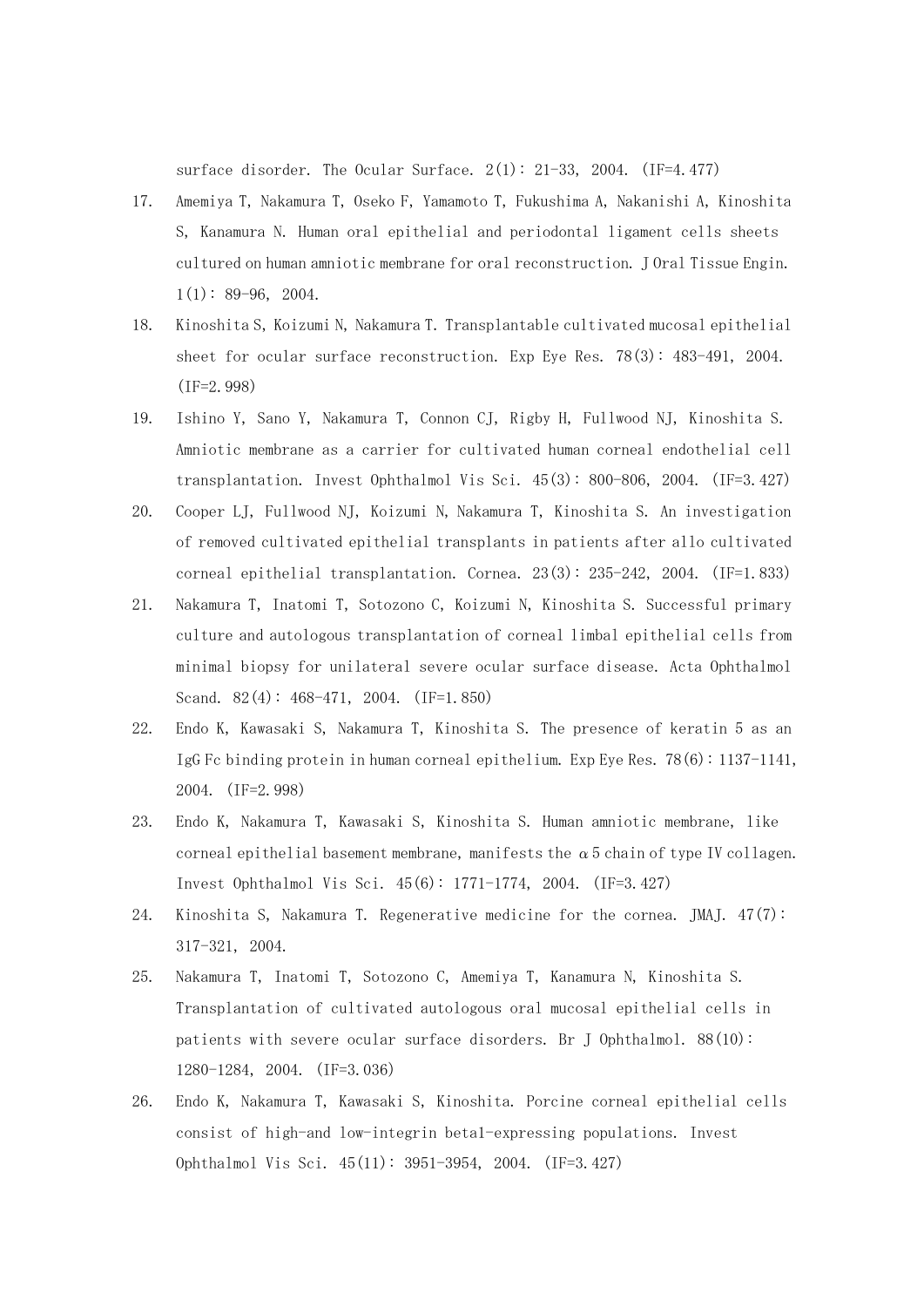- 27. Nakamura T, Ishikawa F, Sonoda KH, Hisatomi T, Qiao H, Yamada J, Fukata M, Ishibashi T, Harada M, Kinoshita S. Characterization and distribution of bone marrow-derived cells in mouse cornea. Invest Ophthalmol Vis Sci. 46(2): 497-503, 2005. (IF=3.427)
- 28. Qiao H, Hisatomi T, Sonoda KH, Kura S, Sassa Y, Kinoshita S, Nakamura T, Sakamoto T, Ishibashi T. The characterisation of hyalocytes: the origin, phenotype, and turnover. Br J Ophthalmol. 89(4): 513-517, 2005. (IF=3.036)
- 29. Cooper LJ, Kinoshita S, German M, Koizumi N, Nakamura T, Fullwood NJ. An investigation into the composition of amniotic membrane used for ocular surface reconstruction. Cornea. 24(6): 722-729, 2005. (IF=1.833)
- 30. Kinoshita S, Nakamura T. The Promise and challenges of regenerative medicine-Corneal cells for regeneration. Ernst Schering Res Found Workshop.  $(54): 63-83, 2005.$
- 31. Inatomi T, Nakamura T, Koizumi N, Sotozono C, Kinoshita S. Current Concepts and Challenges in Ocular Surface Reconstruction using Cultivated Mucosal Epithelial Transplantation. Cornea. 24(Suppl 1): S32-38, 2005. (IF=1.833)
- 32. Sonoda KH, Nakao S, Nakamura T, Oshima T, Qiao H, Hisatomi T, Kinoshita S, Ishibashi T. Cellular events in the normal and inflamed cornea. Cornea. 24(Suppl8): S50-54, 2005. (IF=1.833)
- 33. Connon C, Kawasaki S, Liles M, Koizumi N, Yamasaki K, Nakamura T, Quantock AJ, Kinoshita S. Gene expression and immunolocalisation of calcium-activated chloride channel during the stratification of cultivated and developing corneal epithelium. Cell Tissue Res. 323(1): 177-182, 2006. (IF=2.948)
- 34. Connon CJ, Nakamura T, Quantock AJ, Kinoshita S. The persistence of transplanted amniotic membrane in corneal stroma. Am J Ophthalmol. 141(1): 190-192, 2006. (IF=3.831)
- 35. Ueno M, Matsumura M, Watanabe K, Nakamura T, Osakada F, Takahashi M, Kawasaki H, Kinoshita S, Sasai Y. Neural conversion of ES cells by an inductive activity on human amniotic membrane matrix. Proc Natl Acad Sci USA. 103(25): 9554-9559, 2006. (IF=9.423)
- 36. Inatomi T, Nakamura T, Koizumi N, Sotozono C, Yokoi N, Kinoshita S. Mid-term results on ocular surface reconstruction using cultivated autologous oral mucosal epithelial transplantation. Am J Ophthalmol. 141(2): 267-275, 2006.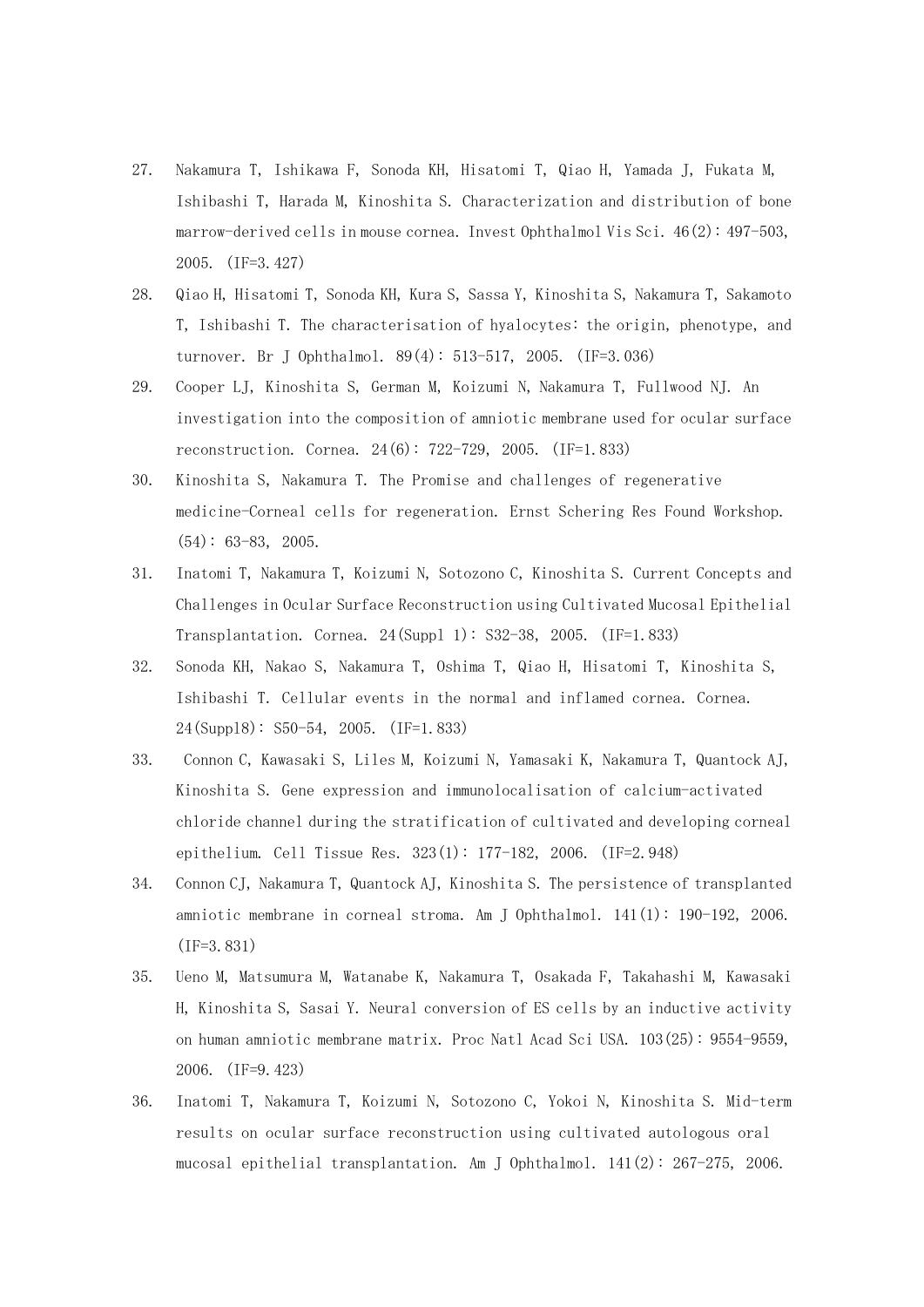(IF=3.831)

- 37. Nakamura T, Ang LPK, Rigby H, Sekiyama E, Inatomi T, Sotozono C, Fullwood NJ, Kinoshita S. The use of autologous serum in the development of corneal and oral epithelial equivalents in patients with Stevens-Johnson syndrome. Invest Ophthalmol Vis Sci. 47(3): 909-916, 2006. (IF=3.427)
- 38. Nakamura T, Inatomi T, Sekiyama E, Ang LPK, Yokoi N, Kinoshita S. Novel clinical application of sterilized, freeze-dried amniotic membrane to treat patients with pterygium. Acta Ophthalmol Scand. 84(3): 401-405, 2006. (IF=1.850)
- 39. Sekiyama E, Nakamura T, Cooper LJ, Kawasaki S, Hamuro J, Fullwood NJ, Kinoshita S. Unique distribution of thrombospondin-1 in human ocular surface epithelium. Invest Ophthalmol Vis Sci. 47(4): 1352-1358, 2006. (IF=3.427)
- 40. Sekiyama E, Nakamura T, Kawasaki S, Sogabe H, Kinoshita S. Different expression of angiogenesis-related factors between human cultivated corneal and oral epithelial sheets. Exp Eye Res. 83(4): 741-746, 2006. (IF=2.998)
- 41. Inatomi T, Nakamura T, Kojyo M, Koizumi N, Sotozono C, Kinoshita S. Ocular surface reconstruction with combination of cultivated autologous oral mucosal epithelial transplantation and penerating keratoplasty. Am J Ophthalmol. 142(5): 757-764, 2006. (IF=3.831)
- 42. Tanioka H, Kawasaki S, Yamasaki K, Ang LPK, Koizumi N, Nakamura T, Yokoi N, Komuro A, Inatomi T, Kinoshita S. Establishment of a cultivated human conjunctival epithelium as an alternative tissue source for autologous corneal epithelial transplantation. Invest Ophthalmol Vis Sci. 47(9): 3820-3827, 2006. (IF=3.427)
- 43. Nakamura T, Inatomi T, Sotozono C, Ang LPK, Koizumi N, Yokoi N, Kinoshita S. Transplantation of autologous serum-derived cultivated corneal epithelial equivalents for the treatment of severe ocular surface disease. Ophthalmology. 113(10): 1765-1772, 2006. (IF=6.750)
- 44. Ang LPK\*, Nakamura T\*, Inatomi T, Sotozono C, Koizumi N, Yokoi N, Kinoshita S. Autologous serum-derived cultivated oral epithelial transplants for severe ocular surface disease. Arch Ophthalmol. 124: 1543-1551, 2006. (\*co-first authors) (IF=4.40)
- 45. Inatomi T, Nakamura T, Kinoshita S. Reply. Am J Ophthalmol. 143(1): 189-190, 2007. (IF=3.831)
- 46. Bentley AJ, Nakamura T, Hammiche A, Pollock HM, Martin FL, Kinoshita S, Fullwood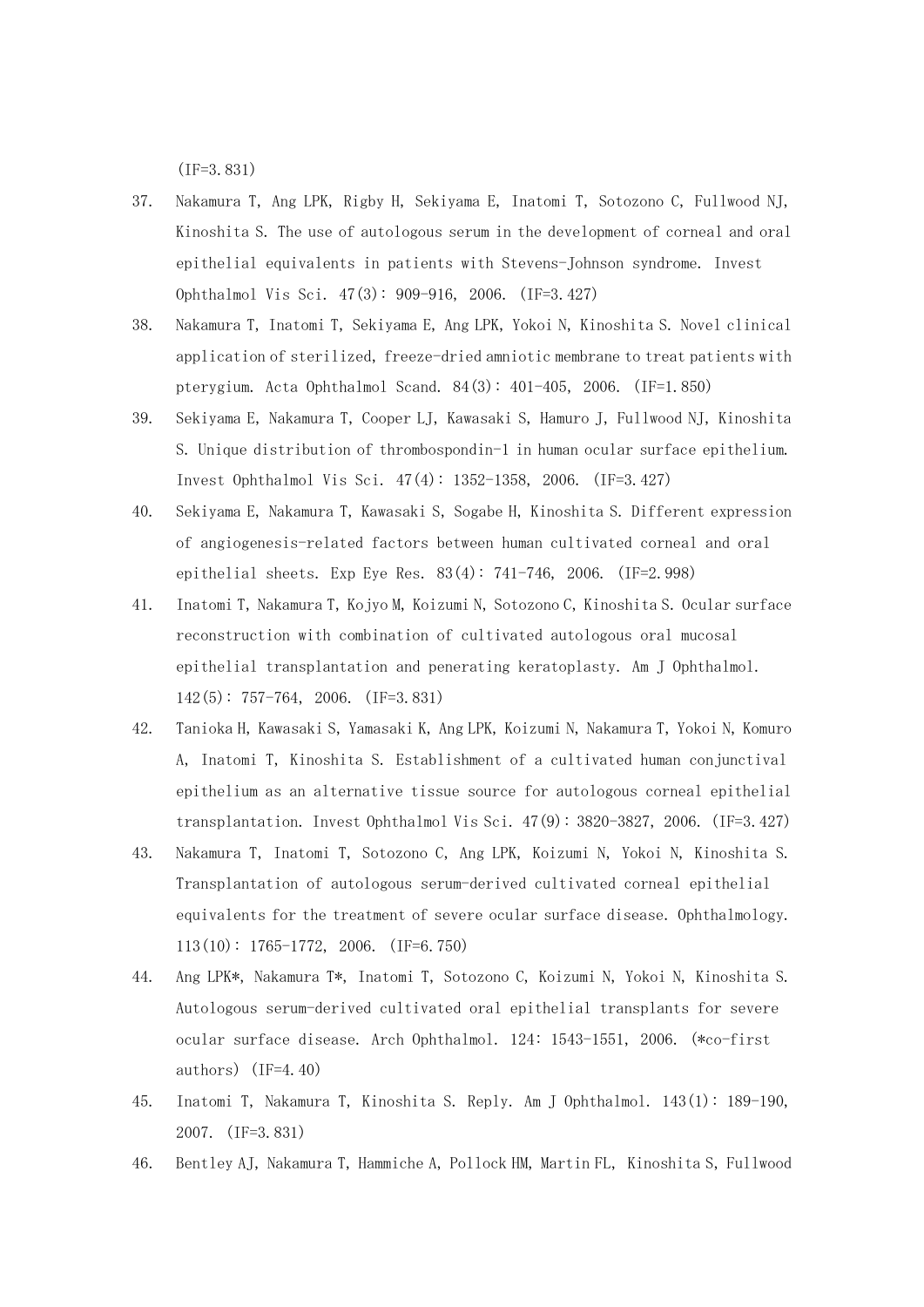NJ. Characterization of human corneal stem cells by synchrotron infrared micro-spectroscopy. Mol Vis. 13: 237-242, 2007. (IF=2.110)

- 47. Takaoka M, Nakamura T, Ban Y, Kinoshita S. Phenotypic investigation of cell junction-related proteins in gelatinous drop-like corneal dystrophy. Invest Ophthalmol Vis Sci. 48(3): 1095-1101, 2007. (IF=3.427)
- 48. Nakamura T, Endo K, Kinoshita S. Identification of Human Oral Keratinocyte Stem/Progenitor Cells by Neurotrophin Receptor p75 and the Role of Neurotrophin/p75 Signaling. Stem Cells. 25: 628–638, 2007. (IF=5.902)
- 49. Hisatomi T, Sonoda KH, Ishikawa F, Qiao H, Nakazawa T, Fukata M, Nakamura T, Noda K, Miyahara S, Harada M, Kinoshita S, Hafezi-Moghadam A, Ishibashi T, Miller JW. Identification of resident and inflammatory bone marrow derived cells in the sclera by bone marrow and hematopoietic stem cell transplantation. Br J Ophthalmol. 91(4): 520-526, 2007. (IF=3.036)
- 50. Sekiyama E\*, Nakamura T\*, Kurihara E\*, Cooper LJ, Fullwood NJ, Takaoka M, Hamuro J, Kinoshita S. Novel sutureless transplantation of bioadhesive-coated, freeze-dried amniotic membrane for ocular surface reconstruction. Invest Ophthalmol Vis Sci. 48(4): 1528-1534, 2007. (\*co-first authors) (IF=3.427)
- 51. Nakamura T, Inatomi T, Cooper LJ, Rigby H, Fullwood NJ, Kinoshita S. Phenotypic investigation of human eyes with transplanted autologous cultivated oral mucosal epithelial sheets for severe ocular surface diseases. Ophthalmology.  $114(6)$ : 1080-1088, 2007. (IF=6.750)
- 52. Connon CJ, Nakamura T, Hopkinson A, Quantock AJ, Yagi N, Doutch J, Meek KM. The biomechanics of amnion rupture: an x-ray diffraction study. PLoS One.  $2(11)$ : e1147, 2007. (IF=3.057)
- 53. Nakamura T, Ohtsuka T, Sekiyama E, Cooper LJ, Kokubu H, Fullwood NJ, Barrandon Y, Kageyama R, Kinoshita S. Hes1 regulates corneal development and the function of corneal epithelial stem/progenitor cells. Stem Cells. 26(5): 1265-1274, 2008. (IF=5.902)
- 54. Takaoka M, Nakamura T, Sugai H, Bentley AJ, Nakajima N, Fullwood NJ, Yokoi N, Hyon SH, Kinoshita S. Sutureless Amniotic Membrane Transplantation for Ocular Surface Reconstruction with a Chemically Defined Bioadhesive. Biomaterials. 29(19): 2923-2931, 2008. (IF=8.387)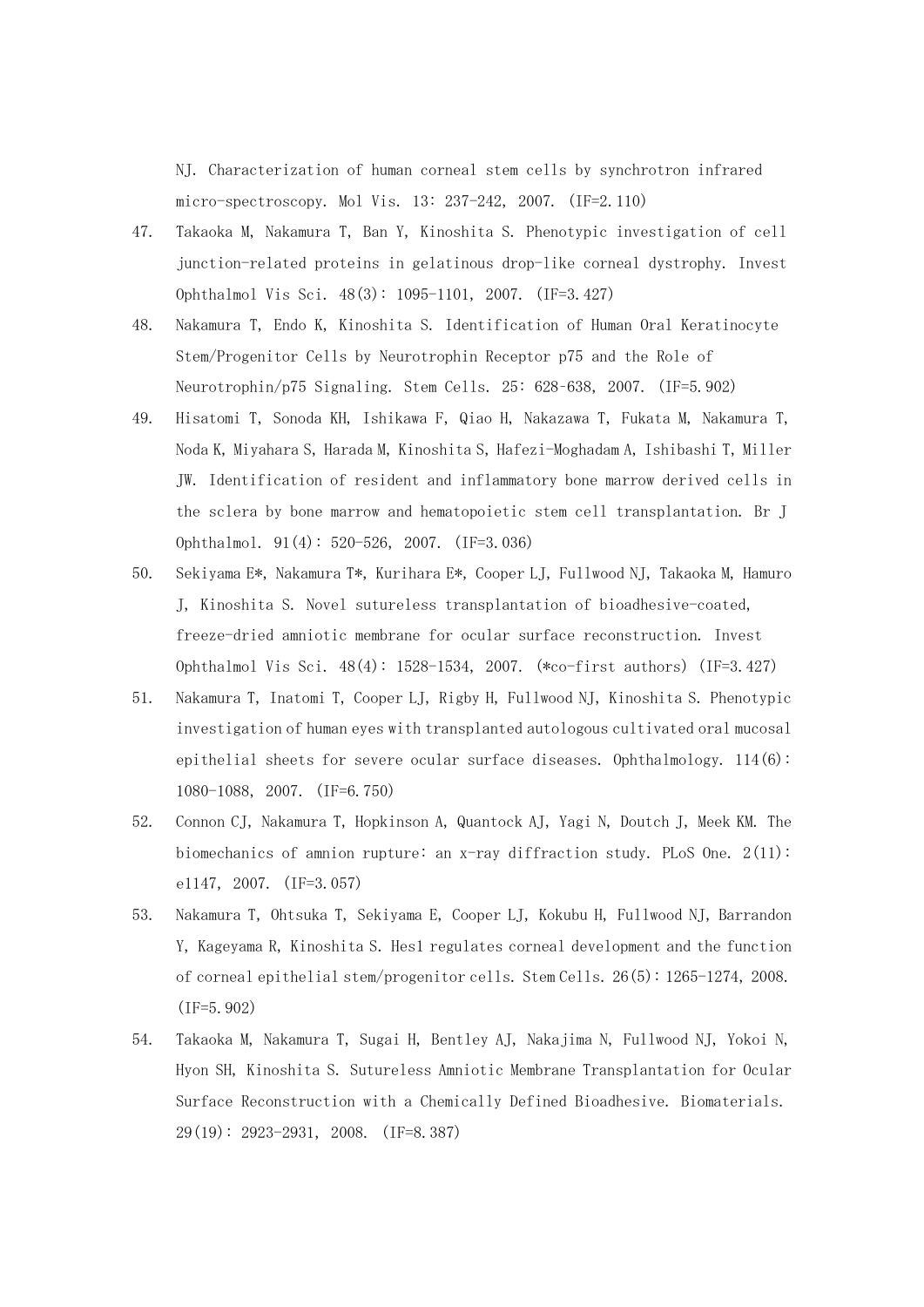- 55. Nakamura T, Sekiyama E, Takaoka M, Bentley AJ, Yokoi N, Fullwood NJ, Kinoshita S. The use of trehalose-treated freeze-dried amniotic membrane for ocular surface reconstruction. Biomaterials. 29(27): 3729-3737, 2008. (IF=8.387)
- 56. Grude O, Nakamura T, Hammiche A, Bentley AJ, Martin FL, Pollock HM, Kinoshita S, Fullwood NJ. Discrimination of human stem cells by photothermal microspectroscopy. Vibrational Spectroscopy. 49(1): 22–27, 2009. (IF=1.682)
- 57. Takayama T, Kondo T, Kobayashi M, Ohta K, Ishibashi Y, Kanemaru T, Shimazu H, Ishikawa F, Nakamura T, Kinoshita S, Nakamura K. Characteristic morphology and distribution of bone marrow derived cells in the cornea. The Anatomical Record. 292(5): 756-763, 2009. (IF=1.507)
- 58. Takaoka M, Nakamura T, Sugai H, Bentley AJ, Nakajima N, Yokoi N, Fullwood NJ, Hyon SH, Kinoshita S. Novel Sutureless Keratoplasty with a Chemically Defined Bioadhesive. Invest Ophthalmol Vis Sci. 50(6): 2679-2685, 2009. (IF=3.427)
- 59. Ang LPK, Tanioka H, Kawasaki S, Ang LPS, Yamasaki K, Phuc DT, Thien Z, Koizumi N, Nakamura T, Yokoi N, Komuro A, Inatomi T, Nakatsukasa M, Kinoshita S. Cultivated human conjunctival epithelial transplantation for total limbal stem cell deficiency. Invest Ophthalmol Vis Sci. 51(2): 758-764, 2010. (IF=3.427)
- 60. Tanioka H, Kawasaki S, Sotozono C, Nakamura T, Inatomi T, Kinoshita S. The Relationship between Preoperative Clinical Scores and Immunohistological Evaluation of Surgically Resected Tissues in Chronic Severe Ocular-Surface Diseases. Jap J Ophthalmol.  $54(1)$ : 66-73, 2010. (IF=1.510)
- 61. Amemiya T, Nakamura T, Yamamoto T, Kinoshita S, Kanamura N. Immunohistochemical Study of Oral Epithelial Sheets Cultured on Amniotic Membrane for Oral Mucosal Reconstruction. Biomed Mater Eng.  $20(1)$ :  $37-45$ ,  $2010$ . (IF=0.988)
- 62. Nakamura T, Kelly JG, Trevisan J, Cooper LJ, Carmichael PL, Scott AC, Cotte M, Susini J, Martin-Hirsch PL, Kinoshita S, Fullwood NJ, Martin F. Micro spectroscopy of spectral biomarkers associated with human corneal stem cells. Mol Vis. 16: 359-368, 2010. (IF=2.110)
- 63. Connon CJ, Doutch J, Chen B, Hopkinson A, Mehta JS, Nakamura T, Kinoshita S, Meek KM. The variation in transparency of amniotic membrane used in ocular surface regeneration. Br J Ophthalmol. 94(8): 1057-1061, 2010. (IF=3.036)
- 64. Kelly JG, Nakamura T, Kinoshita S, Fullwood NJ, Martin FL. Evidence for a stem-cell lineage in corneal squamous cell carcinoma using synchrotron-based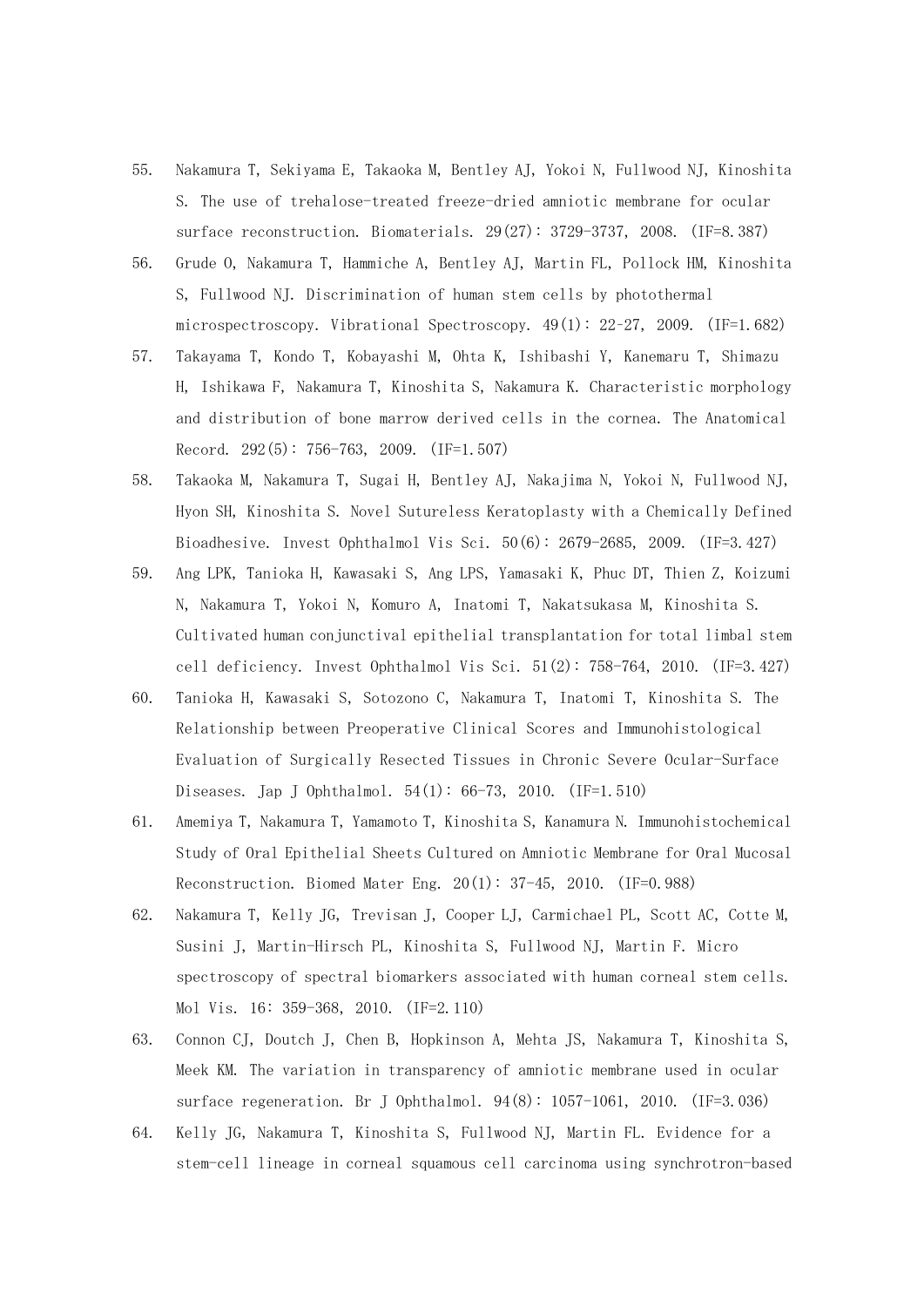Fourier-transform infrared microspectroscopy and multivariate analysis. Analyst. 135(12): 3120-3125, 2010. (IF=4.033)

- 65. Nakamura T, Sotozono C, Bentley AJ, Mano S, Inatomi T, Koizumi N, Fullwood NJ, Kinoshita S. Long-Term Phenotypic Study After Allogeneic Cultivated Corneal Limbal Epithelial Transplantation for Severe Ocular Surface Diseases. Ophthalmology. 117(12): 2247-2254, 2010. (IF=6.750)
- 66. Nakamura T, Takeda K, Inatomi T, Sotozono C, Kinoshita S. Long-Term Results of Autologous Cultivated Oral Mucosal Epithelial Transplantation in the Scar Phase of Severe Ocular Surface Disorders. Br J Ophthalmol. 95(7): 942-946, 2011. (IF=3.036)
- 67. Nakamura T, Kinoshita S. New hopes and strategies for the treatment of severe ocular surface disease. Curr Opin Ophthalmol. 22(4): 274-278, 2011. (IF=2.968)
- 68. Takeda K, Nakamura T, Inatomi T, Sotozono C, Watanabe A, Kinoshita S. Ocular Surface Reconstruction Using the Combination of Autologous Cultivated Oral Mucosal Epithelial Transplantation and Eyelid Surgery for Severe Ocular Surface Disease. Am J Ophthalmol. 152(2): 195-201, 2011. (IF=3.831)
- 69. Nakamura T, Inatomi T, Sotozono C, Koizumi N, Kinoshita S. Recent advances and future challenges in ocular surface reconstruction: On the road to translational medicine. Asia-Pacific Journal of Ophthalmology January/February. 1(1): 28–34, 2012.
- 70. Nakamura Y, Nakamura T, Tarui T, Inoue J, Kinoshita S. Functional Role of PPARδ in Corneal Epithelial Wound Healing. Am J Pathol. 180(2): 583-598, 2012. (IF=4.206)
- 71. Hata M, Nakamura T, Sotozono C, Kumagai K, Kinoshita S, Kurimoto Y. Atypical Continuous Keratitis in a Case of Rheumatoid Arthritis Accompanying with Severe Scleritis. Cornea. 31(12): 1493-1496, 2012. (IF=1.833)
- 72. Sotozono C, Inatomi T, Nakamura T, Koizumi N, Yokoi N, Ueta M, Matsuyama K, Miyakoda K, Kaneda H, Fukushima M, Kinoshita S. Visual Improvement following Cultivated Oral Mucosal Epithelial Transplantation. Ophthalmology. 120(1): 193-200, 2013. (IF=6.750)
- 73. Fogarty SW, Patel II, Trevisan J, Nakamura T, Hirschmugl C, Fullwood NJ, Martin FL. Sub-cellular spectrochemical imaging of isolated human corneal cells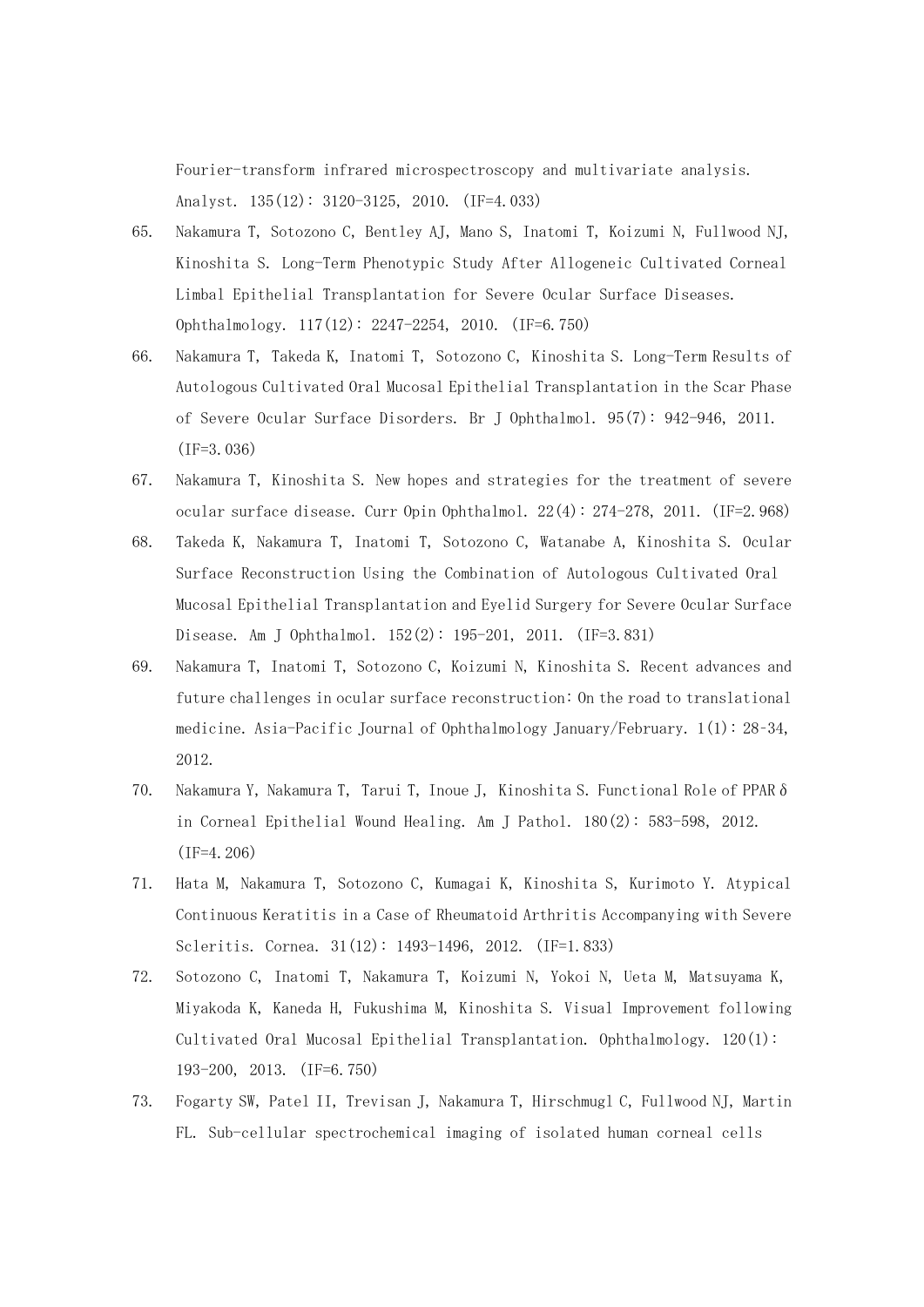employing synchrotron radiation-based Fourier-transform infrared microspectroscopy. Analyst. 138(1): 240-248, 2013. (IF=4.033)

- 74. Hirata-Tominaga K\*, Nakamura T\*, Okumura N, Kawasaki S, Kay EP, Barrandon Y, Koizumi N, Kinoshita S. Corneal Endothelial Cell Fate is Maintained by LGR5 via the Regulation of Hedgehog and Wnt Pathway. Stem Cells. 31(7): 1396-1407, 2013. (\*co-first authors) (IF=5.902)
- 75. Nakamura T, Hamuro J, Takaishi M, Simmons S, Maruyama K, Zaffalon A, Bentley AJ, Kawasaki S, Nagata-Takaoka M, Fullwood NJ, Itami S, Sano S, Ishii M, Barrandon Y, Kinoshita S. Lrig1 controls corneal maintenance through the Stat3-dependent inflammatory pathway. J Clin Invest. 124(1): 385-397, 2014. (IF=12.575)
- 76. Adachi K, Amemiya T, Nakamura T, Honjyo KI, Kumamoto S, Yamamoto T, Bentley AJ, Fullwood NJ, Kinoshita S, Kanamura N. Human periodontal ligament cell sheets cultured on amniotic membrane substrate. Oral Diseases. 20(6): 582–590, 2014. (IF=2.000)
- 77. Sotozono C, Inatomi T, Nakamura T, Koizumi N, Yokoi N, Ueta M, Matsuyama K, Kaneda H, Fukushima M, Kinoshita S. Cultivated oral mucosal epithelial transplantation for persistent epithelial defect in severe ocular surface diseases with acute inflammatory activity. Acta Ophalmol 2014 Sep.  $92(6)$ : e447-453, 2014. (IF=1.850)
- 78. Nagata M, Nakamura T, Sotozono C, Inatomi T, Yokoi N, Kinoshita S. LRIG1 as a Potential Novel Marker for Neoplastic Transformation in Ocular Surface Squamous Neoplasia. PLoS One. 9(4): e93164, 2014. (IF=3.057)
- 79. Okumura N, Nakamura T, Kay EP, Nakahara M, Kinoshita K, Koizumi N. R-spondin1 Regulates Cell Proliferation of Corneal Endothelial Cells via the Wnt3a/β-catenin Pathway. Invest Ophthalmol Vis Sci. 55(10): 6861-6869, 2014. (IF=3.427)
- 80. Kobayashi M, Nakamura T, Yasuda M, Hata Y, Okura S, Iwamoto M, Nagata M, Fullwood NJ, Koizumi N, Hisa Y, Kinoshita S. Ocular Surface Reconstruction with a Tissue-Engineered Nasal Mucosal Epithelial Cell Sheet for the Treatment of Severe Ocular Surface Diseases. Stem Cells Transl Med. 4(1): 99-109. 2015. (IF=4.247)
- 81. Amemiya T, Nakamura T, Yamamoto T, Kinoshita S, Kanamura N. Autologous Transplantation of Oral Mucosal Epithelial Cell Sheets Cultured on an Amniotic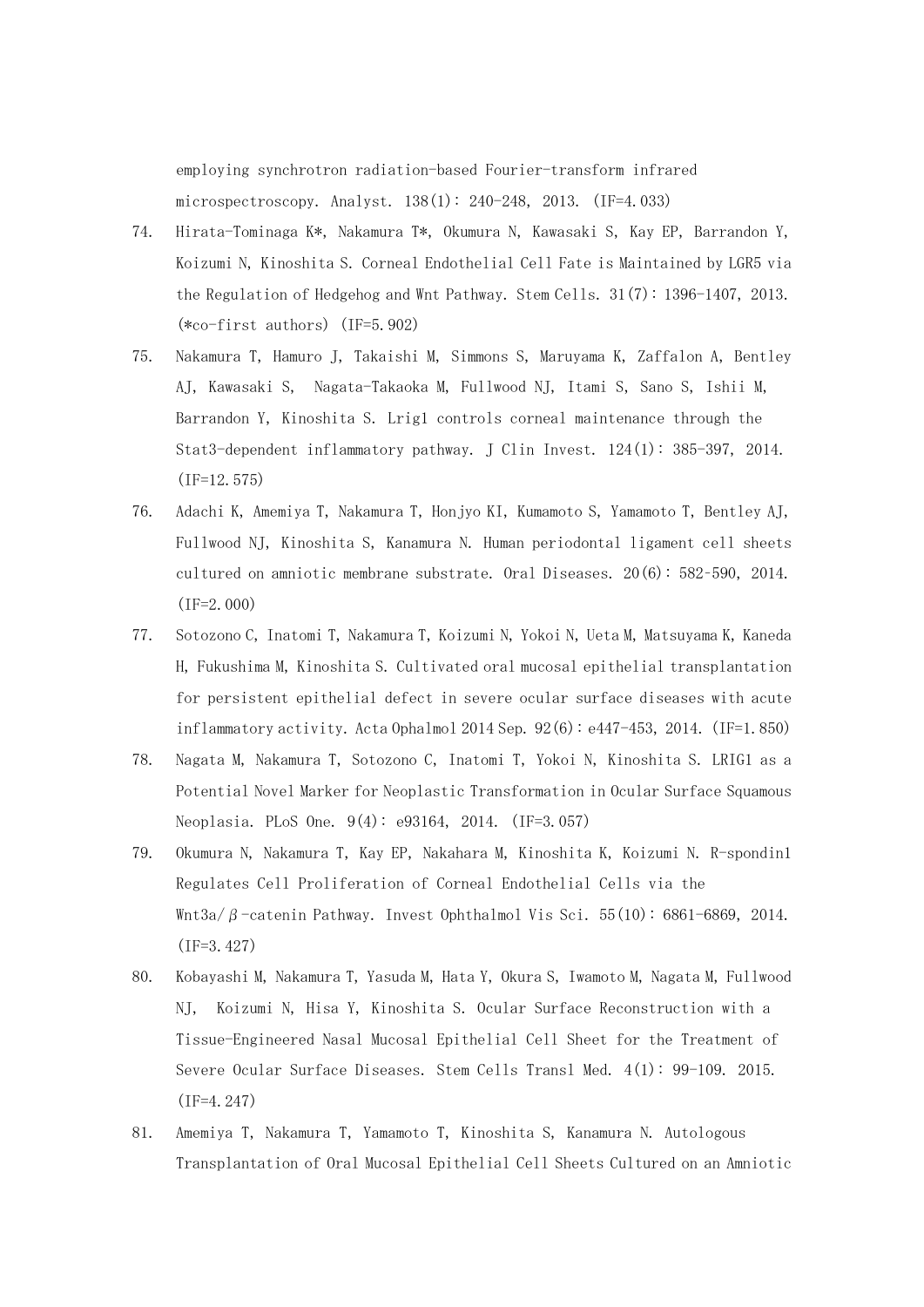Membrane Substrate for Intraoral Mucosal Defects. PLoS One. 10(4): e0125391, 2015. (IF=3.057)

- 82. Nakamura T, Hata Y, Nagata M, Yokoi N, Yamaguchi S, Kaku T, Kinoshita S. JBP485 promotes tear and mucin secretion in ocular surface epithelia. Sci Rep. 5:10248, 2015.(IF=5.228)
- 83. Jongkhajornpong P, Nakamura T, Sotozono C, Inatomi T, Kinoshita S. Phenotypic investigation of regenerated epithelial cells after gonococcal corneal perforation: a clinical, histological, and immunohistochemical study. Cornea. 34(11): 1508-1512, 2015. (IF=1.833)
- 84. Nagata M, Nakamura T, Hata Y, Yamaguchi S, Kaku T, Kinoshita S. JBP485 promotes corneal epithelial wound healing. Sci Rep. 5:14776, 2015. (IF=5.228)
- 85. Bauskar A, Mack WJ, Mauris J, Argueso P, Heur M, Nagel BA, Kolar G, Tearle H, Gleave ME, Nakamura T, Kinoshita S, Moradian-Oldak J, Panjwani N, Pflugfelder SC, Wilson MR, Fini ME, Jeong S. Clusterin Seals the Ocular Surface Barrier in Mouse Dry Eye. PLoS One. 10(9): e0138958, 2015. (IF=3.057)
- 86. Nakamura T, Inatomi T, Sotozono C, Koizumi N, Kinoshita S. Ocular surface reconstruction using stem cell and tissue engineering. Prog Retin Eye Res. 51:187-207,2016. (IF=9.394)
- 87. Yamada R, Sotozono C, Nakamura T, Nishida A, Nakanishi S, Hirabatake M, Tsuji A, Kurimoto Y. Predictive factors for ocular complications caused by anticancer drug S-1. Jpn J Ophthalmol.  $60(2)$ : 63-71, 2016. (IF=1.510)
- 88. Jongkhajornpong P, Nakamura T, Sotozono C, Nagata M, Inatomi T, Kinoshita S. Elevated expression of ABCB5 in ocular surface squamous neoplasia. Sci Rep. 6:20541, 2016. (IF=5.228)
- 89. Wakae H, Higashide T, Tsuneyama K, Nakamura T, Takahashi K, Sugiyama K. Immunohistochemical characterization of the ectopic epithelium devoid of goblet cells from a posttraumatic iris cyst causing mucogenic glaucoma. J Glaucoma.  $25(3)$ : e $291-294$ ,  $2016$ . (IF=2.102)
- 90. Kitazawa K, Hikichi T, Nakamura T, Sato T, Mitsunaga K, Tanaka A, Nakamura Y, Yamakawa T, Furukawa S, Goshima N, Watanabe A, Okita K, Ueno M, Kawasaki S, Masui S, Kinoshita S. OVOL2 maintains the transcriptional program of human corneal epithelium by suppressing epithelial-to-mesenchymal transition. Cell Reports. 15(6):1359-1368,2016. (IF=7.870)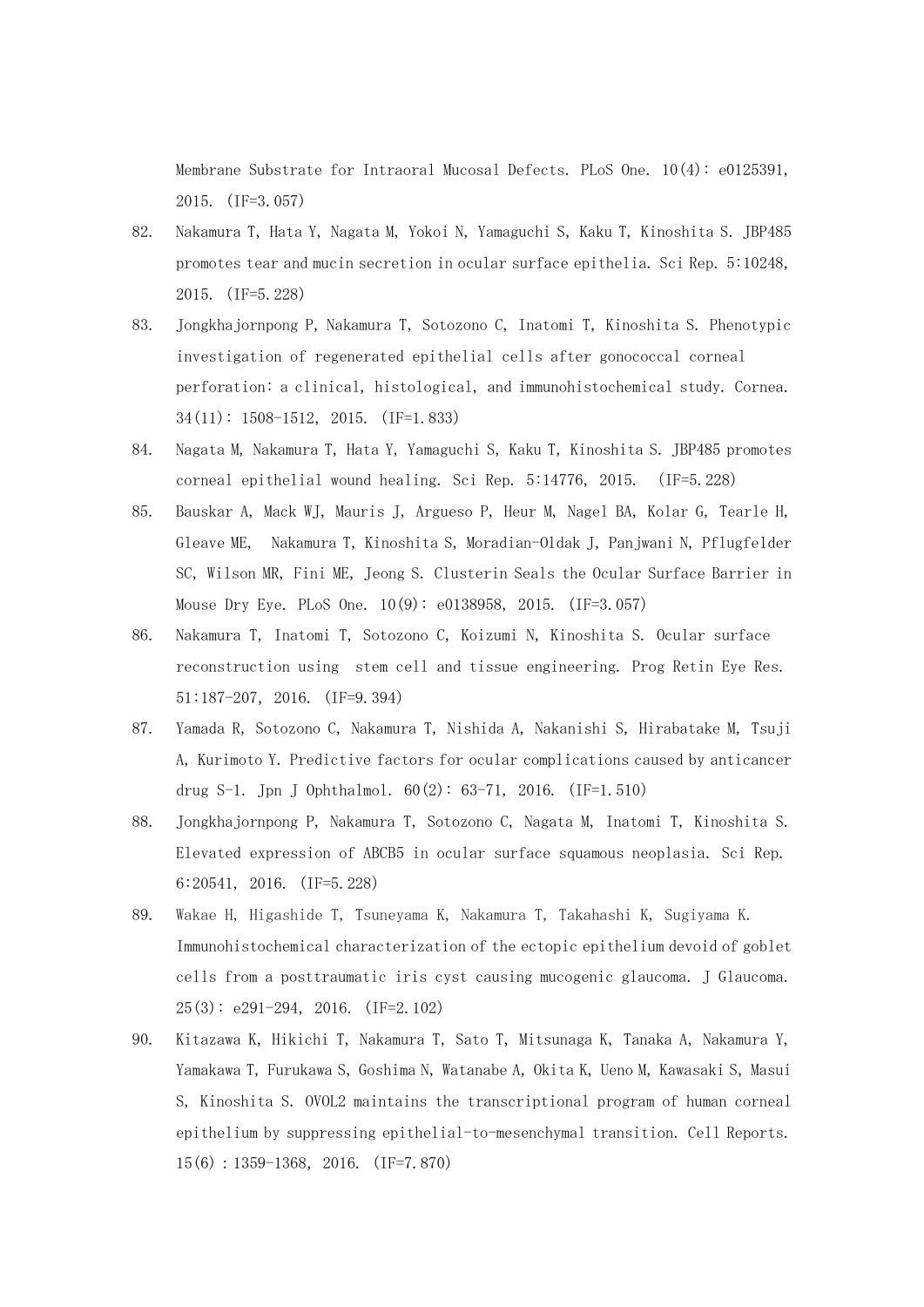- 91. Nakamura T, Yokoo S, Bentley AJ, Nagata M, Fullwood NJ, Inatomi T, Sotozono C, Yamagami S, Kinoshita S. Development of functional human oral mucosal epithelial stem/progenitor cell sheets using a feeder-free and serum-free culture system for ocular surface reconstruction. Sci Rep. 6:37173,2016. (IF=5.228)
- 92. Kitazawa K, Hikichi T, Nakamura T, Sotozono C, Kinoshita S, Masui S. PAX6 regulates human corneal epithelium cell identity. Exp Eye Res. 154(1): 30-38, 2017. (IF=2.998)
- 93. Koizumi N, Miyazaki D, Inoue T, Ohtani F, Kandori-Inoue M, Inatomi T, Sotozono C, Nakagawa H, Horikiri T, Ueta M, Nakamura T, Inoue Y, Ohashi Y, Kinoshita S: The effect of topical application of 0.15% ganciclovir gel on cytomegalovirus corneal endotheliitis. Br J Ophthalmol, 101(2):114-119,2017. (Impact factor  $= 3.036$
- 94. Motozawa N, Nakamura T, Takagi S, Fujihara M, Hirami Y, Ishida K, Sotozono C Kurimoto Y. Unique Circumferential Peripheral Keratitis in a Case of Relapsing Polychondritis. Medicine,  $96(41)$ : e7951, 2017. (IF=1.803)
- 95. Imai Y, Hosotani Y, Ishikawa H, Yasuda K, Nagai M, Jitsukawa O, Gomi F, NakanishiK, Yoshimoto T, Nakamura T, Yamanishi K. Expression of IL-33 in ocular surface epithelium induces atopic keratoconjunctivitis with activation of group 2 innate lymphoid cells in mice. Sci Rep,7(1):10053,2017. (IF=5.228)
- 96. Kinoshita S, Koizumi N, Ueno M, Okumura N, Imai K, Tanaka H, Yamamoto Y, Nakamura T, Inatomi T, Bush J, Toda M, Hagiya M, Yokota I, Teramukai S, Sotozono C, Hamuro J. Injection of Cultured Cells with a ROCK Inhibitor for Bullous Keratopathy. N Engl J Med, 378(11):995-1003, 2018. (IF=72.406)

#### 和文

- 1. 雨宮傑,山本俊郎,大迫文重,中村隆宏,木下茂, 金村成智.羊膜を用いた培養口腔 粘膜上皮ならびに歯根膜由来細胞シートの作製.日本再生歯科医学会誌 1(1):25-35, 2003.(歯科との共同)
- 2. 雨宮傑,山本俊郎,金村成智,中村隆宏,木下茂.羊膜を用いた培養口腔粘膜上皮シ ートの作製. 近畿北陸地区歯科医学雑誌 55:116-119, 2003. (歯科との共同)
- 3. 福岡秀記,稲富勉,中村隆宏,外園千恵,木下茂.羊膜移植による再発翼状片手術の 術後成績.あたらしい眼科 24(3):381-385,2007.
- 4. 日野智之,外園千恵,稲富勉,福岡秀記,中村隆宏,永田真帆,小泉範子,森和彦,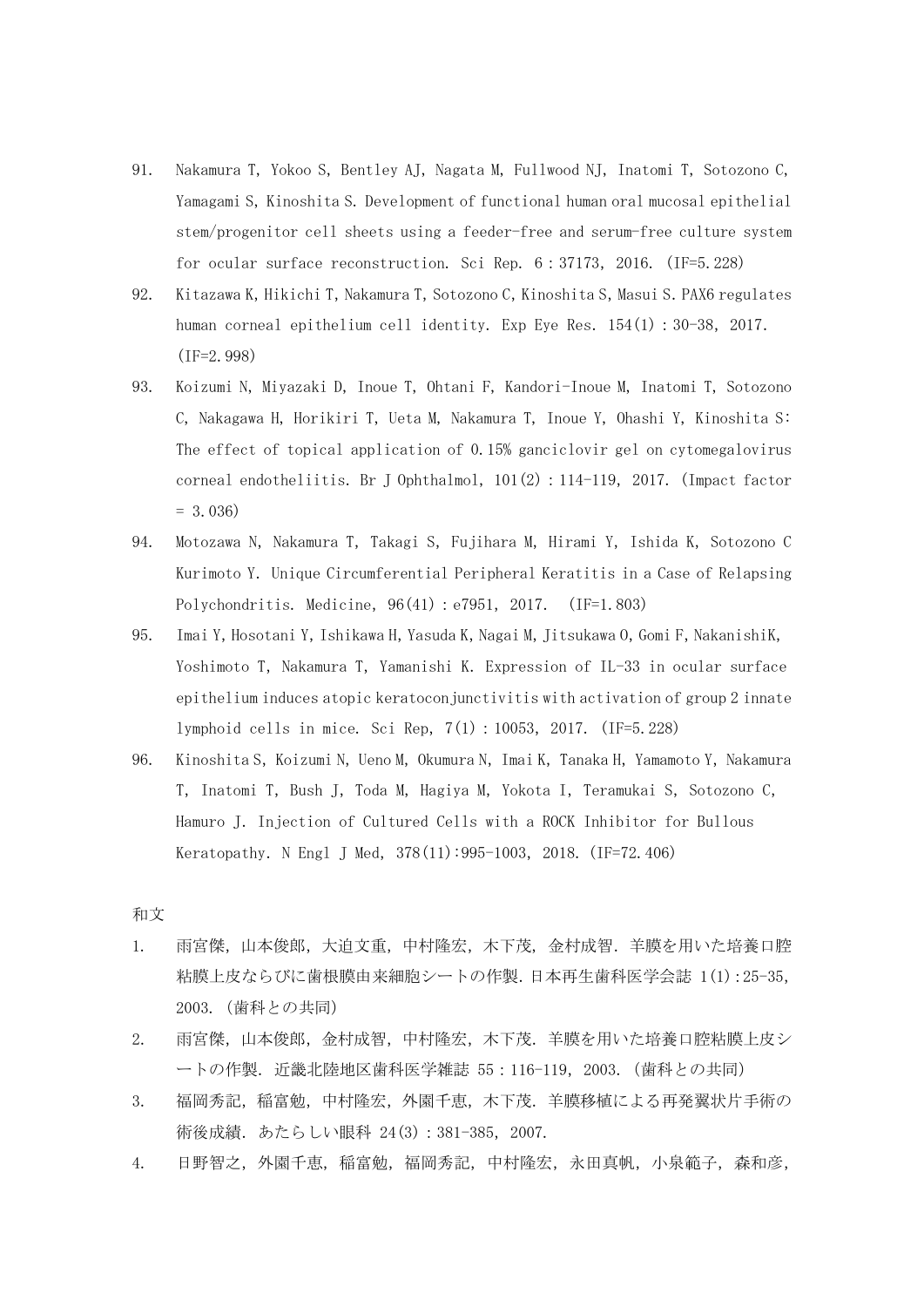横井則彦,木下茂.羊膜移植の適応と効果.日本眼科学会雑誌 116(4):374-378,2012.

- 5. 雨宮傑,中村隆宏,本城賢一,熊本園子,足立圭司,山本俊郎,木下茂,金村成智. ヒト羊膜を用いた新たな歯周組織再生法の開発.日本歯科医学会誌 32:44-48,2013. (歯科との共同)
- 6. 稗田牧,外園千恵,中村隆宏,木下茂.エキシマレーザー角膜屈折矯正手術後の重度 感染症.日本眼科学会雑誌 119(12):855-862,2015.
- 7. 森川恵輔,外園千恵,稲富勉,中村隆宏,横井則彦,木下茂.先進医療として実施さ れた羊膜移植の適応と有効性.日本眼科学会雑誌 120(4):291-295,2016.

医学に関する雑誌

- 1. 中村隆宏.読む目薬 細菌感染症に対する抗生物質エコリシン<sup>®</sup>点眼液.眼科ケア  $4(2): 74-76, 2002.$
- 2. 中村隆宏.培養口腔粘膜上皮移植.あたらしい眼科 22(12):1647-1648,2005.
- 3. 中村隆宏.角膜移植後の上皮型拒絶反応.あたらしい眼科 25(10):1381-1382,2008.
- 4. 高岡真帆,中村隆宏,須賀井一,Bentley AJ,中島直喜,Fullwood NJ,横井則彦, 玄丞烋,木下茂.食品添加物由来の生体接着剤を用いた無縫合角膜移植手術の開発. 日本眼科学会雑誌 113(12): 1163, 2009.
- 5. 中村隆宏,外園千恵, Bentley AJ, 真野幸子, 稲富勉, 小泉範子, Fullwood NJ, 木 下茂.難治性眼表面疾患に対するアロ培養角膜上皮移植後長期の組織表現型の解析. 日本眼科学会雑誌 115(6):550,2011.
- 6. 中村隆宏,竹田一徳,稲富勉,外園千恵,木下茂.難治性眼表面疾患に対する自己培 養口腔粘膜上皮移植の長期臨床成績. 日本眼科学会雑誌 115(12): 1120, 2011.
- 7. 中村隆宏.「 科学・技術フェスタ」.リエゾンオフィスニュースレター 40:7,2013. 8. 中村隆宏.羊膜移植術.眼科ケア 17(12):70-72,2015.

#### IV 学会発表

A.国際学会

## 1)特別講演、招聘講演、教育講演

招聘講演

# The Third International Conference on the Lacrimal Gland, Tear Film and Dry Eye Syndromes: Basic Science and Clinical Relevance, Maui, Hawaii, USA, 2000.11.17.

1. Kinoshita S, Nakamura T, Nishida K. Pathological keratinization of ocular surface epithelium.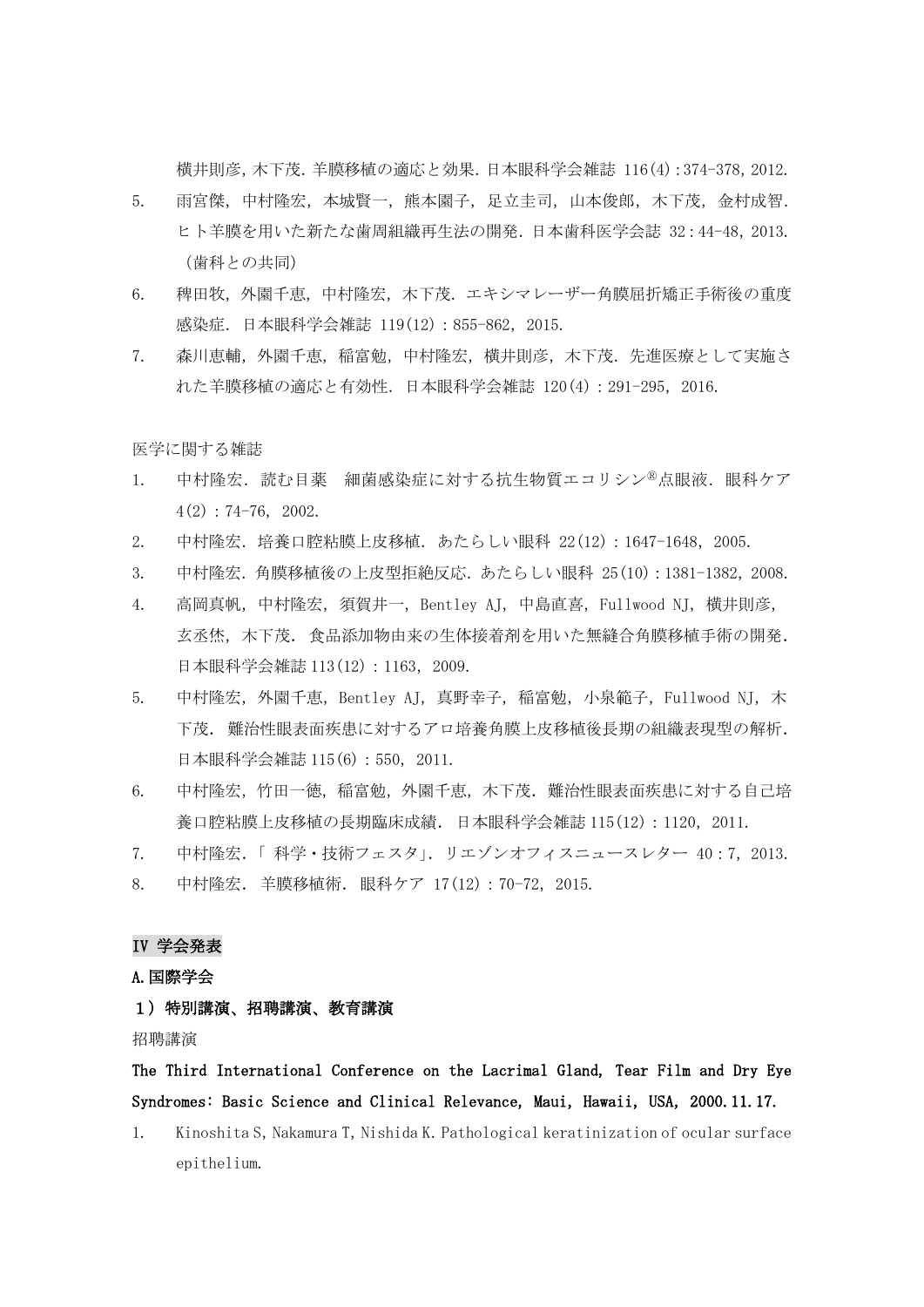$3<sup>rd</sup>$  Midnight Sun Symposium LRIG Proteins and the Regulation of Growth Factor Signaling, Abisko, Sweden, 2014.6.27.

2. Nakamura T.LRIG1 controls corneal homeostasis.

From Cells to Tissues: Stem Cells, Tissue Repair & Tissu Engineering for Diabetes, Eye Disease & Neurodegenerative Diseases, Dublin, Ireland, 2014.9.18.

3. Nakamura T . Corneal Regeneration using Tissue-specific Epithelial and Endothelial Cells.

## 2)シンポジウム、ワークショップ、パネルディスカッションなど

シンポジウム

## 99th Annual Meeting of the German Society of Ophthalmology, Berlin, Germany, 2001. 9. 29.

1. Kruse FE, Koizumi N, Fullwood NJ, Cooper L, Nakamura T, Inoki K, Tsuzuki K, Quantock AJ, Kinoshita S. Clonocally relevant results In basic fundamental research of the cornea 「 Kultur menschlicher Stammzellen fur die Epitheltransplantation」.

## XVI International Congress of Eye Research (ICER), Sydney, Australia, 2004.9.2.

2. Inatomi T, Nakamura T, Koizumi N, Sotozono C, Kinoshita S. Clinical application of cultivated mucosal epithelial transplantation for ocular surface reconstruction.

## XVI International Congress of Eye Research (ICER), Sydney, Australia, 2004.9.3.

3. Nakamura T, Koizumi N, Inatomi T, Sotozono C, Kinoshita S. Ocular Surface Reconstruction Using Cultivated Mucosal Epithelial Stem Cells.

#### XWIInternational Congress of Eye Research, China, Beijing, 2008.9.25.

4. Nakamura T,Kinoshita S.Hes1 regulates development and the function of corneal epithelial stem/progenitor cells.

#### World Cornea Congress VI, Boston, USA, 2010.4.9.

5. Nakamura T, Takeda K, Inatomi T, Sotozono C, Kinoshita S. Autologous Cultivated Oral Mucosal Epithelial Teansp;antation in Severe Ocular Surface Disorders:Long-Term Results.

# XIX Biennial Meeting of the International Society for Eye Research (ISER), Montreal, Canada,2010.7.22.

6. Nakamura T, KinoshitaS. Hes1 Regulates Corneal Development and The Function of Corneal Epithelial Stem Progenitor Cells.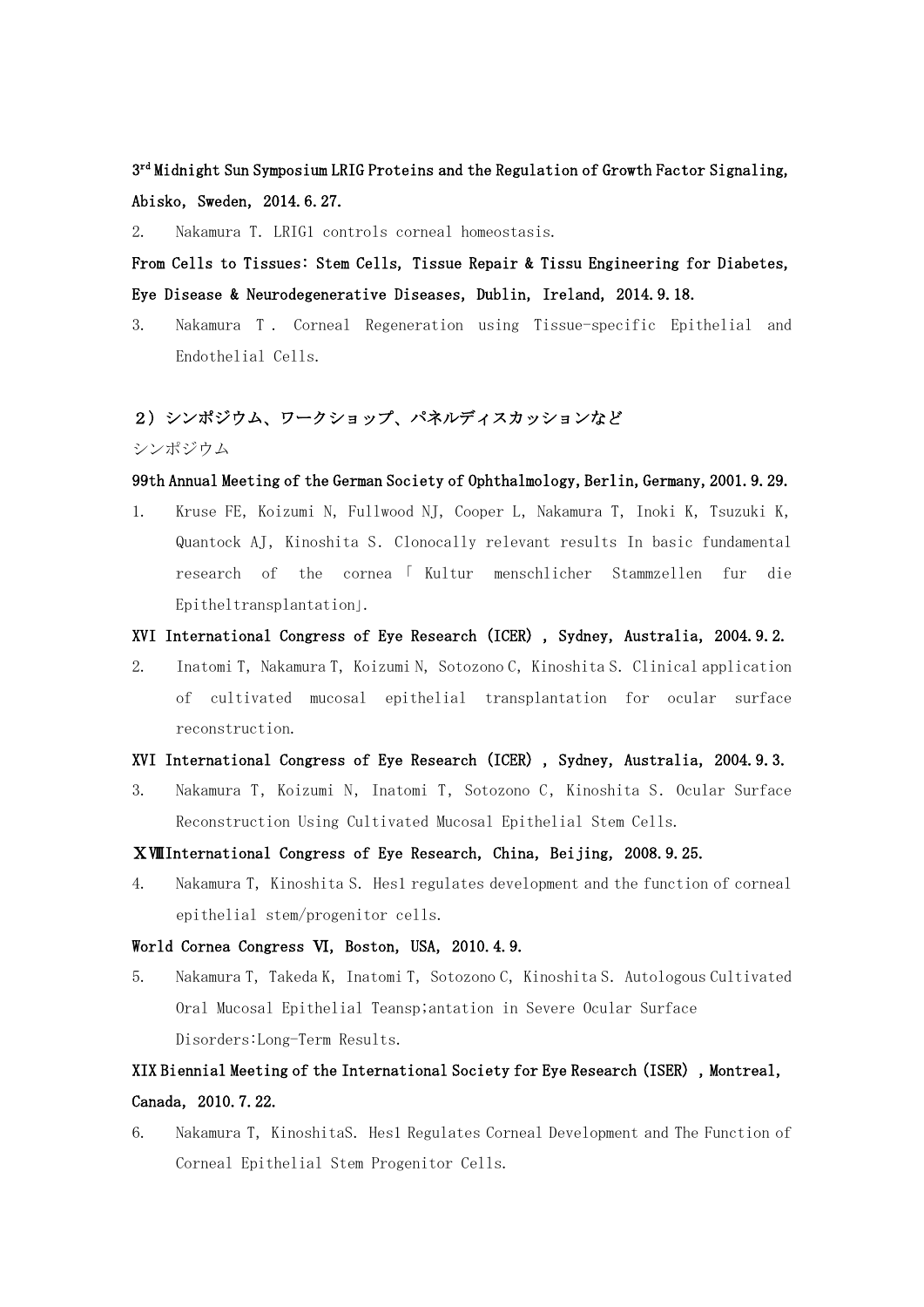#### The 2nd Asia Cornea Society Biennial Scientific Meeting, Kyoto, Japan, 2010.12.3.

7. Nakamura T.Long-Term Clinical Results of Autologous Cultivated Corneal Limbal Epithelial Transplantation in Severe Ocular Surface Disease.

#### 2010 Korea-Kyoto Joint Cornea Conference, Kyoto, Japan, 2010.12.3.

8. Nakamura T.Long-Term Results of Autologous Cultivated Oral Mucosal Epithelial Transplantation in The Scar Phase of Severe Ocular Surface Disease.

#### The Cornea and Tissue Engineering, Wales, Cardiff, 2011.8.19.

9. Nakamura T.Long-Term Results of Cultivated Epithelial Transplantation for Severe Ocular Surface Dysfunction.

#### APAO/SOE Busan 2012, Busan, Korea, 2012. 4.14.

10. Nakamura T. Recent advances and future challenges in ocular surface reconstruction.

#### ISER XXI Biennial meeting, San Francisco, California, USA, 2014.7.21.

11. Nakamura T.Lrig1 Controls Corneal Maintenance Through the Stat3-Dependent Inflammatory Pathway.

# The 1st Advanced Biomedical Engineering Research Center Symposium, Kyoto, Japan, 2015.2.21.

12. Nakamura T. Ocular surface reconstruction with a tissue-engineered nasal mucosal epithelial cell sheet for the treatment of severe ocular surface diseases.

## 2015 Asia ARVO, Yokohama, Japan, 2015.2.16.

- 13. Kitazawa K, Hikichi T, Ikeda T, Nakamuru T, Ueno M, Kawasaki S, Masui S, Kinoshita S.Direct conversion of fibroblasts to human corneal epithelial-like cells by defined factors.
- 14. Nakamura T. Holoclone-type stem cells control corneal homeostasis.

# Chulalongkorn Eye Center (CEC) and Kyoto Prefectural University of Medicine (KPUM) Joint Meeting, Bangkok, Thailand, 2015.8.19.

15. Nakamura T.Holoclone-type Stem Cells Controls Corneal Homeostasis.

#### Termis-AP 2016, Taipei, Taiwan, 2016.9.5.

16. Nakamura T. Development of Functional Human Oral Mucosal Epithelial Stem Cell Sheets Using a Defined, Feeder-free and Serum-free Culture System for Ocular Surface Reconstruction.

## The 5<sup>th</sup> Asia Cornea Society Biennial Scientific Meeting, Seoul, Korea, 2016.12.10.

17. Nakamura T. Ocular surface reconstruction using stem cell and tissue engineering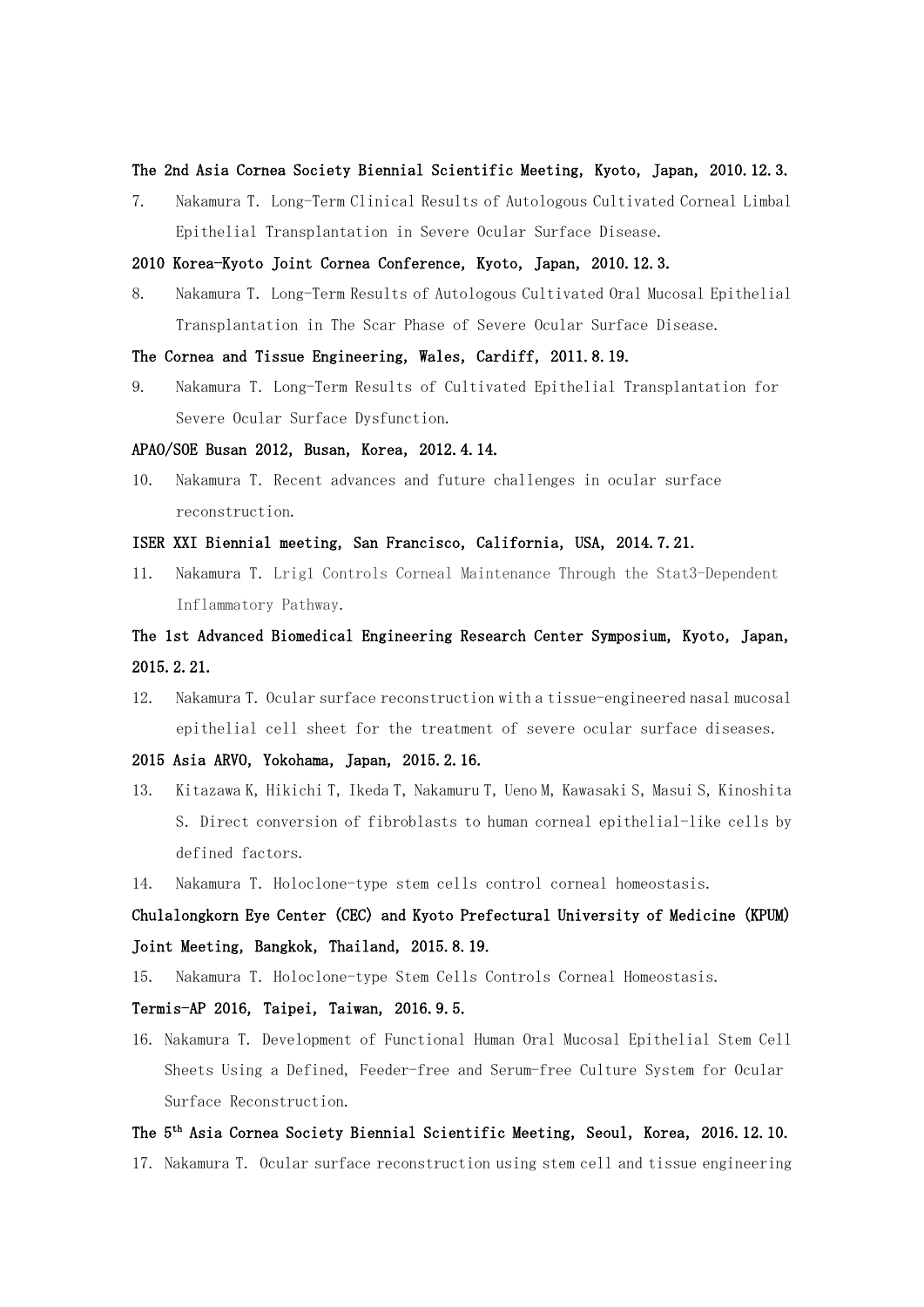– What should we do next?-

## 2nd international Stevens-Johnson syndrome symposium, Kyoto, Japan, 2017.1.21.

18. Nakamura T. Ocular surface reconstructoin using defined culture system for severe ocular surface diseases.

# 3rd Chulalongkorn Eye Center (CEC) and Kyoto Prefectural University of Medicine (KPUM) Joint Meeting, Bangkok, Thailand, 2017.8.22.

19. Nakamura T. Ocular surface reconstruction using defined culture system for severe ocular surface diseases-Next generation of COMET for global expansion. ワークショップ

## JST Japan-Swiss Joint Cornea Workshop, Lausanne, Switzerland, 2011.6.3.

1. Nakamura T. Regenerative therapy for the cornea -Pathogenesis and stem cell fate- .

## 4th Friedrich Alexander nurmberg Erlangen Univ & KPUM Collaborating Conference, Japan,2011.12.10.

2. Nakamura T.Long-term results of cultivated epithelial stem cell transplantation for severe ocular surface disease.

## 3)一般講演

## 70th Meeting of the Association for Research in Vision and Ophthalmology (ARVO), Fort Lauderdale, Florida, USA, 1998.5.

- 1. Nishida K, Honma Y, Dota A, Kawasaki S, Adachi W, Nakamura T, Quantock AJ, Hosotani H, Yamamoto S, Okada M, Shimomura Y, Kinoshita S. Mutations in cornea-specific keratin 12 cause Meesmann's corneal epithelial dystrophy.
- 2. Kawasaki S, Nishida K, Dota A, Honma Y, Nakamura T, Adachi W, Quantock AJ, Kinoshita S, Bennett K. No evidence for big-h3 as a causative gene for gelatinous drop-like corneal dystrophy.

# 2000 Annual Meeting of the Association for Research in Vision and Ophthalmology (ARVO), Fort Lauderdale, Florida, USA, 2000.5.3.

3. Nakamura T, Nishida K, Dota A, Adachi W, Yamamoto S, Maeda N, Okada M, Kinoshita S . Gelatino-lattice corneal dystrophy: clinical features and mutational analysis.

2001 Annual Meeting of the Association for Research in Vision and Ophthalmology (ARVO), Fort Lauderdale, Florida, USA, 2001.4.30.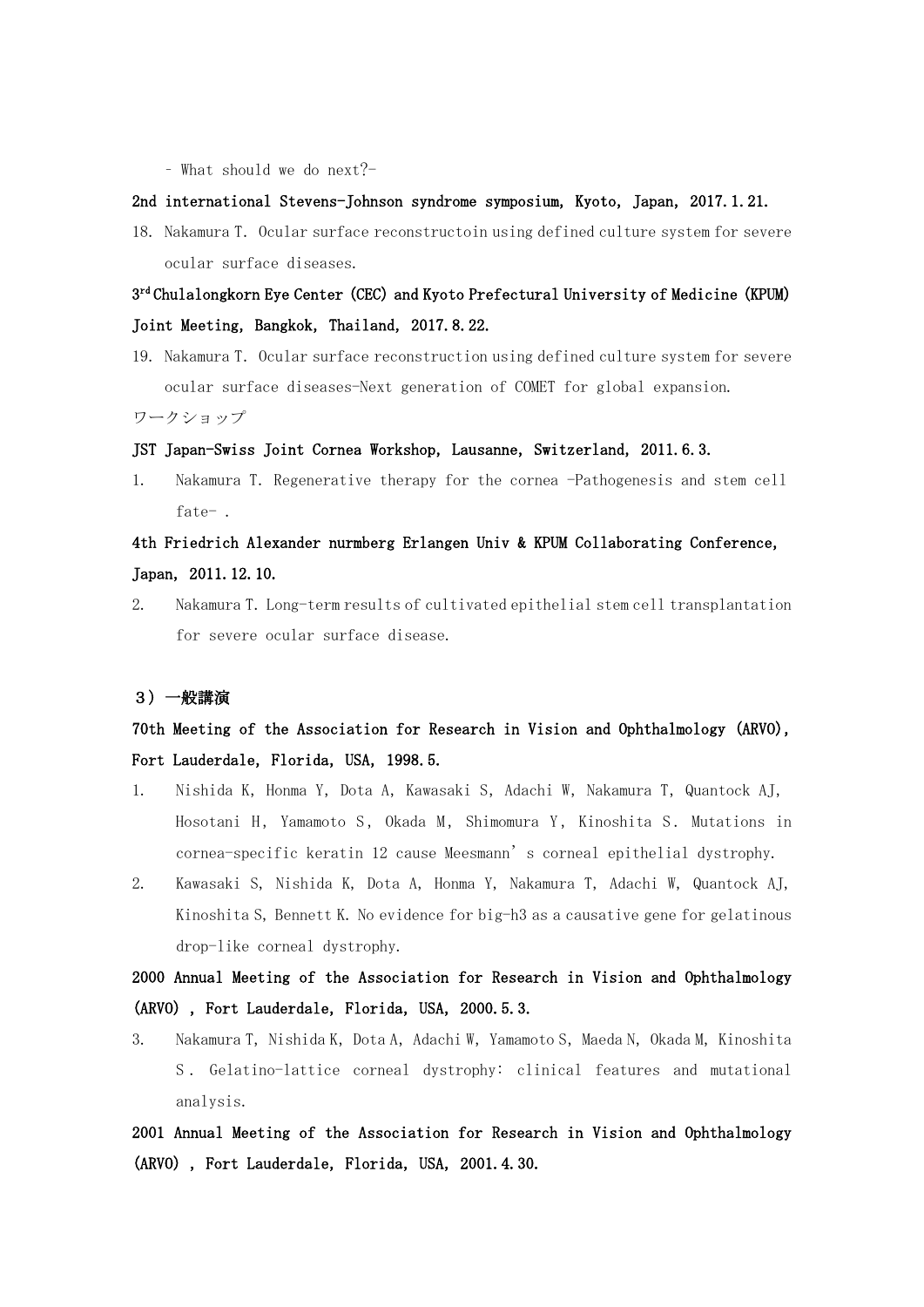- 4. Nishida K, Nakamura T, Yamanishi K, Dota A, Kawasaki S, Quantock AJ, Kinoshita S . Conjunctival hyperproliferation and transglutaminase-1 expression in Stevens-Johnson syndrome.
- 5. Ban Y, Koizumi N, Fullwood NJ, Cooper L, Nakamura T, Inoki K, Tsuzuki S, Quantock AJ, Kinoshita S. Comparison of the ultrastructure and barrier function of cultivated human corneal epithelial cells on amniotic membrane with and without air-lifting.

# 2001 Annual Meeting of the Association for Research in Vision and Ophthalmology (ARVO), Fort Lauderdale, Florida, USA, 2001.5.1.

6. Koizumi N, Cooper L, Fullwood NJ, Nakamura T, Inoki K, Tsuzuki S, Kinoshita S. An evaluation of cultivated corneal limbal epithelial cells using cell suspension culture.

# 2001 Annual Meeting of the Association for Research in Vision and Ophthalmology (ARVO), Fort Lauderdale, Florida, USA, 2001.5.2.

7. Nakamura T, Nishida K, Dota A, Kinoshita S. Changes in clusterin expression in conjunctiva in severe ocular surface disease.

# The 6th Internaional Ocular Surface Society (IOSS), Fort Lauderdale, Florida, USA, 2001.5.5.

8. Kinoshita S, Koizumi N, Nakamura T. Cultivated corneal epithelial transplantation in severe ocular surface disease.

## XIII Congress of The European Society of Ophthalmology, Istanbul, Turkey, 2001.6.3.

9. Ban Y, Nakamura T, Koizumi N, Mochida C, Tsuzuki M, Kinoshita S. Tight junction associated integral membrane proteins in human corneal epithelial cells cultivated on amniotic membrane.

## 7th International Ocular Surface Society Regional Meeting,Kyoto,Japan,2001.10.10.

- 10. Nakamura T, Koizumi N, Tsuzuki M, Sano Y, Sotozono C, Kinoshita S. Regrafting of cultivated corneal epithelial transplantation in severe ocular surface disease.
- 11. Ban Y, Nakamura T, Tsuzuki M, Dota A, Koizumi N, Fullwood NJ, Cooper L, Kinoshita S. To evaluate the usefulness of the air-lifting technique for culturing corneal epithelial cell sheets on amniotic membrane for use in ocular surface reconstruction.
- 12. Cooper L, Koizumi N, Fullwood NJ, Nakamura T, Kinoshita S. Electron microscopic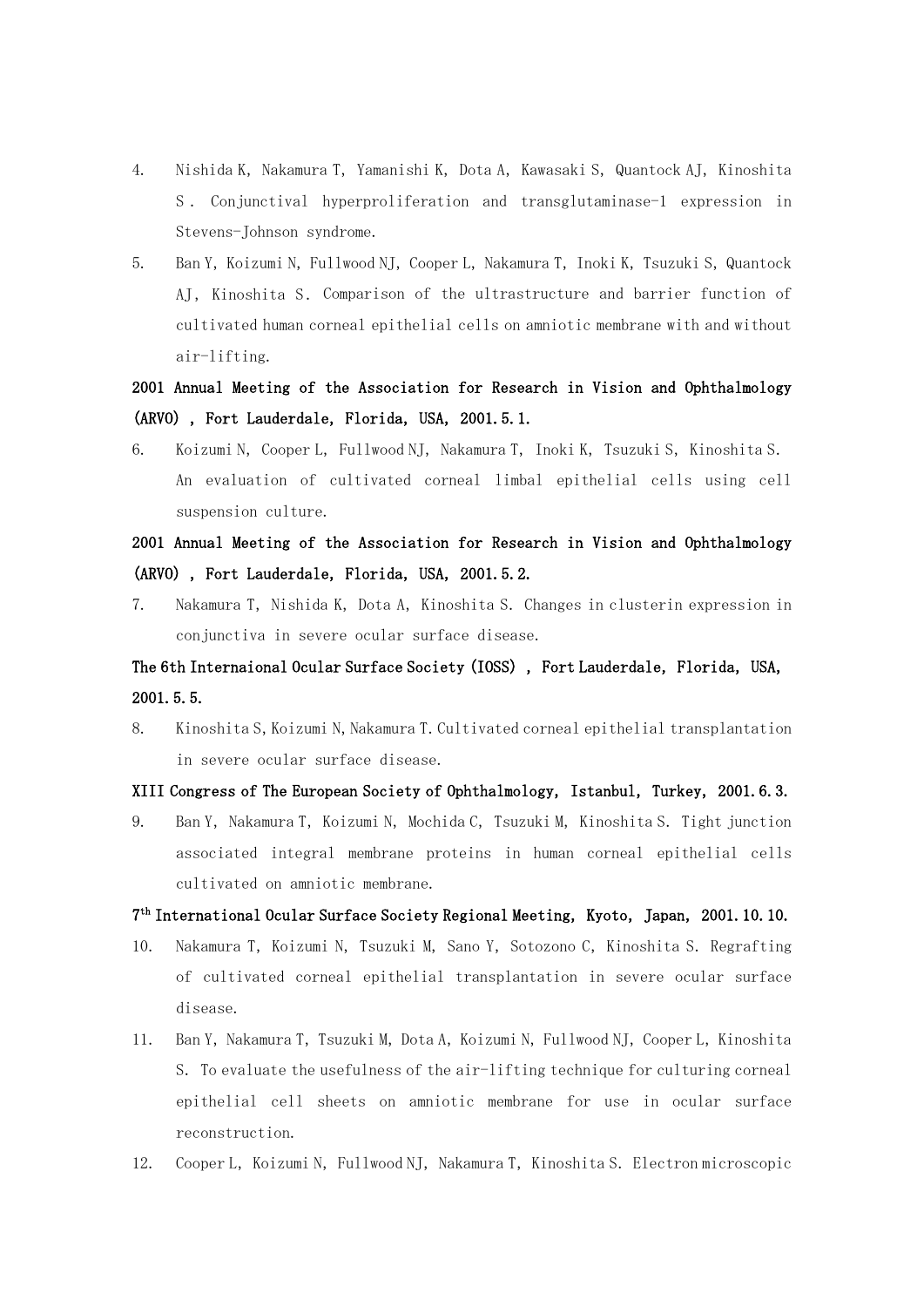investigation into the removed cultivated epithelial transplants in patients after allo-cultivated corneal epithelial transplantation.

2002 Annual Meeting of the Association for Research in Vision and Ophthalmology (ARVO), Fort Lauderdale, Florida, USA, 2002.5.5.

13. Tsuzuki M, Sotozono C, Nakamura T, Mochida C, Ban Y, Sano Y, Kinoshita S. Effect of polyphenol for rabbit corneal epithelium storage.

## 2002 Annual Meeting of the Association for Research in Vision and Ophthalmology (ARVO), Fort Lauderdale, Florida, USA, 2002.5.6.

- 14. Ishino Y, Sano Y, Nakamura T, Endo K, Tsuzuki M, Tanifuji N, Kinoshita S. Amniotic membrane as carrier for cultured corneal endothelium in vitro.
- 15. Ban Y, Fullwood NJ, Cooper LJ, Nakamura T, Tsuzuki M, Kinoshita S. Quantitative ultrastructural comparison of human corneal epithelial cells cultivated on amniotic membrane with and without air-lifting.

## 2002 Annual Meeting of the Association for Research in Vision and Ophthalmology (ARVO), Fort Lauderdale, Florida, USA, 2002.5.7.

- 16. Sekiyama E, Kawasaki S, Endo K, Mochida C, Nakamura T, Kinoshita S. Gene Expression profiling of angiogenic and anti-angiogenic factors between corneal and conjunctival epithelial cells.
- 17. Kamei M, Kume N, Tsuzuki M, Nakamura T, Minami M, Shimaoka T, Yonehara S, Kita T, Kinoshita S. Scavenger receptors for oxidized lipoprotein in choroidal neovascularization of age-related macular degeneration.

# 2002 Annual Meeting of the Association for Research in Vision and Ophthalmology (ARVO), Fort Lauderdale, Florida, USA, 2002.5.8.

18. Kinoshita S, Nakamura T, Endo K, Tanifuji N, Tsuzuki M, Koizumi N, Inatomi T, Sano Y, Cooper LJ, Fullwood NJ. Reconstruction of damaged corneal surfaces by transplantation of autologous cultivated oral epithelium.

# 2002 Annual Meeting of the Association for Research in Vision and Ophthalmology (ARVO), Fort Lauderdale, Florida, USA, 2002.5.9.

- 19. Nakamura T, Endo K, Cooper LJ, Fullwood NJ, Tanifuji N, Tsuzuki M, Koizumi N, Inatomi T, Sano Y, Kinoshita S. Successful culture of rabbit oral epithelial cells on amniotic membrane - A new strategy for ocular surface reconstruction.
- 20. Cooper LJ, Fullwood NJ, Koizumi N, Nakamura T, Kinoshita S. An investigation of removed cultivated epithelial transplants in patients after allo-cultivated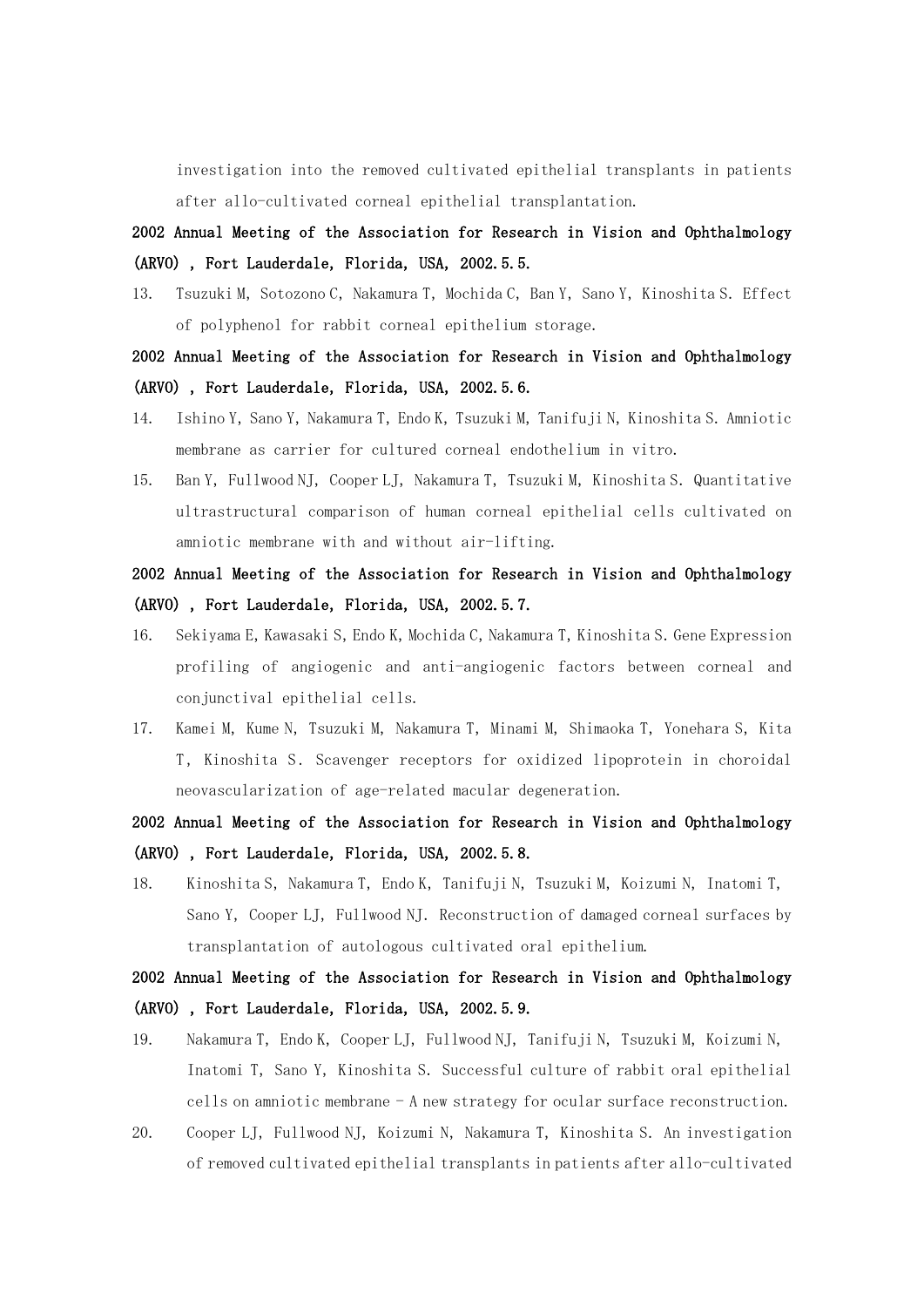corneal epithelial transplantation.

## XV International Congress of Eye Research (ICER), Geneva, Switzerland, 2002.10 10.

- 21. Nakamura T, Endo K, Cooper LJ, Fullwood NJ, Tanifuji N, Tsuzuki M, Koizumi N, Inatomi T, Sano Y, Kinoshita S. The Successful Culture and Autologous Transplantation of Rabbit Oral Epithelial Cells Using Amniotic Membrane as a Carrier.
- 22. Sano Y, Ishino Y, Nakamura T, Kinoshita S. Amniotic membrane as a carrier for cultured corneal endothelium in vitro and in vivo study.

2003 Keystone Symposia, From Stem Cells to Therapy, Steamboat Springs, Colorado, USA,2003.3.31.

23. Endo K, Kawasaki S, Nakamura T, Kinoshita S. Integrin beta 1 high expressing and low expressing cell populations in porcine corneal epithelial cells.

## 2003 Keystone Symposia, From Stem Cells to Therapy, Steamboat Springs, Colorado, USA,2003.4.1.

24. Nakamura T,Endo K,Inatomi T,Sotozono C,Kinoshita S.Development of Cultivated Human Oral Mucosal Epithelium Transplantation for Ocular Surface Reconstruction.

# 2003 Annual Meeting of the Association for Research in Vision and Ophthalmology (ARVO), Fort Lauderdale, Florida, USA, 2003.5.5.

- 25. Endo K, Kawasaki S, Nakamura T, Kinoshita S. Keratin 5 as an IgG Fc Binding Protein in Human Corneal Epithelium.
- 2003 Annual Meeting of the Association for Research in Vision and Ophthalmology (ARVO), Fort Lauderdale, Florida, USA, 2003.5.7.
- 26. Nakamura T, Endo K, Inatomi T, Sotozono C, Amemiya T, Kanamura N, Kinoshita S. Development of Human Cultivated Oral Mucosal Epithelium on Amniotic Membrane for Ocular Surface Reconstruction.

# 2003 Annual Meeting of the Association for Research in Vision and Ophthalmology (ARVO), Fort Lauderdale, Florida, USA, 2003.5.8.

- 27. Kinoshita S, Nakamura T, Inatomi T, Kanamura N, Sotozono C. Autologous Cultivated Oral Mucosal Epithelial Sheet Can Be Used for Ocular Surface Reconstruction.
- 28. Inatomi T, Koizumi N, Nakamura T, Sotozono C, Kinoshita S. Ocular Surface Reconstruction in Acute Phase of Ocular Surface Disorders Using Cultivated Corneal Stem Cell Transplantation.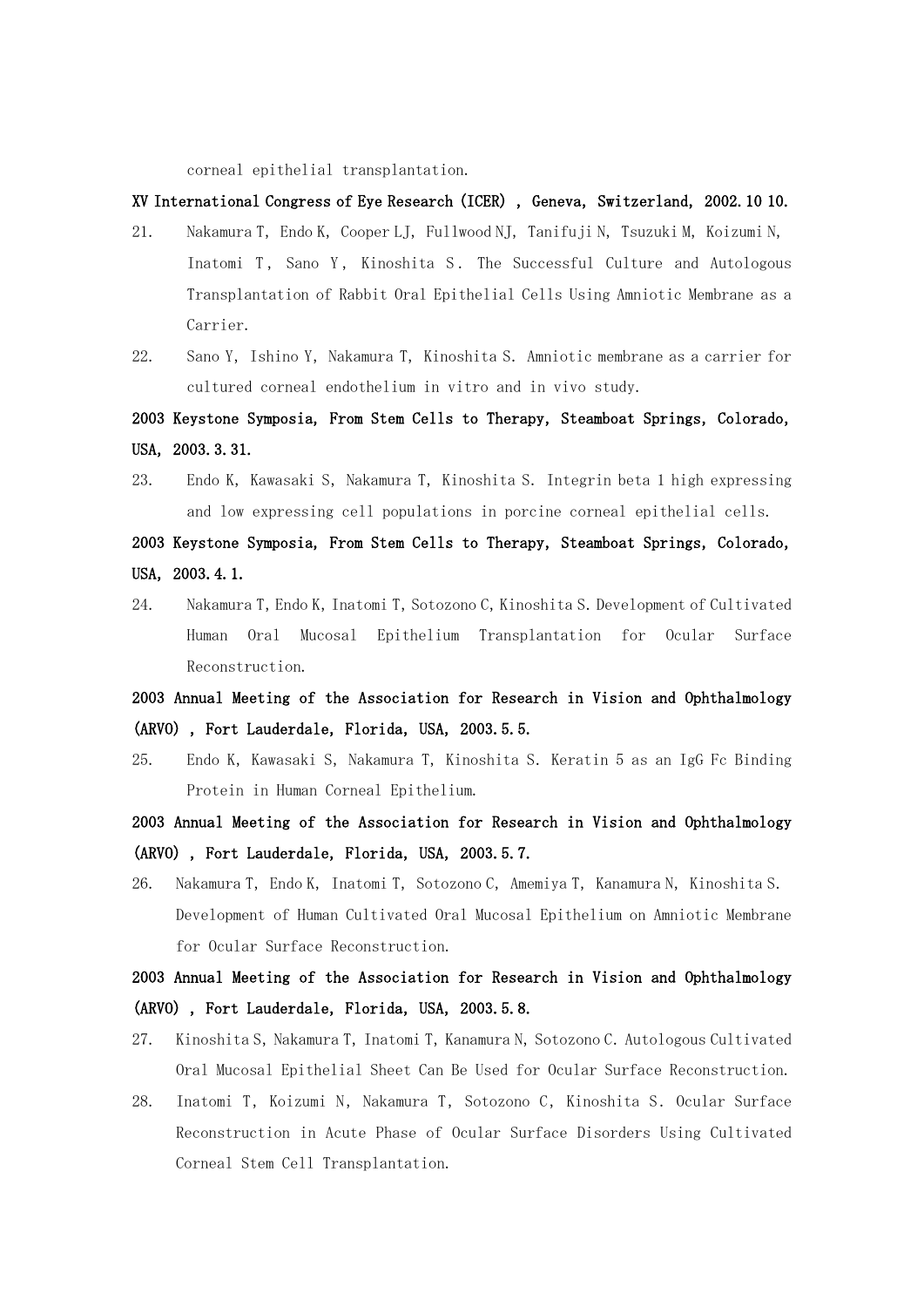Federated Scientific Session of the Cornea Society, Anaheim, California, USA, 2003.11.15.

29. Kinoshita S, Nakamura T, Inatomi T. Transplantation of cultivated oral mucosal epithelial sheet for ocular surface reconstruction.

The 82nd General Session and Exhibition of the International, American, and Canadian Associations for Dental Research, Hawaii, USA, 2004.3.13.

30. Amemiya T, Yamamoto T, Nakamura T, Fukushima A, Nakamura T, Kinoshita S. Kanamura N. Development of an oral mucosa epithelium sheet using the amniotic membrane.

2004 Annual Meeting of the Association for Research in Vision and Ophthalmology (ARVO), Fort Lauderdale, Florida, USA, 2004.4.25.

31. Tanioka H, Fukuoka H, Kawasaki S, Yamazaki K, Nakamura T, Inatomi T, Sotozono C, Kinoshita S. The immunohistochemical investigation of conjunctiva in Stevens-Johnson syndrome and ocular cicatricial pemphigoid.

## 2004 Annual Meeting of the Association for Research in Vision and Ophthalmology (ARVO), Fort Lauderdale, Florida, USA, 2004.4.28.

32. Nakamura T, Ishikawa F, Sonoda K.-H, Hisatomi T, Qiao H, Yamada J, Ishibashi T,Harada M,Kinoshita S.Distribution and Characterization of Bone Marrow-Derived Cells in the Mouse Cornea.

## 2004 Annual Meeting of the Association for Research in Vision and Ophthalmology (ARVO), Fort Lauderdale, Florida, USA, 2004.4.29.

- 33. Sekiyama E,Nakamura T,Kawasaki S,Kinoshita S.Expression of Angiogenesis Related Factors in Human Cultivated Mucosal Epithelial Sheets.
- 2005 Keystone Symposia, Innate Immunity to Pathogens, Steamboat Springs,Colorado, USA,2005.1.11.
- 34. Nakamura T, Ishikawa F, Sonoda K.-H, Hisatomi T, Qiao H, Yamada J, Fukata M, Ishibashi T, Harada M, Kinoshita S. Characterization and distribution of bone marrow-derived cells in the mouse cornea.

#### 2005 Keystone Symposia, Molecular Regulation of Stem Cells, Banff, Canada, 2005. 2. 12.

35. Nakamura T, Ishikawa F, Sonoda K.-H, Hisatomi T, Qiao H, Yamada J, Fukata M, Ishibashi T, Harada M, Kinoshita S. Characterization and distribution of bone marrow-derived cells in the mouse cornea.

### 5<sup>th</sup> World Cornea Congress V, Washington, USA, 2005.4.

36. Inatomi T, Nakamura T, Koizumi N, Sotozono C, Kinoshita S. Clinical Application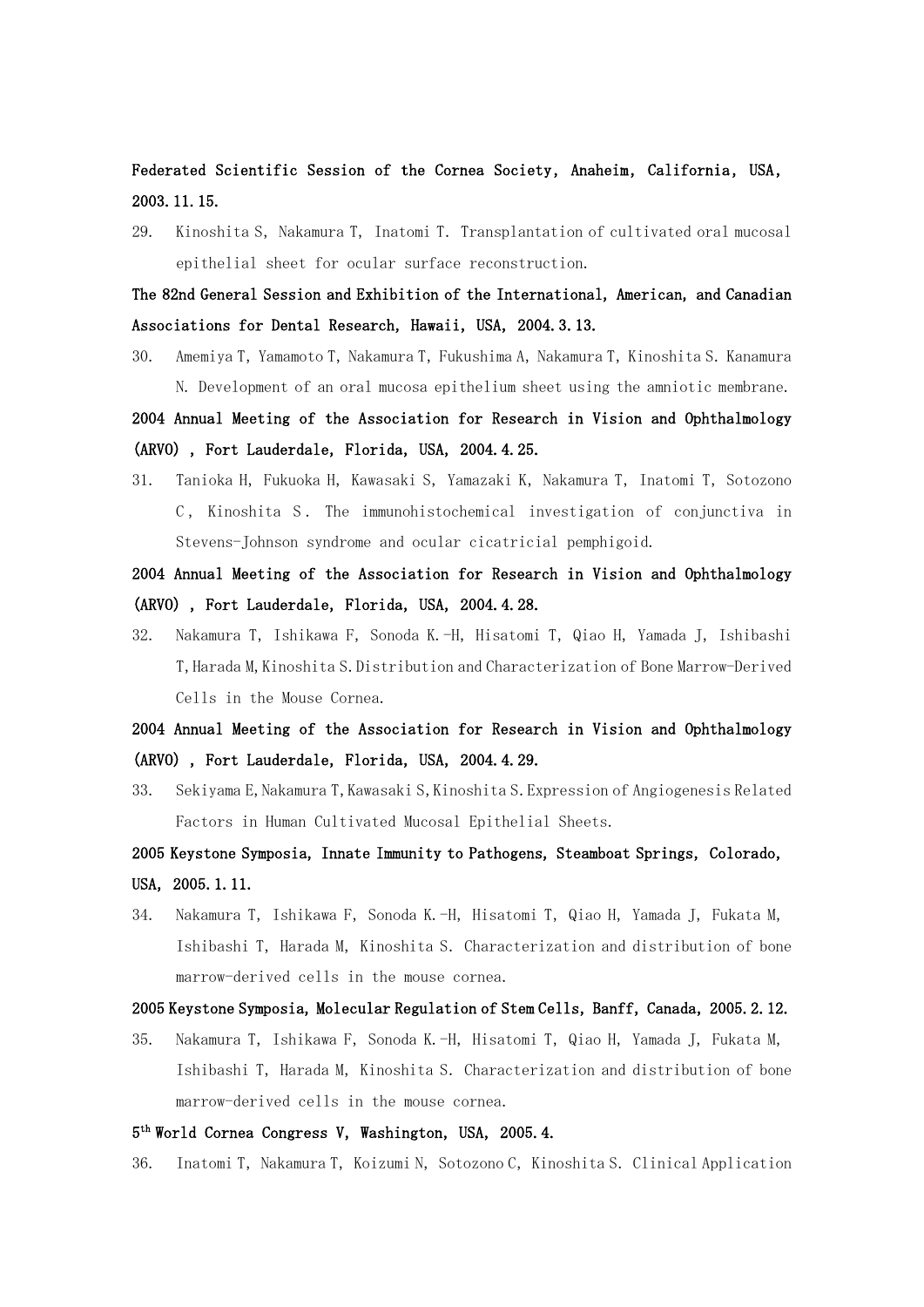of Cultivated Mucosal Epitheilal Transplantation for Ocular Surface Reconstruction.

2005 Annual Meeting of the Association for Research in Vision and Ophthalmology (ARVO), Fort Lauderdale, Florida, USA, 2005.5.4.

37. Sekiyama E, Nakamura T, Kinoshita S. Expression Mapping of Angiogenesis Related Factors in Human Ocular Surface Mucosal Epithelium.

2005 Annual Meeting of the Association for Research in Vision and Ophthalmology (ARVO), Fort Lauderdale, Florida, USA, 2005.5.5.

- 38. Connon CJ, Nakamura T, Quantock AJ, Kinoshita S. The Persistence of Transplanted Amniotic Membrane in Corneal Stroma.
- 39. Tanioka H, Kawasaki S, Yamasaki K, Inatomi T, Koizumi N, Nakamura T, Yokoi N, Komuro A, Kinoshita S. Establishment of a Cultivated Human Conjunctival Epithelium as an Alternative Tissue Source for Autologous Corneal Epithelia Transplantation.

#### 2005 American Academy of Ophthalmology (AAO), Chicago, Illinois, USA, 2005.10.

40. Kinoshita S, Inatomi T, Nakamura T, Sotozono C, Yokoi N. Autologous cultivated oral mucosal transplantation in ocular surface diseases.

2006 Keystone Symposia, Stem Cells, Whistler, Canada, 2006.3.30.

41. Nakamura T, Endo K, Kinoshita S. Neurotrophin receptor p75 characterizes human oral keratinoctyte stem cells.

2006 Annual Meeting of the Association for Research in Vision and Ophthalmology (ARVO), Fort Lauderdale, Florida, USA, 2006.4.30.

42. Ishino Y, Sano Y, Nakamura T, Koizumi N, Horikiri T, Kinoshita S. Cell-Cell Contacts and Na-K Pump Sites of Cultivated Human Corneal Endothelial Cell Sheets Using Amniotic Membrane as a Carrier.

2006 Annual Meeting of the Association for Research in Vision and Ophthalmology (ARVO), Fort Lauderdale, Florida, USA, 2006.5.1.

43. Sekiyama E, Nakamura T, Cooper LJ, Kawasaki S, Hamuro J, Fullwood NJ, Kinoshita S.Unique Distribution of Thrombospondin-1 in Human Ocular Surface Epithelium.

## 2006 Annual Meeting of the Association for Research in Vision and Ophthalmology (ARVO), Fort Lauderdale, Florida, USA, 2006.5.3.

44. Nakamura T, Rigby H, Sekiyama E, Sogabe H, Fullwood NJ, Kinoshita S. Development of Hybrid-Typed Cultivated Epithelial Sheet Transplantation for Ocular Surface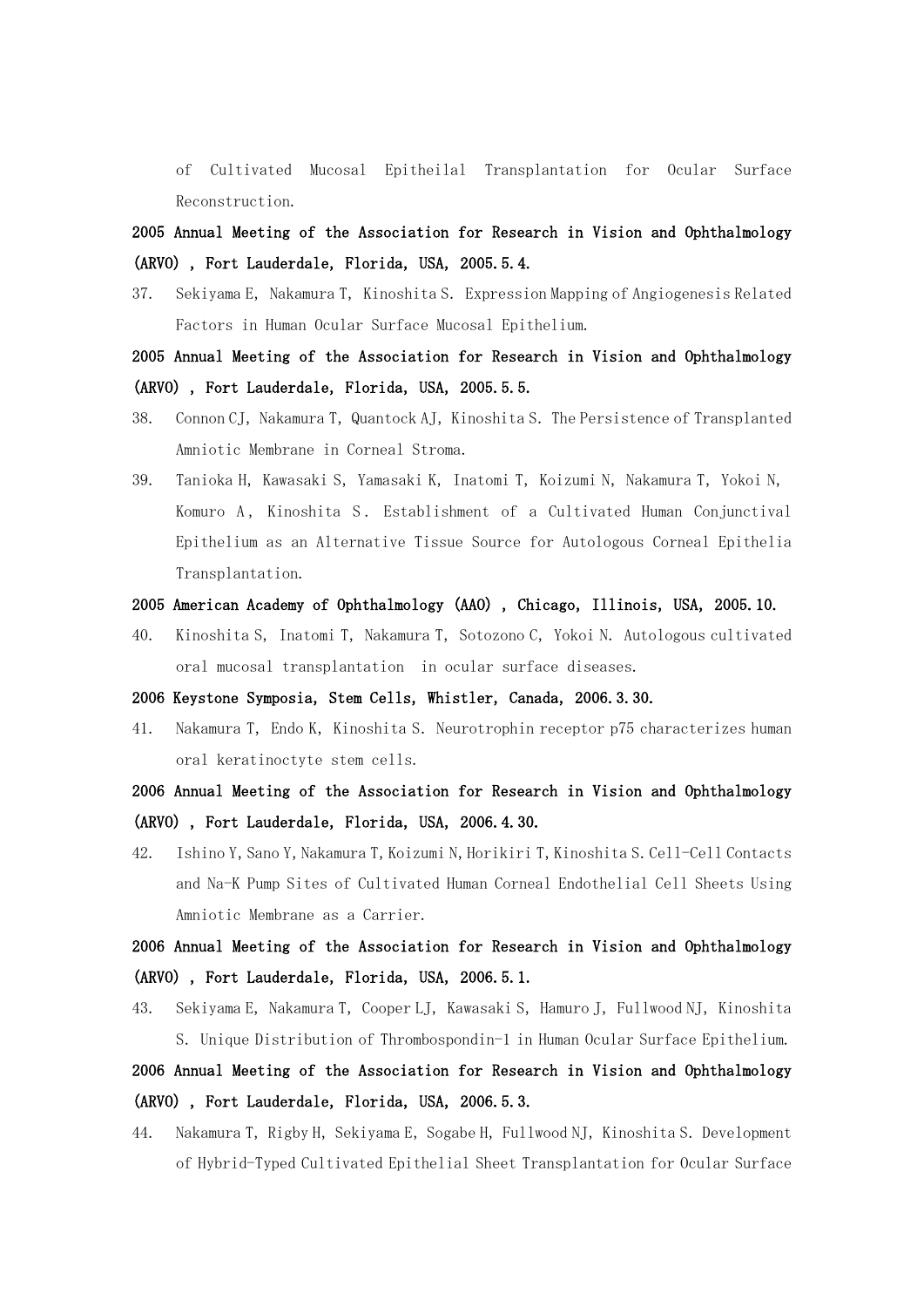Reconstruction.

45. Terai N, Matsuda A, Tanioka H, Yamazaki K, Kawasaki S, Nakamura T, Kinoshita S.The Role of ST2 Protein in Ocular Inflammation.

2006 Annual Meeting of the Association for Research in Vision and Ophthalmology (ARVO), Fort Lauderdale, Florida, USA, 2006.5.4.

- 46. Inatomi T, Nakamura T, Koizumi N, Sotozono C, Kinoshita S. Effect of Autologous Cultivated Oral Mucosal Epithelial Transplantation on Ocular Surface Reconstruction.
- 47. Takaoka M, Nakamura T, Kinoshita S, Ban Y. Cell Junction-Related Proteins in Gelatinous Drop-Like Corneal Dystrophy.

#### 2th Advances in Euro Stem Cell meeting, Lausanne, Switzerland, 2006.9.8.

48. Nakamura T, Endo K, Kinoshita S. Neurotrophin receptor p75 characterizes human oral keratinoctyte stem/progenitor cells and the role of neurotrophin/p75 signaling.

#### American Academy of Ophthalmology, Las Vegas, USA, 2006.11.13.

49. Inatomi T, Nakamura T, Koizumi N, Sotozono C, Kinoshita S. Ocular surface reconstruction using cultivated oral mucosal epithelial sheet transplantation.

# 2007 Annual Meeting of the Association for Research in Vision and Ophthalmology (ARVO), Fort Lauderdale, Florida, USA, 2007.5.6.

- 50. Connon CJ, Hopkinson A, Nakamura T, Doutch J, Kinoshita S, Meek KM. The Variation in Transparency of Amniotic Membrane Used in Ocular Surface Regeneration.
- 51. Takaoka M, Nakamura T, Suemori H, Kinoshita S. An Investigation of Efficient Cryopreservation for Human Corneal Epithelial Cells by Vitrification.
- 52. Inatomi T, Nakamura T, Koizumi N, Sotozono C, Kinoshita S. Clinical Outcome of the Combination of Cultivated Autologous Oral Mucosal Epithelial Transplantation and Penetrating Keratoplasty.

# 2007 Annual Meeting of the Association for Research in Vision and Ophthalmology (ARVO), Fort Lauderdale, Florida, USA, 2007.5.8.

53. Kawasaki S, Yamasaki K, Tanioka H, Nakamura T, Fukuoka H, Araki B, Yokoi N, Kinoshita S.Epigenetic Regulation of Keratin 12 Gene Expression.

2009 Annual Meeting of the Association for Research in Vision and Ophthalmology (ARVO), Fort Lauderdale, Florida, USA, 2009.5.4.

54. Sotozono C, Nakamura T, Inatomi T, Hamuro J, Satake Y, Shimazaki J, Tsubota K,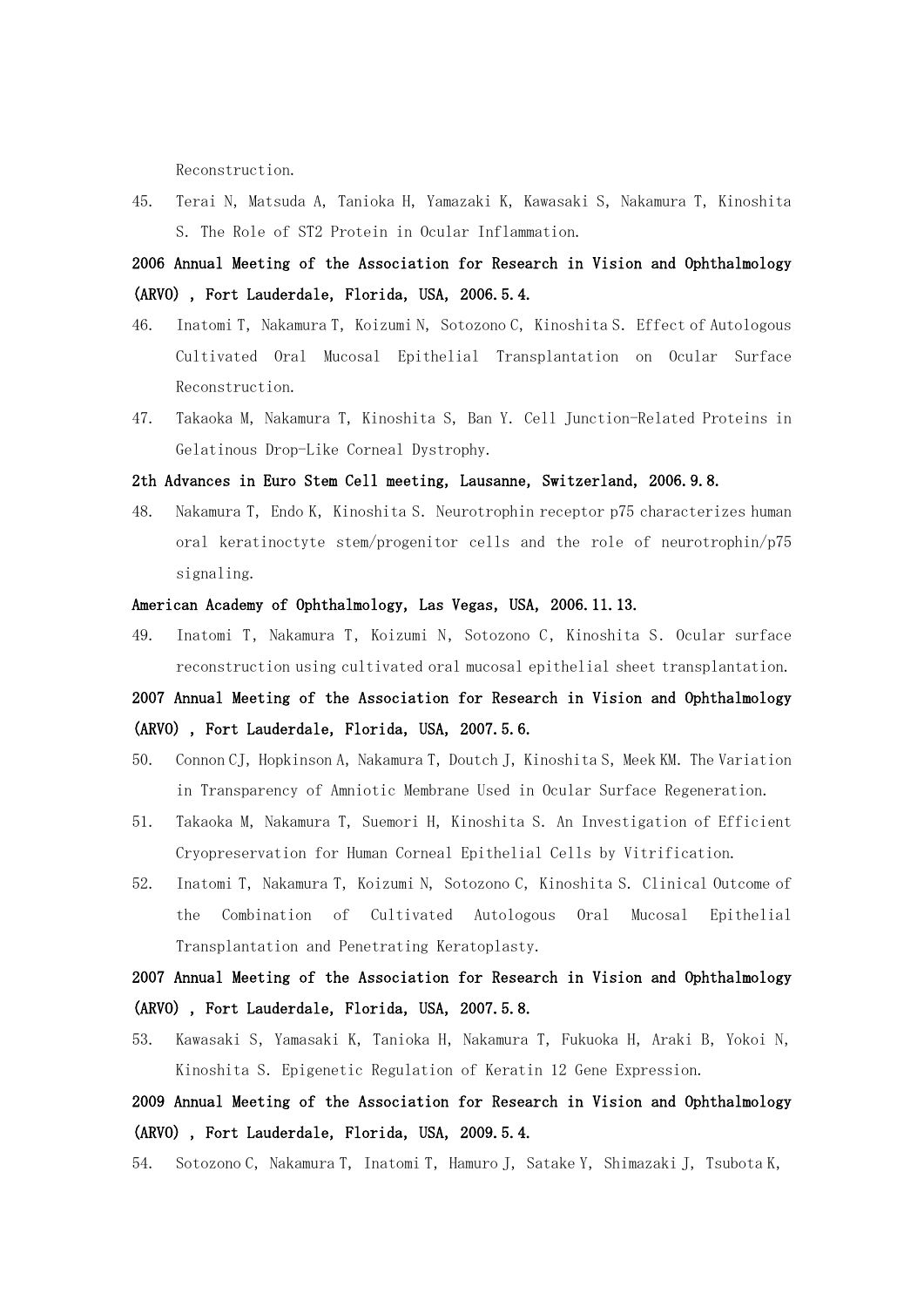Hara Y, Ohashi Y, Kinoshita S. Multicenter Prospective Analysis of Cultured Corneal Epithelial Sheet Transplantation.

- 2009 Annual Meeting of the Association for Research in Vision and Ophthalmology (ARVO), Fort Lauderdale, Florida, USA, 2009.5.7.
- 55. Nakamura T, Takeda K, T Inatomi T, Sotozono C, KinoshitaS. Long-Term Results of Autologous Cultivated Oral Mucosal Epithelial Transplantation in Severe Ocular Surface Disorders.
- 56. Inatomi T, Nakamura T, Koizumi N, Sotozono C, Kinoshita S. Phenotypic Analysis of Cultivated Oral Mucosal Epithelium Transplanted on a Human Cornea.

#### 3rd KPUM-FAU Erlangen-Nurnberg Joint Meeting, Erlangen, Germany, 2009.11.10.

57. Nakamura T. New development of corneal epithelial regeneration.

## 2010 Annual Meeting of the Association for Research in Vision and Ophthalmology (ARVO), Fort Lauderdale, Florida, USA, 2010.5.2.

58. Nakamura T, Inatomi T, Sotozono C, Koizumi N, Kinoshita S. Long-Term Results of Autologous Cultivated Corneal Limbal Epithelial Transplantation in Severe Ocular Surface Disorders.

# 2010 Annual Meeting of the Association for Research in Vision and Ophthalmology (ARVO), Fort Lauderdale, Florida, USA, 2010.5.6.

59. Maruyama K, Bock F, Schlotzer-Schrehardt U, Nakamura T, Kerjaschki D, Kruse FE, Kinoshita S, Cursiefen C. Podoplanin Regulates Corneal Epithelial Morphology.

#### 第 115 回米国眼科学会議(AAO), Orlando, USA, 2011.10.24.

60. Sotozono C, Inatomi T, Nakamura T, Ueta M, Yokoi N, Miyakoda K, Kinoshita S. Cultivated Oral Mucosal Epithelial Transplantation for Ocular Surface Reconstruction in Stevens-Johnson Syndrome.

# 2014 Annual Meeting of the Association for Research in Vision and Ophthalmology  $(ARVO)$ , Orlando, Florida, USA, 2014.5.4.

- 61. Imagawa K, Maeda K, Yokoyama S, Hosoda Y, Watanabe S, Nakamura T, Kinoshita S.Corneal epithelial cell bank; newly developed cell sheet manufacturing technology that allows the production of stable human corneal epithelial cell sheets.
- 62. Toda M, Ueno M, Ujihara K, Asada K, Nakamura T, Hagiya M, Okumura N, Koizumi N,Hamuro J,Kinoshita S.Identification of differentiated mature cultured human corneal endothelial cells and their distinct cell propensity from other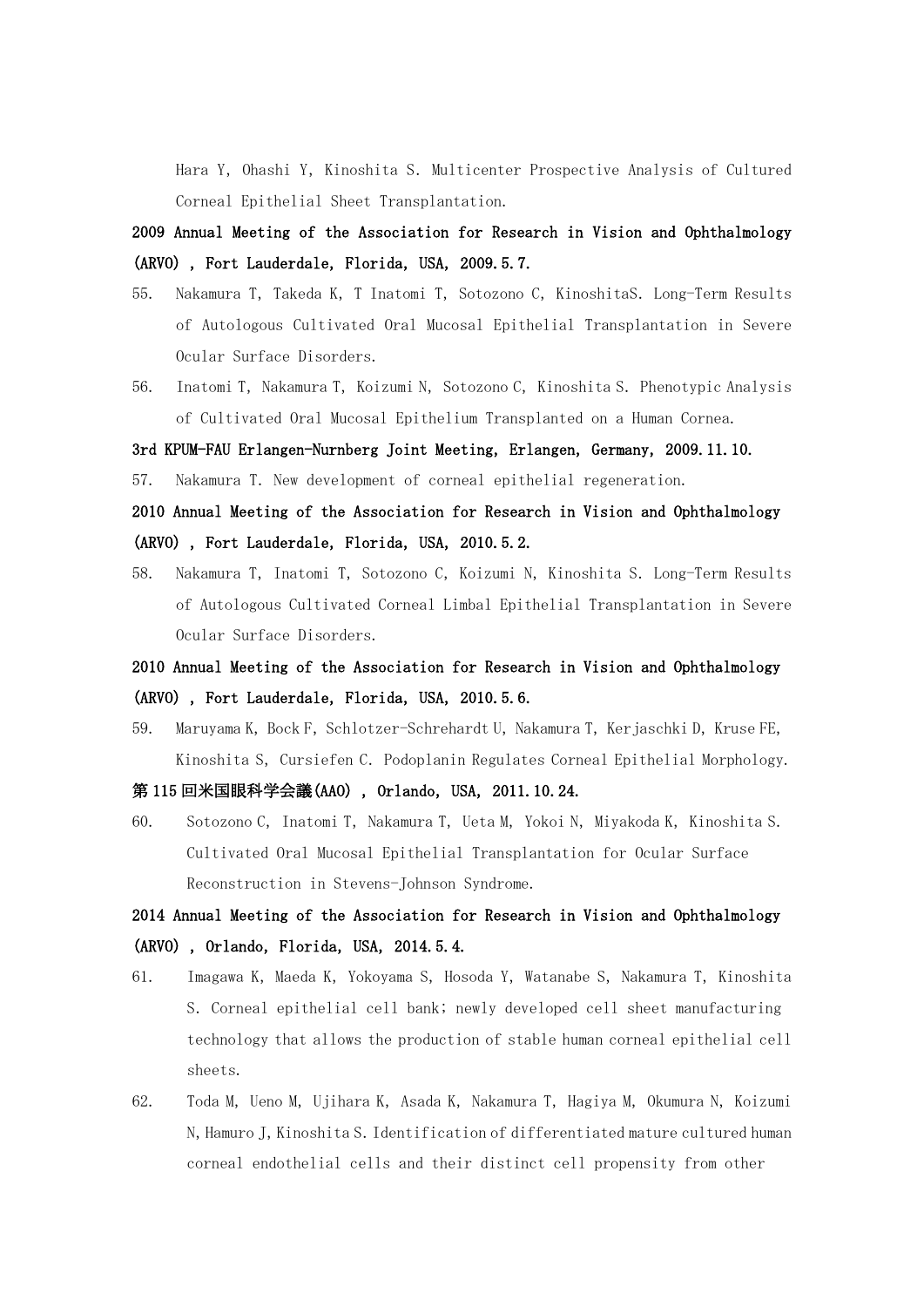immature subpopulations.

# 2015 Annual Meeting of the Association for Research in Vision and Ophthalmology (ARVO), Denver, Colorado, USA, 2015.5.2.

- 63. Imagawa K, Maeda K, Yokoyama S, Hosoda Y, Watanabe S, Nakamura T, Kinoshita S.Development of the cell sheet production technology from cryopreserved human corneal epithelial cells; the quality test and in vivo study.
- 64. Toda M, Ueno M, Hiraga A, Asada K, Nakamura T, Hagiya M, Okumura N, Koizumi N, Hamuro J, Kinoshita S. The different binding properties of cultured human corneal endothelial cell subpopulations to Descemet's membrane components.

## 1st International Stevens-Johnson Syndrome Symposium, Kyoto, Japan, 2016.1.23.

65. Nakamura T.Holoclone-type stem cells controls corneal homeostasis.

## 2016 Annual Meeting of the Association for Research in Vision and Ophthalmology (ARVO), Seattle, Washington, USA, 2016.5.3.

66. Kitazawa K, Hikichi T, Nakamura T, Sotozono C, Kinoshita S, Masui S. Loss of human corneal epithelial cell identity exhibited by deletion of PAX6 using the CRISPR/Cas9 system.

#### 40th World Congress of the International College of Surgeons. Kyoto, Japan, 2016.10.23.

67. Sotozono C,Inatomi T,Nakamura T.Cultivated Oral Mucosal Epithelial Transplantation (COMET) for Severe OcularSurface Disorders.

# 2017 Annual Meeting of the Association for Research in Vision and Ophthalmology (ARVO), Baltimore, Maryland, USA, 2017.5.9.

68. Kitazawa K, Hikichi T, Nakamura T, Sotozono C, Kinoshita S, Masui S. OVOL2 maintains atranscriptional program in human corneal epithelial cells.

# 2017 Annual Meeting of the Association for Research in Vision and Ophthalmology (ARVO), Baltimore, Maryland, USA, 2017.5.10.

69. Murakami R, Kitazawa K, Hikichi T, Nakamura T, Sotozono C, Kinoshita S, Masui S. PAX6, OVOL2, KLF4 coordinately contribute the reprogramming of the corneal epithelial cellsTranscription factors PAX6, OVOL2, and KLF4 coordinately contribute to the reprogramming of corneal epithelial cells.

## 4)その他

Meeting to discuss the development of novel therapies for corneal disorders, Moorfields Eye Hospital, London, 2011.8.20.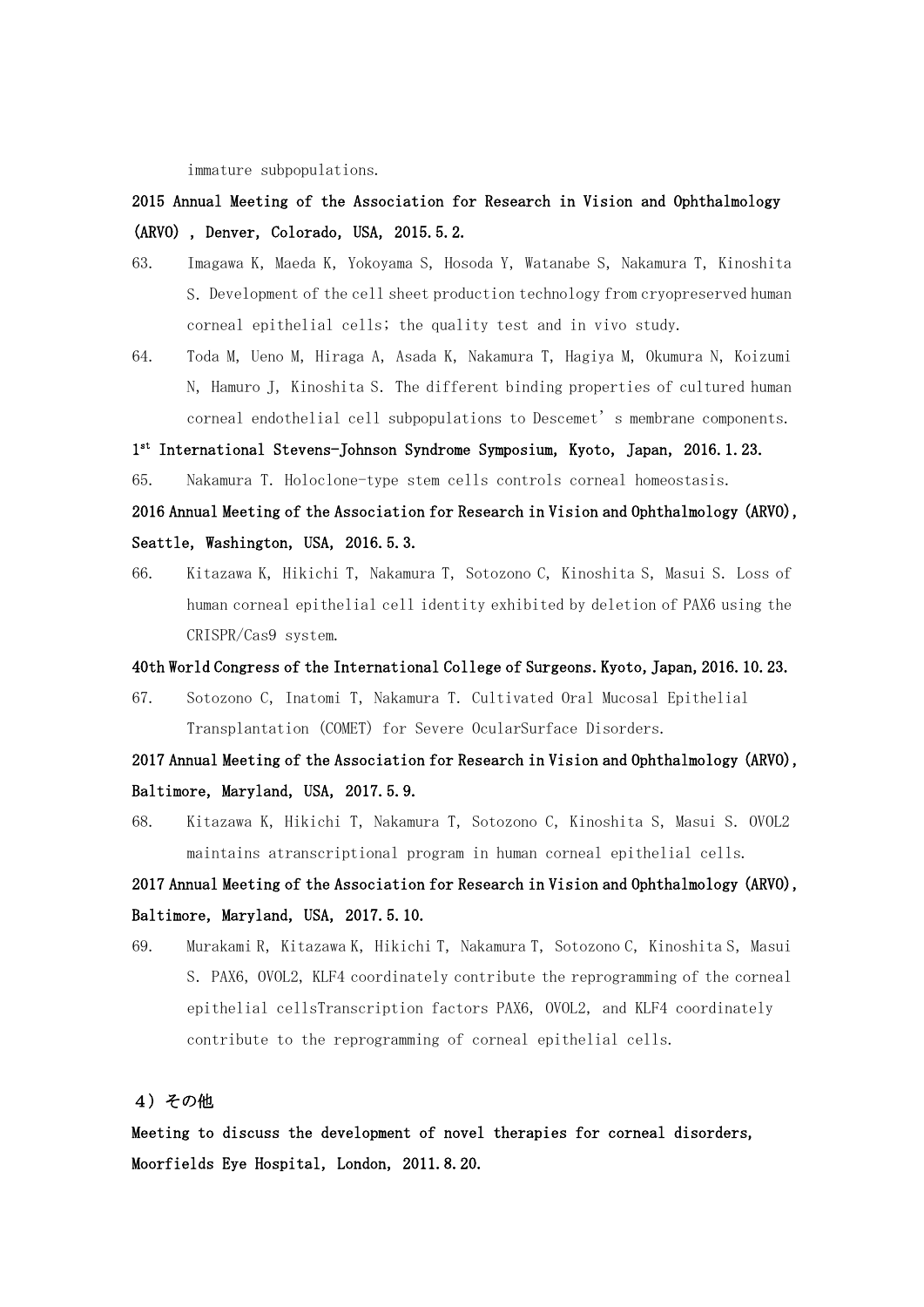1. Nakamura T.Corneal regenerative therapy using tissue engineering.

## EPFL-KPUM Cornea Research Meetion, Japan, 2012.4.19.

2. Nakamura T.Basic research presentation. Corneal regeneration therapy.

#### B国内講演

### 1)特別講演、招聘講演、基調講演、教育講演

なし

## 2) シンポジウム、ワークショップ、学会関連セミナー、パネルディスカッションなど シンポジウム

#### 第 56 回日本臨床眼科学会,盛岡,2002.9.29.

1. 中村隆宏.培養上皮移植による眼表面の再構築 「オキュラーサーフェス再構築の新 しい考え方と方法」.

#### The 8th Annual Meeting of the Kyoto Cornea Club, Kyoto, 2002.12.7.

2. Nakamura T. Ocular surface reconstruction using cultivated mucosal epithelial stem cells.

#### 第 27 回角膜カンファランス 第 19 回日本角膜移植学会,軽井沢,2003.2.21.

3. 中村隆宏.生体デバイスとしての培養粘膜上皮シート「Ocular surface の再生医療」.

#### 第 57 回日本臨床眼科学会,名古屋,2003.10.31.

4. 中村隆宏.培養上皮移植「角膜移植の現在と未来」.

#### 第 28 回角膜カンファランス 第 20 回日本角膜移植学会,米子,2004.2.19.

5. 中村隆宏.難治性眼表面疾患に対する培養口腔粘膜上皮移植術の開発(第一回日本角 膜学会学術奨励賞受賞記念講演) .

#### 第 108 回日本眼科学会総会,東京,2004.4.17.

6. 中村隆宏.難治性眼表面疾患における病的角化の分子機構(平成 15 年度日本眼科学 会学術奨励賞受賞記念講演).

#### 第 6 回日本再生医療学会総会,横浜,2007.3.13.

7. 中村隆宏.角膜再生医療の現状と課題.

## 第 33 回角膜カンファランス 第 25 回日本角膜移植学会,大阪,2009.2.20.

8. 中村隆宏. 培養上皮移植の最前線.

# 京都府立医科大学「研究開発センター」第 11 回学術講演会(JST 戦略的国際科学技術推進 事業 日本―スイス研究交流事業) ,京都,2009.11.4.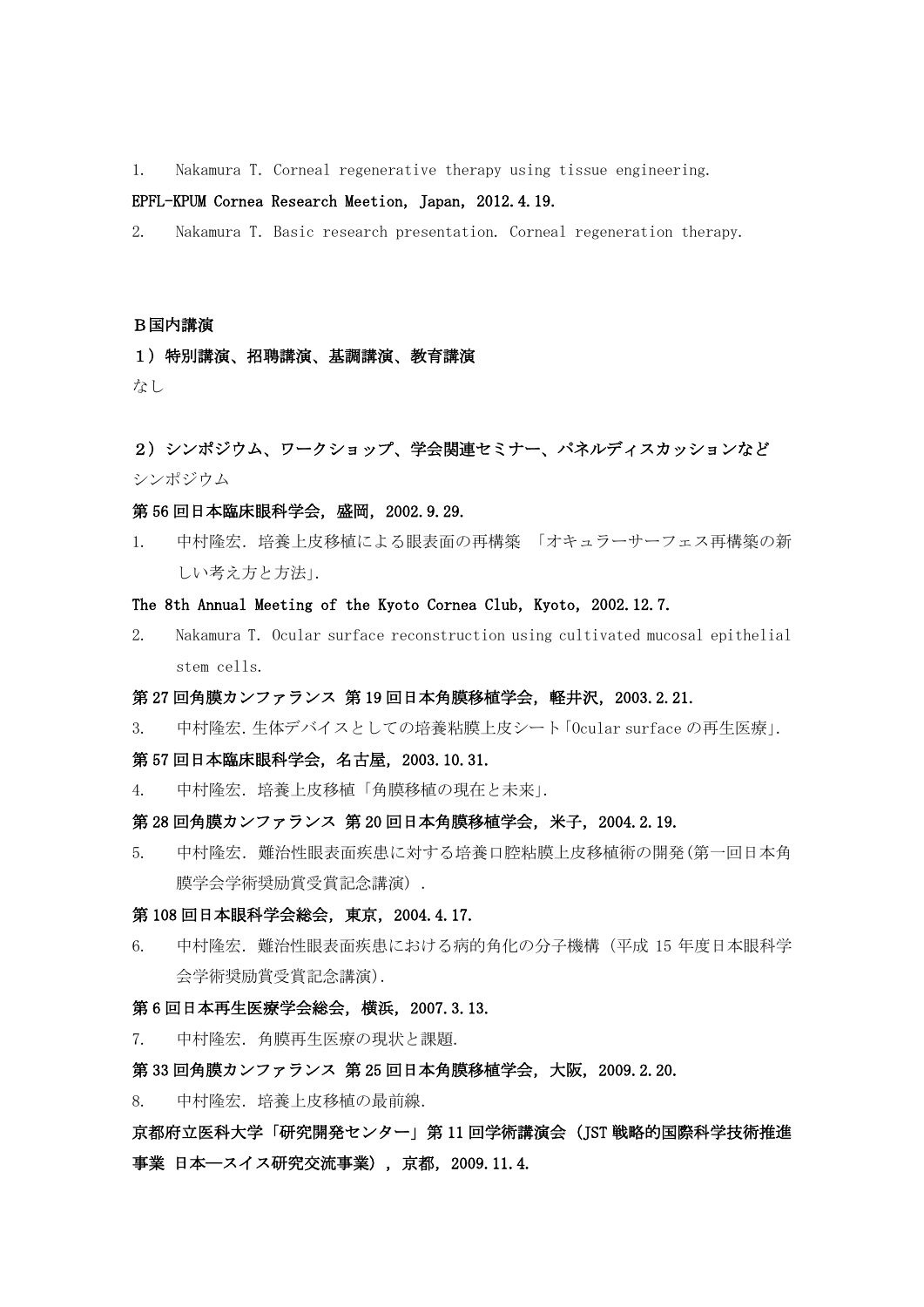9. 中村隆宏.角膜再生医療の新たな展開.

## 第 9 回日本再生医療学会総会,広島,2010.3.19.

- 10. 中村隆宏.角膜再生医療の最前線.
- 第 11 回日本抗加齢医学会総会,京都,2011.5.27.
- 11. 中村隆宏.口腔組織を用いた角膜再生医療の現状と展望.

## 第 35 回日本眼科手術学会総会,名古屋,2012.1.27.

12. 中村隆宏. 瘢痕性角結膜疾患と外科治療.

## 第 116 回日本眼科学会総会,東京,2012.4.6.

13. 中村隆宏.Recent advances and future challenges in ocular surface reconstruction.

#### 第 37 回動物臨床医学会年次大会 人と動物の比較疾患研究会,大阪,2016.11.20.

14. 中村隆宏. 人の角膜の再生医療.

## Kyoto Cornea Club 2016, Kyoto, 2016.11.25.

15. Nakamura T.Minor salivary gland transplantation for severe dry eyes.

## 第 16 回日本再生医療学会総会,仙台,2017.3.8.

16. 中村隆宏.角膜上皮の再生原理と再生医療への応用.

#### 第 121 回日本眼科学会総会,東京,2017.4.6.

17. 中村隆宏. How to 角膜トランスレーショナルリサーチ ~薬剤開発から再生医療まで  $\sim$ 

#### 第 44 回日本臓器保存生物医学会学術集会,大阪,2017.11.10.

18. 外園千恵,石垣理穂,渡邉和誉,安久万寿子,福岡秀記,稲冨勉,中村隆宏,木下茂. 羊膜移植の展開.

## 第 41 回日本眼科手術学会学術総会,京都,2018.1.28.

19. 中村隆宏. 角膜上皮、輪部

### 第 122 回日本眼科学会総会,大阪,2018.4.20.

20. 中村降宏. 眼表面粘膜の観点からの新しいドライアイ治療の可能性.

## 3)一般講演(ポスター発表を含む)

### 第 20 回日本眼科手術学会,横浜,1997.1.31.

1. 中村隆宏,小室青,西田幸二,外園千恵,横井則彦,木下茂,武久洋子.全層角膜移 植術の長期成績.

## 第 103 回京都眼科学会, 京都, 1997.6.8.

2. 鈴木智,中村隆宏,大澤秀也,宮尾洋子,池田恒彦,木下茂.ベーチェット病が疑わ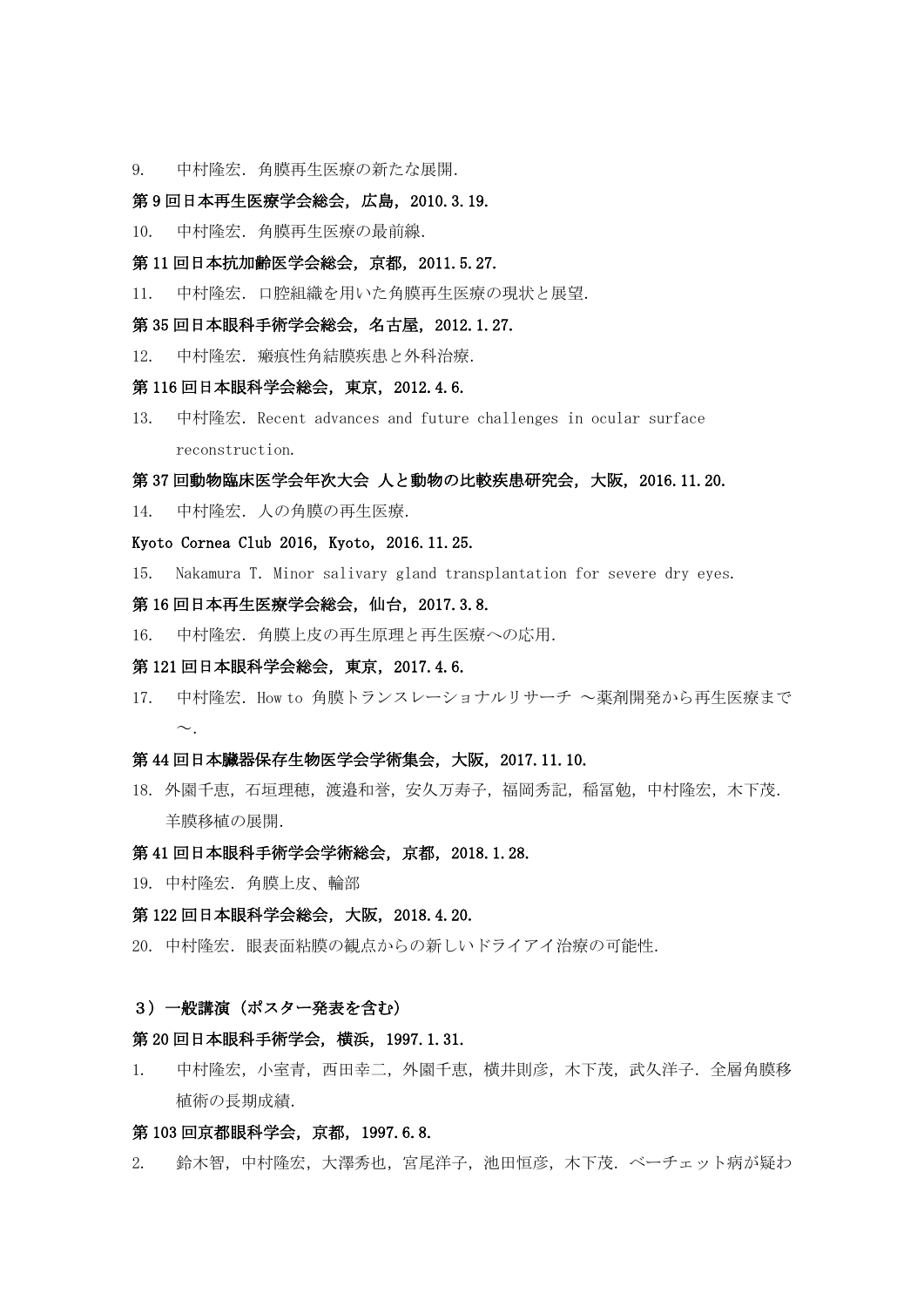れた 11 歳男児の一例.

#### 第 22 回角膜カンファランス 第 14 回日本角膜移植学会,三重,1998.2.

- 3. 西田幸二,堂田敦義,本間陽一,川崎論,足立和加子,中村隆宏,Quantock AJ,木 下茂, 細谷比佐志, 山本修士, 岡田正喜, 下村嘉一. ミースマン角膜上皮変性症にお けるヒトケラチン 12 遺伝子の解析.
- 4. 川崎論,西田幸二,堂田敦義,足立和加子,本間陽一,中村隆宏,木下茂.膠様滴状 角膜変性症における big-h3 遺伝子の変異解析.
- 5. 中村隆宏,西田幸二,堂田敦義,本間陽一,足立和加子,川崎論,木下茂.膠様滴状 角膜変性症に類似した角膜隆起病変を合併した格子状角膜変性症Ⅰ型2例の遺伝子解 析.
- 6. 堂田敦義,西田幸二,足立和加子,中村隆宏,小泉範子,木下茂,松原謙一,大久保 公策.角膜上皮における遺伝子発現の定量的解析.

#### 第 102 回日本眼科学会総会,福岡,1998.4.

7. 堂田敦義,西田幸二,足立和加子,中村隆宏,小泉範子,木下茂,松原謙一,大久保 公策.膜上皮細胞と結膜上皮細胞における遺伝子発現プロフィールの解析.

### 第 104 回日本眼科学会総会,京都,2000.4.6.

8. 中村隆宏,西田幸二,堂田敦義,木下茂,松木正人,山西清文.眼表面疾患における transglutaminase type 1 及び角化関連蛋白の発現.

#### 第 66 回日本中部眼科学会 第 7 回眼創傷治癒研究会, 香川, 2000.11.23.

9. 中村隆宏,西田幸二,木下茂,山西清文.結膜上皮症における病的角化のメカニズム.

## 第 25 角膜カンファランス 第 17 回日本角膜移植学会,大阪,2001.2.8.

- 10. 中村隆宏,小泉範子,稲富勉,猪木敬子,都築祐勝,佐野洋一郎,西田幸二,外園千 恵,横井則彦,木下茂.培養角膜上皮移植術後の上皮混濁に対する Epithelial replacement.
- 11. 中村隆宏,木下茂,西田幸二,堂田敦義.瘢痕性角結膜上皮症におけるクラスタリン の発現変化.

## 第 105 回日本眼科学会総会,横浜,2001.4.19.

12. 伴由利子,中村隆宏,小泉範子,Fullwood NJ,都築祐勝,木下茂.羊膜上培養ヒト 角膜上皮細胞における tight junction 関連タンパク質の発現.

## 第 55 回日本臨床眼科学会,京都,2001.10.

13. 中村隆宏, 小泉範子, 都築祐勝, Fullwood NJ, Cooper L, 猪木敬子, 佐野洋一郎, 外 園千恵, 木下茂.培養角膜上皮移植術の再移植症例.

#### 第 26 回角膜カンファランス 第 18 回日本角膜移植学会,横浜,2002.2.21.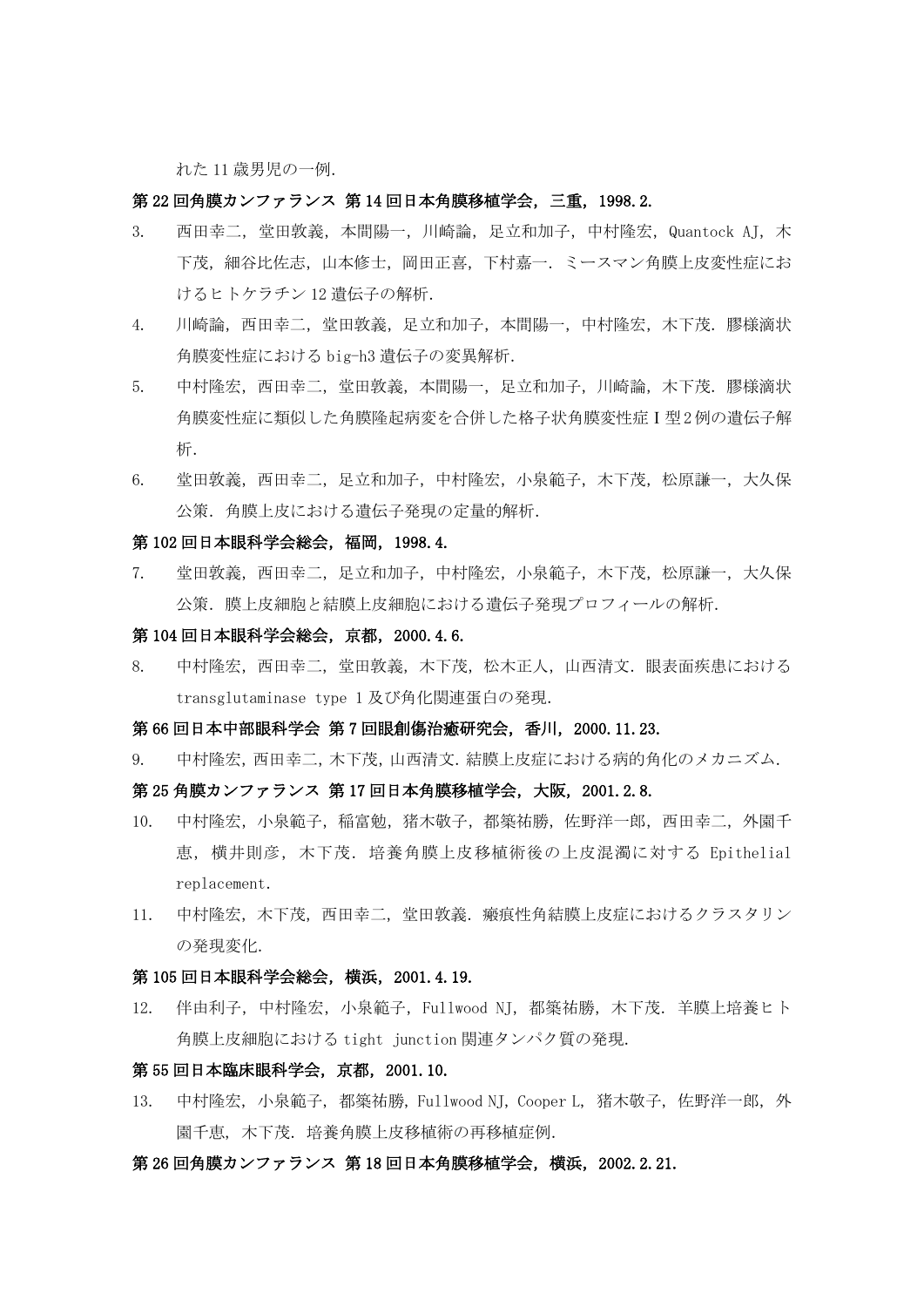- 14. 中村隆宏,都築祐勝,遠藤健一,谷藤典子,小泉範子,佐野洋一郎,木下茂,吉谷信, 清水慶彦.乾燥羊膜を用いた培養角膜上皮シートの作成.
- 15. 伴由利子,中村隆宏,都築祐勝,堂田敦義,餅田千佳子,木下茂.ヒト角膜上皮にお ける tight junction 関連蛋白の発現と局在.
- 16. 石野豊,佐野洋一郎,中村隆宏,遠藤健一,都築祐勝,谷藤典子,木下茂.培養角膜 内皮細胞キャリアーとしての羊膜の可能性.

## 第1回日本再生医療学会,京都,2002.4.18.

17. 中村隆宏,遠藤健一,谷藤典子,都築祐勝,稲富勉,佐野洋一郎,木下茂.羊膜上培 養口腔粘膜上皮シートの開発.

#### 第 106 回日本眼科学会, 仙台, 2002.5.23.

- 18. 伴由利子,Fullwood NJ,Cooper LJ,中村隆宏,都築祐勝,木下茂.Air-lifting 法 による羊膜上培養ヒト角膜上皮細胞の形態変化-電子顕微鏡による量的比較-.
- 19. 上野盛夫,足立和加子,川崎論,中村隆宏,餅田千佳子,木下茂.培養角膜上皮組織 におけるテロメレースの発現.
- 20. 中村隆宏,遠藤健一,谷藤典子,都築祐勝,小泉範子,稲富勉,佐野洋一郎,木下茂, Fullwood NJ, Cooper LJ. 羊膜上培養口腔粘膜上皮シートの開発-難治性眼表面疾患 に対する新しい外科的治療戦略.

## 第106回日本眼科学会総会専門別研究会 第3回眼科 DNA チップ研究会, 仙台, 2002.5.23

21. 鄭守,中村隆宏,佐野洋一郎,餅田千佳子,木下茂.羊膜上培養角膜上皮の遺伝子発 現:cell suspension 法と explant 法の比較.

## 第 108 回京都眼科学会,京都,2002.6.16.

22. 外園千恵,小泉範子,中村隆宏,都築祐勝,鈴木智,佐野洋一郎,稲富勉,木下茂. 急性期の遷延性角膜上皮欠損に対する培養角膜上皮移植.

#### 第 23 回日本炎症・再生医学会,東京,2002.7. 2.

23. 中村隆宏,遠藤健一,谷藤典子,都築祐勝,稲富勉,佐野洋一郎,木下茂.培養口腔 粘膜上皮シートによる眼表面再建術.

## 第 3 回 CBI 学会,東京,2002.9.

24. 鄭守,中村隆宏,川崎諭,佐野洋一郎,稲富勉,木下茂.羊膜上培養角膜上皮の遺伝 子発現解析.

## 第 56 回日本臨床眼科学会,盛岡,2002.9.

25. 外園千恵,小泉範子,中村隆宏,都築祐勝,佐野洋一郎,稲富勉,木下茂.急性期の 遷延性角膜上皮欠損に対する培養角膜上皮移植.

### 第 68 回日本中部眼科学会 第1回眼科生体材料及び再生医学研究会,大阪,2002.11.15.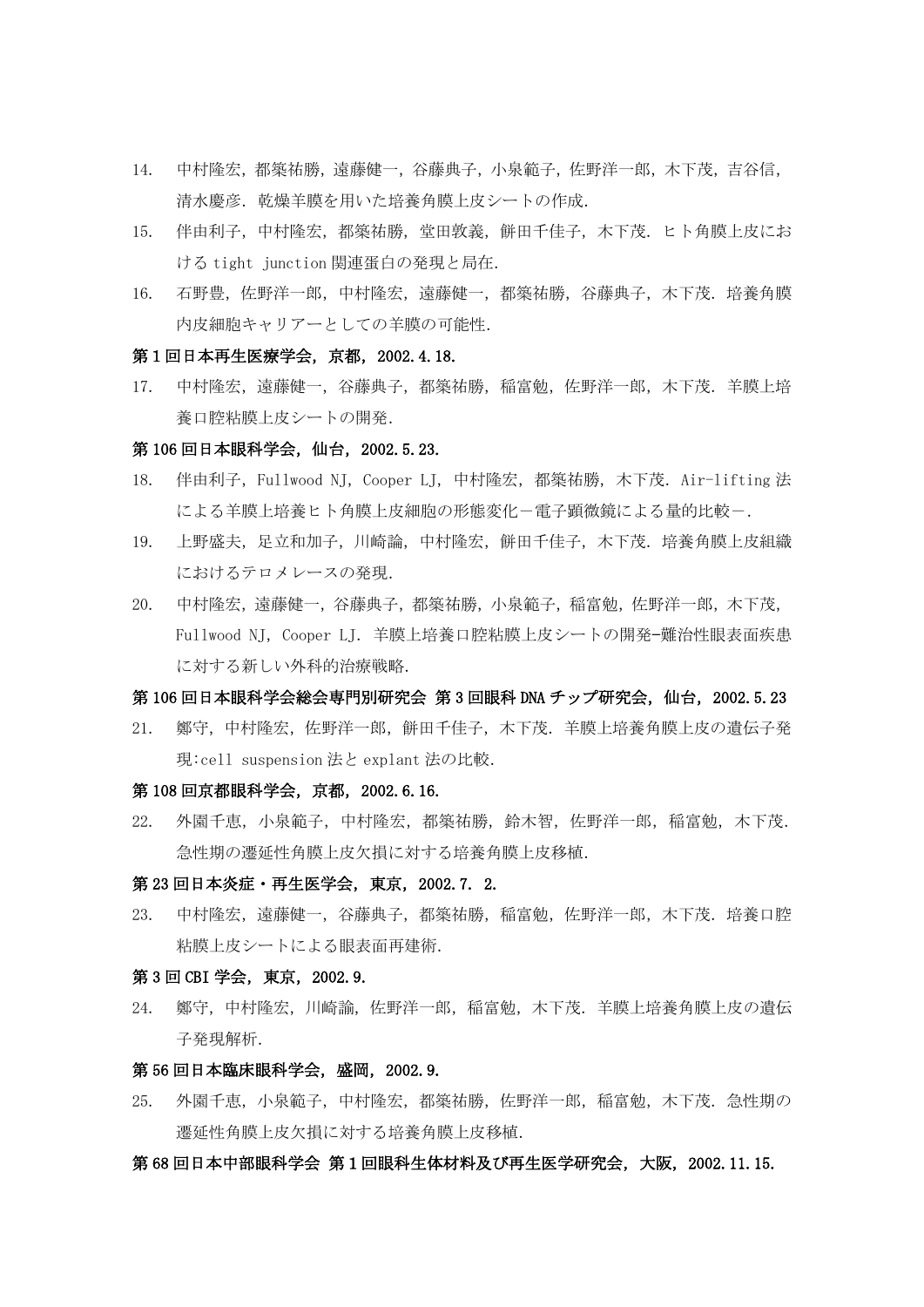- 26. 中村隆宏,伊藤若菜,曽我部寿代,遠藤健一,佐野洋一郎,稲富勉,木下茂,吉谷信, 清水慶彦. 生体医療材料としての乾燥羊膜の検討.
- 27. 石野豊,佐野洋一郎,中村隆宏,Rigby H,Fullwood NJ,木下茂.羊膜をキャリアー として用いたヒト角膜内皮細胞移植の可能性.

#### 第 14 回日本口腔科学会近畿地方部会,2002.11.30.

28. 雨宮傑,馬場俊輔,金村成智,中村隆宏,木下茂.羊膜を用いた培養口腔粘膜上皮シ ート作製の可能性.

#### 第 26 回日本眼科手術学会総会,京都,2003.1.31.

29. 関山有紀,森和彦,稲富勉,中村隆宏,畑中宏樹,木下茂.眼表面再建術と羊膜パッ チ併用線維柱帯切除術を併施した薬剤性偽眼類天疱瘡の1例.

#### 第 27 回角膜カンファランス 第 19 回日本角膜移植学会,軽井沢,2003.2.21.

- 30. 中村隆宏, 遠藤健一, 稲富勉, 外園千恵, 木下茂, 雨宮傑, 金村成智.ヒト羊膜上口 腔粘膜上皮シートの開発.
- 31. 稲富勉,中村隆宏,外園千恵,佐野洋一郎,横井則彦,木下茂.重症眼類天疱瘡に対 する培養角膜上皮移植術の検討.
- 32. 石野豊,佐野洋一郎,中村隆宏,木下茂.移植ヒト培養角膜内皮細胞の in vivo での 生存.
- 33. 遠藤健一,中村隆宏,川崎諭,木下茂.羊膜上基底膜における IV 型コラーゲン α5 鎖の発現ー角膜上皮基底膜との類似性ー.

## 第 2 回日本再生医療学会,神戸,2003.3.12.

- 34. 中村隆宏,稲富勉,外園千恵,木下茂.難治性眼表面疾患に対する自家培養口腔粘膜 上皮シート移植.
- 35. 石野豊,佐野洋一郎,中村隆宏,Rigby H,Fullwood NJ,木下茂.羊膜をキャリアー として用いたヒト角膜内皮細胞シート.

### 第 107 回日本眼科学会総会,福岡,2003.4.17.

- 36. 中村隆宏,遠藤健一,稲富勉,外園千恵,雨宮傑,金村成智,木下茂.難治性眼表面 疾患に対するヒト培養口腔粘膜上皮移植術の開発.
- 37. 遠藤健一,川崎諭,中村隆宏,木下茂.ブタ角膜上皮におけるインテグリン β1強陽 性細胞と弱陽性細胞.

## 第 109 回京都眼科学会,京都,2003.6.8.

38. 稲富勉,中村隆宏,小泉範子,外園千恵,横井則彦,木下茂.培養上皮を用いた眼表 面再建の現状.

## 第 6 回日本組織工学会,東京, 2003.6.13.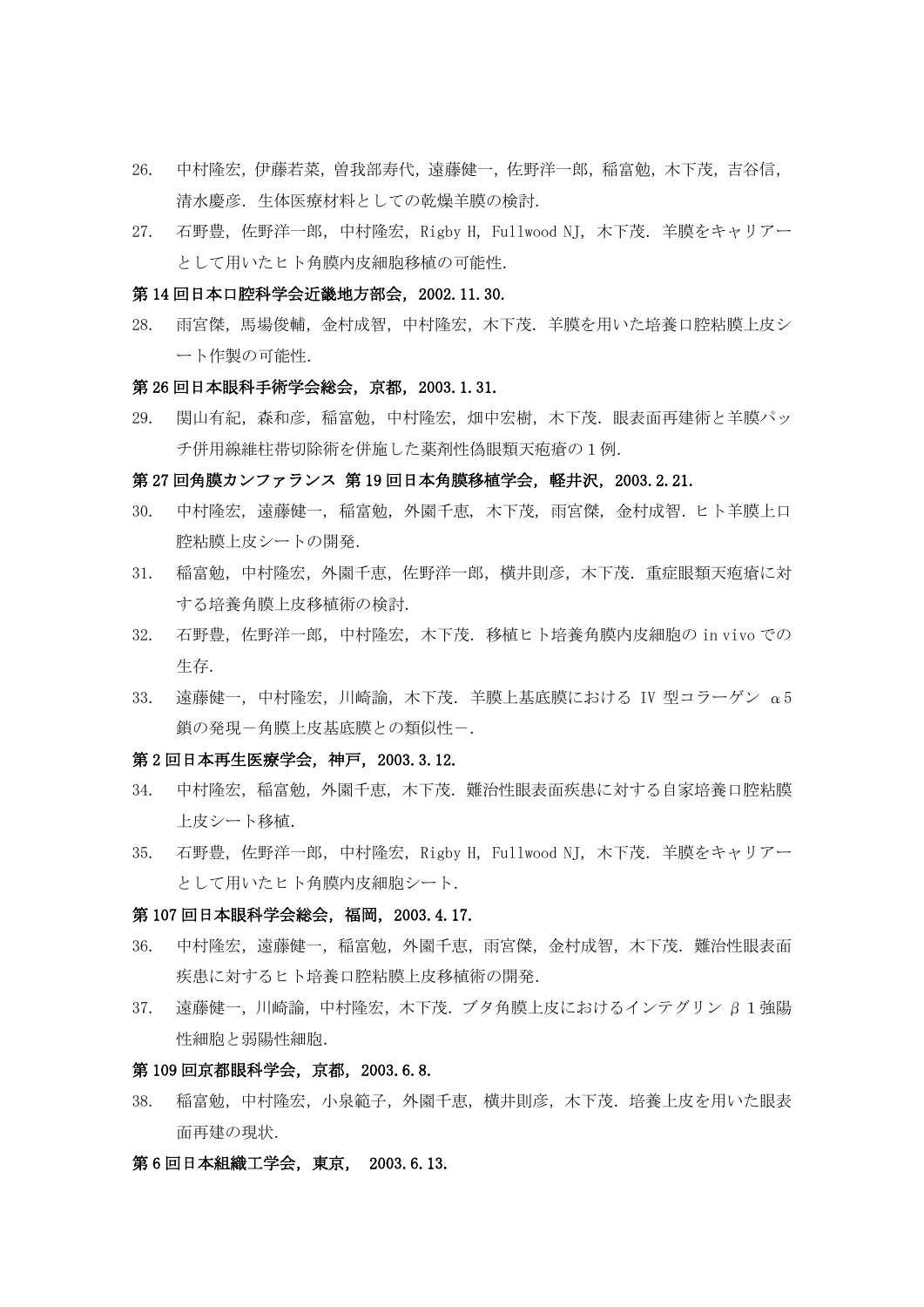- 39. 中村隆宏,伊藤若菜,曽我部寿代,稲富勉,外園千恵,木下茂,吉谷信,清水慶彦, Rigby H,Fullwood NJ.乾燥羊膜を用いた眼表面再建術の開発.
- 40. 石野豊,佐野洋一郎,都築祐勝,外園千恵,中村隆宏,Fullwood NJ,玄丞烋,金度 勲,木下茂.ポリフェノールの角膜保存に対する影響.

#### 第1回日本再生歯科医学会, 岡山, 2003.10.14.

41. 雨宮傑,山本俊郎,中村輝夫,福島淳夫,中村隆宏,木下茂,金村成智.羊膜上培養 家兎口腔粘膜上皮シートの作製.

### 第 57 回日本臨床眼科学会,名古屋,2003.11.1.

- 42. 外園千恵, 稲富勉, 小泉範子, 中村隆宏, 佐野洋一郎, 横井則彦, 木下茂. 培養角膜 上皮シートの長期経過.
- 43. 中村隆宏, 稲富勉, 外園千恵, 雨宮傑, 金村成智, 木下茂. 培養口腔粘膜上皮シート による結膜嚢再建術.
- 44. 稲富勉,中村隆宏,外園千恵,木下茂,雨宮傑,金村成智.培養自己口腔粘膜上皮シ ートによる眼表面再建術.

#### 第 2 回日本炎症再生医学会,京都,2003.11.26.

45. 中村隆宏,稲富勉,外園千恵,木下茂.培養口腔粘膜上皮シートによる眼表面再建.

## 第 15 回日本口腔科学会近畿地方会,2003.11.29.

46. 雨宮傑,山本俊郎,堀雅文,中村輝夫,福島淳夫,中村隆宏,木下茂,金村成智.羊 膜上培養家兎口腔粘膜上皮シートの作製.

#### 第 27 回日本眼科手術学会,東京,2004.1.30.

- 47. 日比野佐和子,小泉範子,中村隆宏,稲富勉,外園千恵,横井則彦,木下茂.急性期 化学外傷に対する培養粘膜上皮移植術の治療成績.
- 48. 稲富勉,中村隆宏,東原尚代,小泉範子,日比野佐和子,外園千恵,木下茂.自己培 養口腔粘膜上皮移植術による新しい手術法 結膜嚢再建術.

#### 第 28 回角膜カンファランス 第 20 回日本角膜移植学会,米子,2004.2.20.

- 49. 下村智恵美,稲富勉,東原尚代,日比野佐和子,中村隆宏,小泉範子,外園千恵,横 井則彦,木下茂.急性増悪した眼類天疱瘡の遷延性角膜上皮欠損に対するアロ培養角 膜上皮移植.
- 50. 中村隆宏,伊藤若菜,稲富勉,外園千恵,清水慶彦,木下茂.ヒト凍結乾燥羊膜移植 術の開発.

#### 第 28 回角膜カンファランス 第 20 回日本角膜移植学会,米子,2004.2.21.

51. 関山英一,中村隆宏,川崎諭,木下茂.ヒト培養粘膜上皮シートにおける血管新生関 連因子の発現.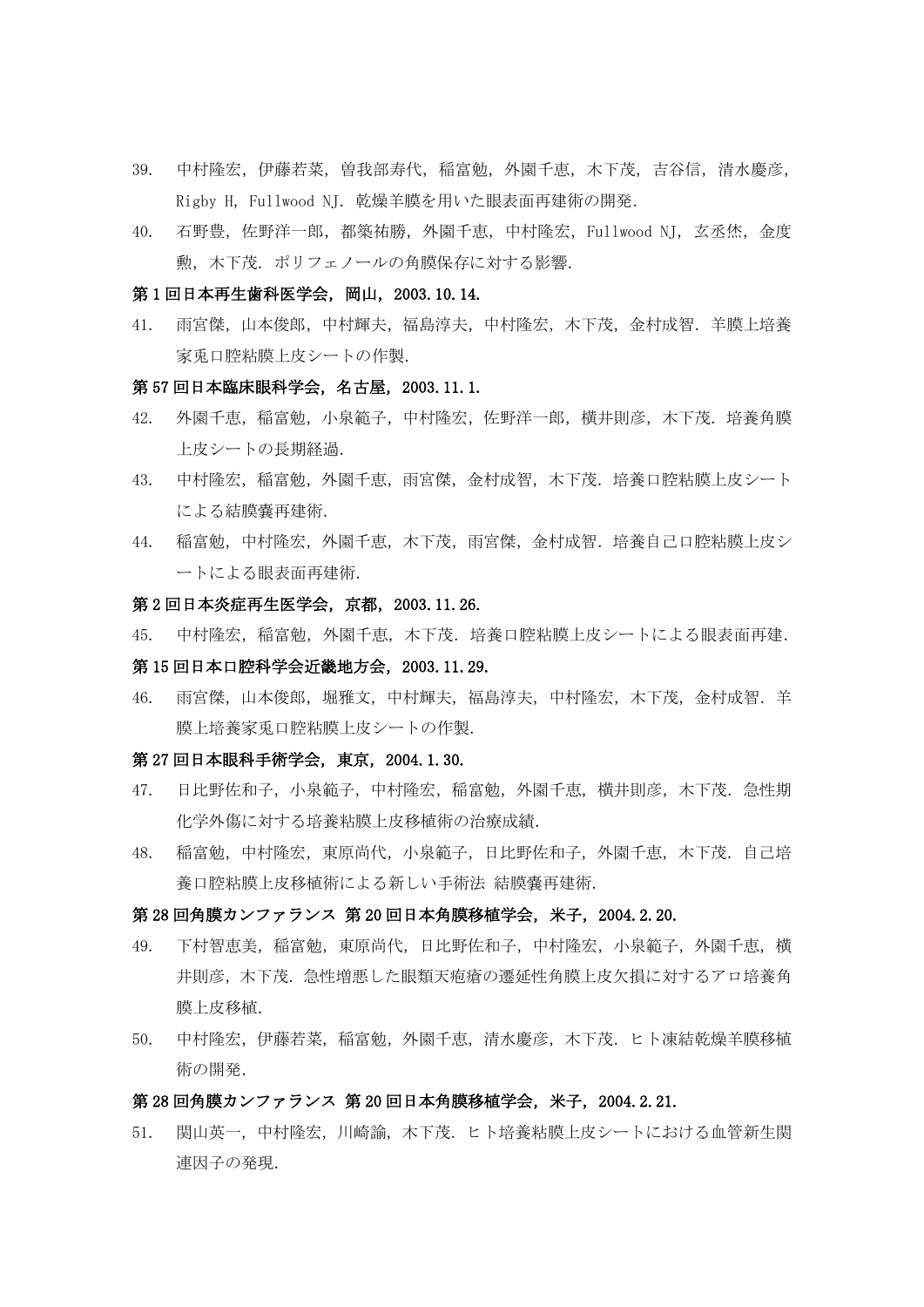52. 稲富勉,中村隆宏,小泉範子,外園千恵,木下茂,金村成智.培養口腔粘膜上皮移植 の新しい試み.

#### 第 3 回日本再生医療学会,幕張,2004.3.25.

53. 中村隆宏,稲富勉,外園千恵,木下茂.ヒト凍結乾燥羊膜による眼表面再建術の開発.

#### 第 108 回日本眼科学会総会,東京,2004.5.17.

54. 谷岡英敏,福岡秀記,川崎諭,山崎健太,中村隆宏,稲富勉,外園千恵,木下茂.重 篤な眼表面の疾患(SJS および OCP)の結膜組織における免疫組織学的検討.

#### 第 110 回京都眼科学会,京都,2004.6.20.

55. 外園千恵,小泉範子,中村隆宏,稲富勉,佐野洋一郎,森和彦,横井則彦,木下茂. 羊膜移植の適応と疾患別予後.

#### 第 58 回日本臨床眼科学会,東京,2004.11.

- 56. 稲富勉,中村隆宏,小泉範子,外園千恵,木下茂.自家組織による培養口腔粘膜上皮 移植術の新しい試みと有用性.
- 57. 山岸哲哉,稲富勉,外園千恵,中村隆宏,小泉範子,木下茂.培養上皮移植症例の白 内障手術をどうするか?.
- 58. 若山美紀,稲富勉,外園千恵,中村隆宏,小泉範子,渡辺彰英,荒木美冶,横井則彦, 木下茂.瘢痕性角結膜疾患に対する眼表面再建術と眼瞼形成術の併用の有用性.

### 第 28 回日本眼科手術学会,大阪,2005.1.28.

59. 稲富勉,中村隆宏,小泉範子,外園千恵,木下茂.自己培養口腔粘膜上皮移植と同種 角膜移植による二期的手術戦略.

#### 第 28 回日本眼科手術学会,大阪,2005.1.29.

60. 中村隆宏,関山英一,曽我部寿代,堀切智子,稲富勉,外園千恵,横井則彦,木下茂. 翼状片に対する凍結乾燥羊膜移植術.

#### 第 29 回角膜カンファランス 第 21 回日本角膜移植学会,徳島,2005.2.18.

- 61. 中村隆宏,稲富勉,関山英一,曽我部寿代,堀切智子,小泉範子,外園千恵,木下茂. ヒト自己血清を用いた培養上皮移植システムの開発.
- 62. 関山英一,中村隆宏,木下茂.眼表面粘膜上皮における血管新生関連因子発現マッピ ング.
- 63. 稲富勉,中村隆宏,小泉範子,外園千恵,木下茂.自家培養口腔粘膜上皮移植術の適 応と有効性の検討.
- 64. 山岸哲哉,稲富勉,外園千恵,中村隆宏,小泉範子,木下茂.培養粘膜上皮移植眼に 対する白内障手術戦略.

## 第 109 回日本眼科学会総会,京都,2005.3.24.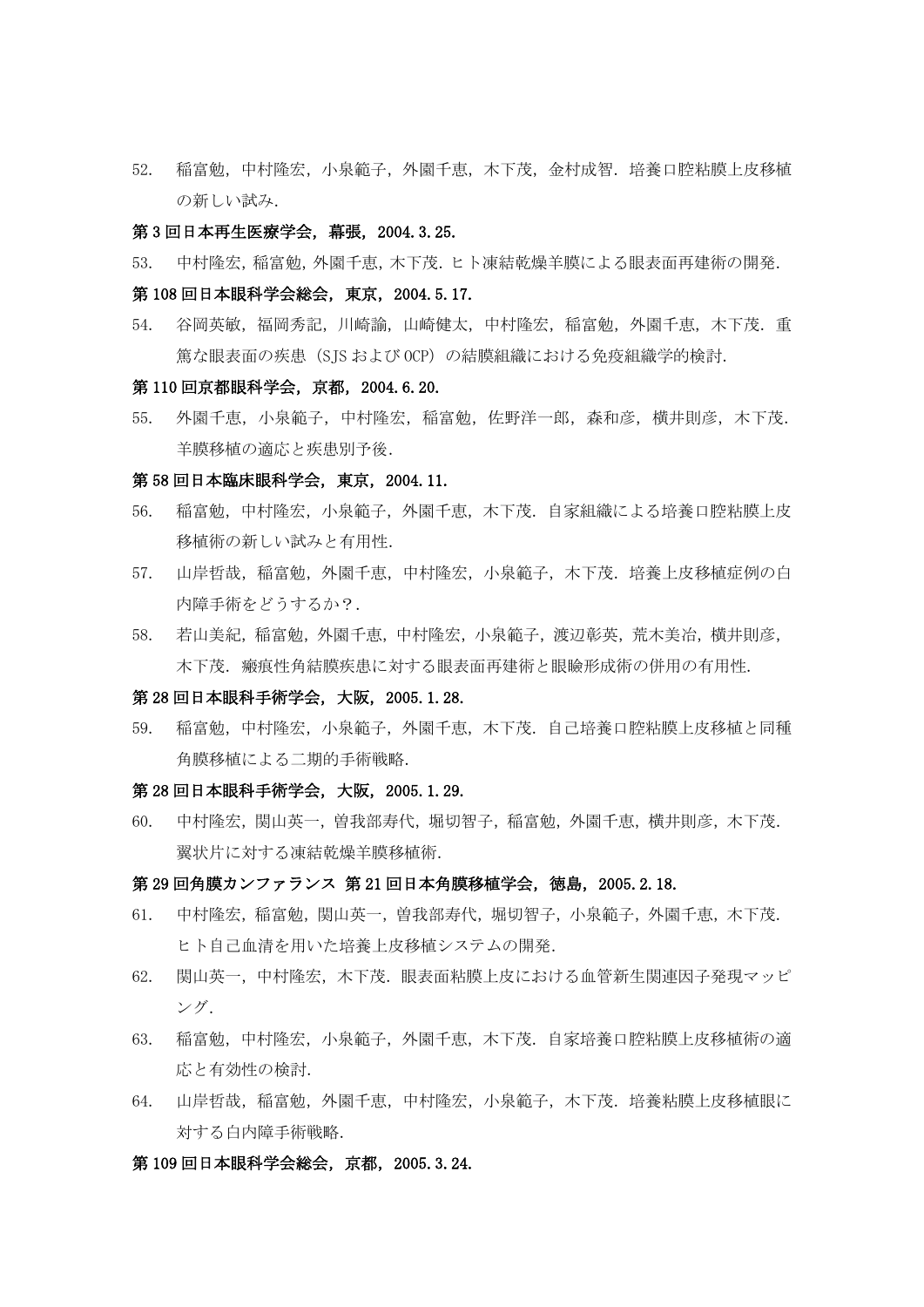- 65. 谷岡秀敏,川崎諭,山崎健太,稲富勉,小泉範子,中村隆宏,横井則彦,小室青,木 下茂.臨床応用を目指したヒト結膜上皮培養シートの作製.
- 66. 小林史郎,外園千恵,中村隆宏,山崎健太,曽我部寿代,餅田千佳子,木下茂.羊膜 上皮における成長因子発現量と部位による比較.

## 第 109 回日本眼科学会総会,京都,2005.3.26.

67. 関山英一,中村隆宏,木下茂.眼表面粘膜上皮における血管新生関連因子発現マッピ ング.

#### 第 111 回京都眼科学会, 京都, 2005.6.5.

68. 稲富勉,中村隆宏,小泉範子,外園千恵,木下茂.培養口腔粘膜上皮移植と全層角膜 移植による二期的眼表面再建術.

#### 第 59 回日本臨床眼科学会, 札幌, 2005.10.

69. 稲富勉,中村隆宏,小泉範子,外園千恵,木下茂.培養口腔粘膜上皮移植術の長期成 績と有効性.

## 第 29 回日本眼科手術学会総会,東京,2006.1.28.

70. 稲富勉,中村隆宏,小泉範子,外園千恵,木下茂.ALTK と培養角膜上皮移植を併用し た眼表面再建術.

#### 第 29 回日本眼科手術学会総会,東京,2006.1.29.

71. 中村隆宏,稲富勉,外園千恵,小泉範子,横井則彦,木下茂.自己血清を用いた培養 上皮移植術の臨床成績.

## 第 30 回角膜カンファランス 第 22 回日本角膜移植学会,東京,2006.2.9.

- 72. 関山英一,中村隆宏,羽室淳爾,木下茂.眼表面粘膜上皮におけるトロンボスポンジ ン1の発現解析.
- 73. 千原秀美,稲富勉,荒木美治,中村隆宏,小泉範子,外園千恵,横井則彦,木下茂, 荒木やよい.培養口腔粘膜上皮移植により再建した結膜扁平上皮癌の1例.

#### 第 30 回角膜カンファランス 第 22 回日本角膜移植学会,東京,2006.2.10.

- 74. 栗原英司,中村隆宏,関山英一,木下茂.無縫合乾燥羊膜シート移植術の開発.
- 75. 古城美奈,稲富勉,中村隆宏,小泉範子,外園千恵,木下茂.生体レーザー共焦点顕 微鏡による眼表面上皮再建術後の角膜上皮の観察.
- 76. 稲富勉,中村隆宏,小泉範子,外園千恵,木下茂.自己培養口腔粘膜上皮移植の現状 と有効性の検討.
- 77. 高岡真帆,中村隆宏,木下茂,伴由利子.膠様滴状角膜変性症におけるタイトジャン クション関連蛋白の免疫組織学的検討.

#### 第 30 回角膜カンファランス 第 22 回日本角膜移植学会,東京,2006.2.11.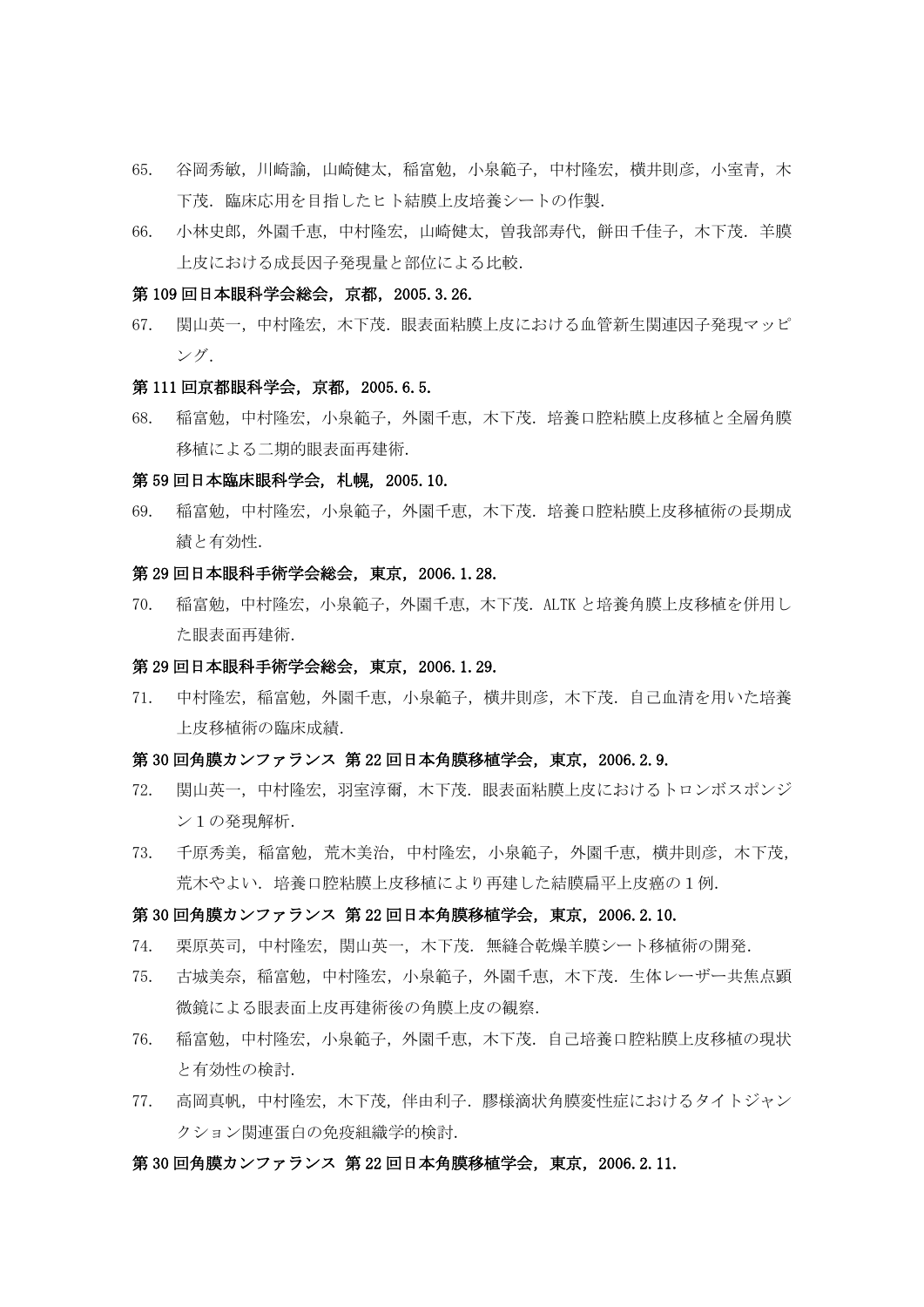78. 中村隆宏,関山英一,曽我部寿代,木下茂.ハイブリッド型培養上皮シート移植術の 開発.

#### 第 5 回日本再生医療学会, 岡山, 2006.3.8.

79. 中村隆宏,関山英一,曽我部寿代,木下茂.ハイブリッド型培養上皮シート移植術の 開発.

#### 第 112 回京都眼科学会, 京都, 2006.6.4.

80. 稲富勉,千原秀美,中村隆宏,小泉範子,外園千恵,横井則彦,木下茂.結膜扁平上 皮癌進行例に対する培養口腔粘膜上皮移植による治療と再建.

## 第 9 回日本組織工学会,京都,2006.9.8.

81. 関山英一,栗原英司,中村隆宏,羽室淳爾,木下茂.フィブリノーゲンを用いた無縫 合乾燥羊膜移植術の開発.

#### 第 17 回日本緑内障学会,神戸,2006.9.

82. 生島徹,森和彦,中村隆宏,池田陽子,羽室淳爾,木下茂.家兎濾過手術モデルにお ける凍結乾燥羊膜の効果.

### 第 60 回日本臨床眼科学会,京都,2006.10.5.

83. 稲富勉,中村隆宏,小泉範子,外園千恵,横井則彦,木下茂.自家培養口腔粘膜上皮 移植の現状と治療成績.

#### 第 30 回日本眼科手術学会総会,京都,2007.1.27.

84. 稲富勉,中村隆宏,小泉範子,外園千恵,木下茂.自家培養角膜上皮移植術の手術成 績と有効性.

## 第31回角膜カンファレンス 第23回日本角膜移植学会,宮崎, 2007.2.9.

85. 中村隆宏, 稲富勉, Cooper LJ, Rigby H, Fullwood NJ, 斉藤寿代, 堀切智子, 小泉 範子,外園千恵,木下茂.ヒト培養口腔粘膜上皮移植後の組織表現型の解析.

#### 第 31 回角膜カンファレンス 第 23 回日本角膜移植学会,宮崎,2007.2.10.

86. 外園千恵,中村隆宏,稲富勉,羽室淳爾,横井則彦,佐竹良之,島﨑潤,榛村重人, 坪田一男,原祐子,宇野敏彦,大橋裕一,木下茂.培養角膜上皮シート移植の多施設 臨床研究.

## 第 31 回角膜カンファレンス 第 23 回日本角膜移植学会,宮崎,2007.2.11.

- 87. 高岡真帆,中村隆宏,堀切智子,斉藤寿代,末盛博文,木下茂.ガラス化凍結法に よるヒト角膜上皮細胞保存の有用性の検討.
- 88. 川崎諭,山崎健太,谷岡秀敏,中村隆宏,荒木美治,横井則彦,木下茂.ゲノム DNACpG メチル化によるケラチン 12 遺伝子の特異的発現制御.
- 89. 稲富勉,中村隆宏,小泉範子,外園千恵,木下茂.難治性眼類天疱瘡に対する外科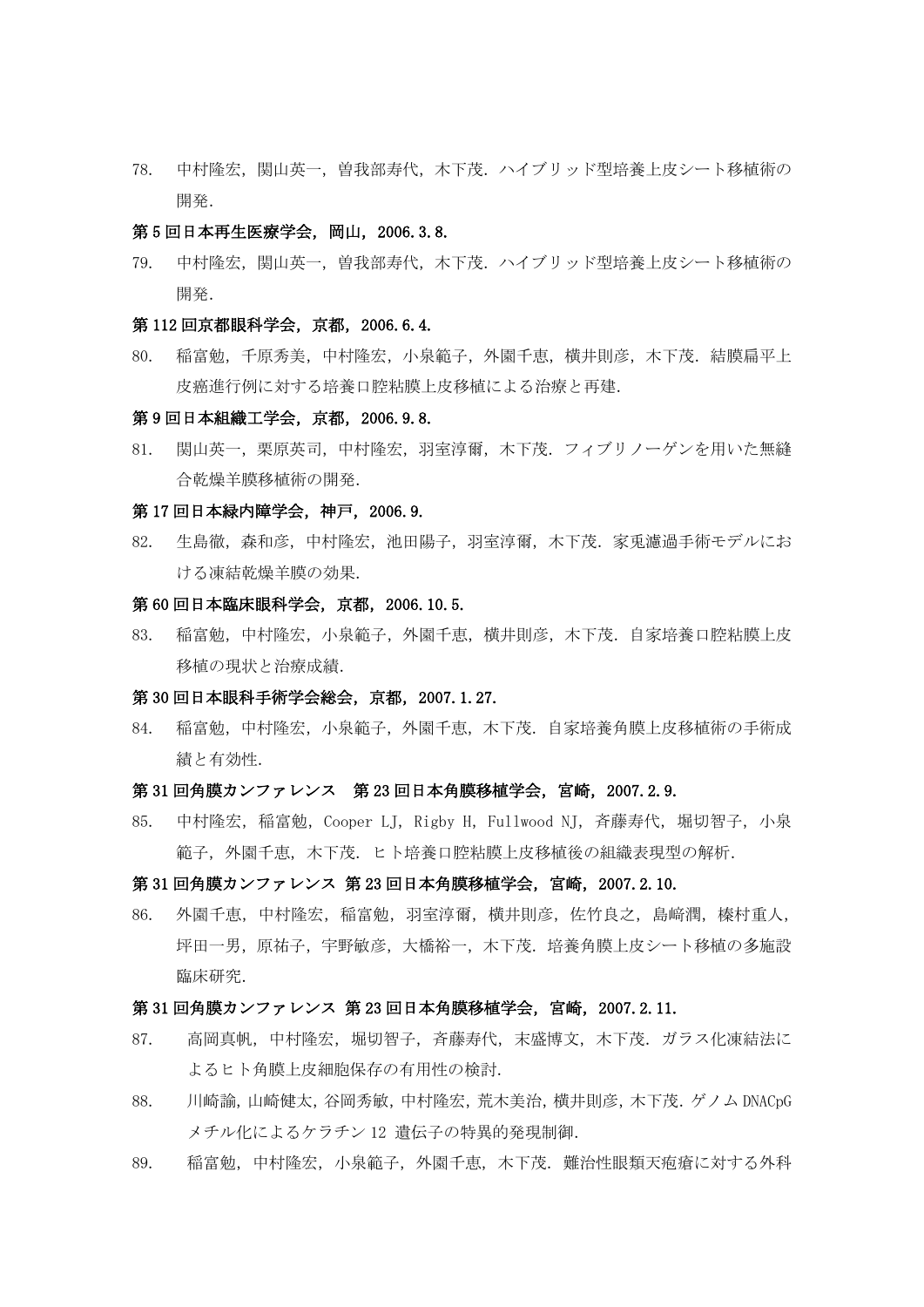的角膜上皮幹細胞の保護.

90. 斉藤寿代,中村隆宏,堀切智子,高岡真帆,稲富勉,外園千恵,木下茂.ヒト培養 口腔粘膜上皮シート作成条件に関する統計学的考察.

## 第 111 回日本眼科学会総会,大阪,2007.4.19.

91. 高岡真帆,中村隆宏,堀切智子,斎藤寿代,末盛博文,木下茂. ガラス化凍結法に よるヒト角膜上皮細胞保存の有用性の検討.

## 第 32 回角膜カンファランス 第 24 回日本角膜移植学会,千葉,2008.2.28.

92. 高岡真帆,中村隆宏,須賀井一,Bentlay AJ,中島直喜,Fullwood NJ,横井則彦, 玄丞烋,木下茂.新規生体接着剤を用いた無縫合羊膜移植術の開発.

#### 第 32 回角膜カンファランス 第 24 回日本角膜移植学会,千葉,2008.3.1.

93. 中司美奈,稲富勉,中村隆宏,小泉範子,外園千恵,木下茂.生体レーザー共焦点 顕微鏡による培養粘膜上皮移植後の再建上皮の観察.

## 第 62 回日本臨床眼科学会,東京,2008.10.25.

94. 中村隆宏,外園千恵,稲富勉,堀切智子,真野幸子,小泉範子,木下茂.難治性眼 表面疾患に対する GMP 準拠細胞培養施設による培養上皮移植の試み.

### 第 33 回角膜カンファランス 第 25 回日本角膜移植学会,大阪,2009.2.19.

- 95. 竹田一徳,中村隆宏,稲富勉,外園千恵,木下茂.難治性眼表面疾患に対する自己 培養口腔粘膜上皮移植術の長期臨床成績.
- 96. 高岡真帆,中村隆宏,須賀井一,Bentley AJ,中島直喜,Fullwood NJ,横井則彦, 玄丞烋,木下茂.食品添加物由来の生体接着剤を用いた無縫合角膜移植手術の開発.

## 第 33 回角膜カンファランス 第 25 回日本角膜移植学会,大阪,2009.2.20.

- 97. 日野智之,外園千恵,稲富勉,福岡秀記,中村隆宏,高岡真帆,小泉範子,森和彦, 横井則彦,木下茂.羊膜移植の適応と効果.
- 98. 熊谷京子,岩脇卓司,藤原雅史,外園千恵,中村隆宏,木下茂.重篤な肺合併症を 伴う Stevens-Tohnson 症候群に対する自己培養口腔粘膜上皮シート移植.

#### 第 8 回日本再生医療学会総会,東京,2009.3.5.

99. 中村隆宏,外園千恵,稲富勉,堀切智子,真野幸子,小泉範子,木下茂.GMP 準拠 細胞プロセシング施設を用いた難治性眼表面疾患に対する培養口腔粘膜上皮移植術 の試み.

## 第 63 回日本臨床眼科学会,福岡,2009.10.11.

100. 中村隆宏,稲富勉,外園千恵,小泉範子,木下茂.難治性眼表面疾患に対する自己 培養角膜上皮移植術の長期臨床成績.

## 第 34 回角膜カンファランス 第 26 回日本角膜移植学会,仙台,2010.2.11.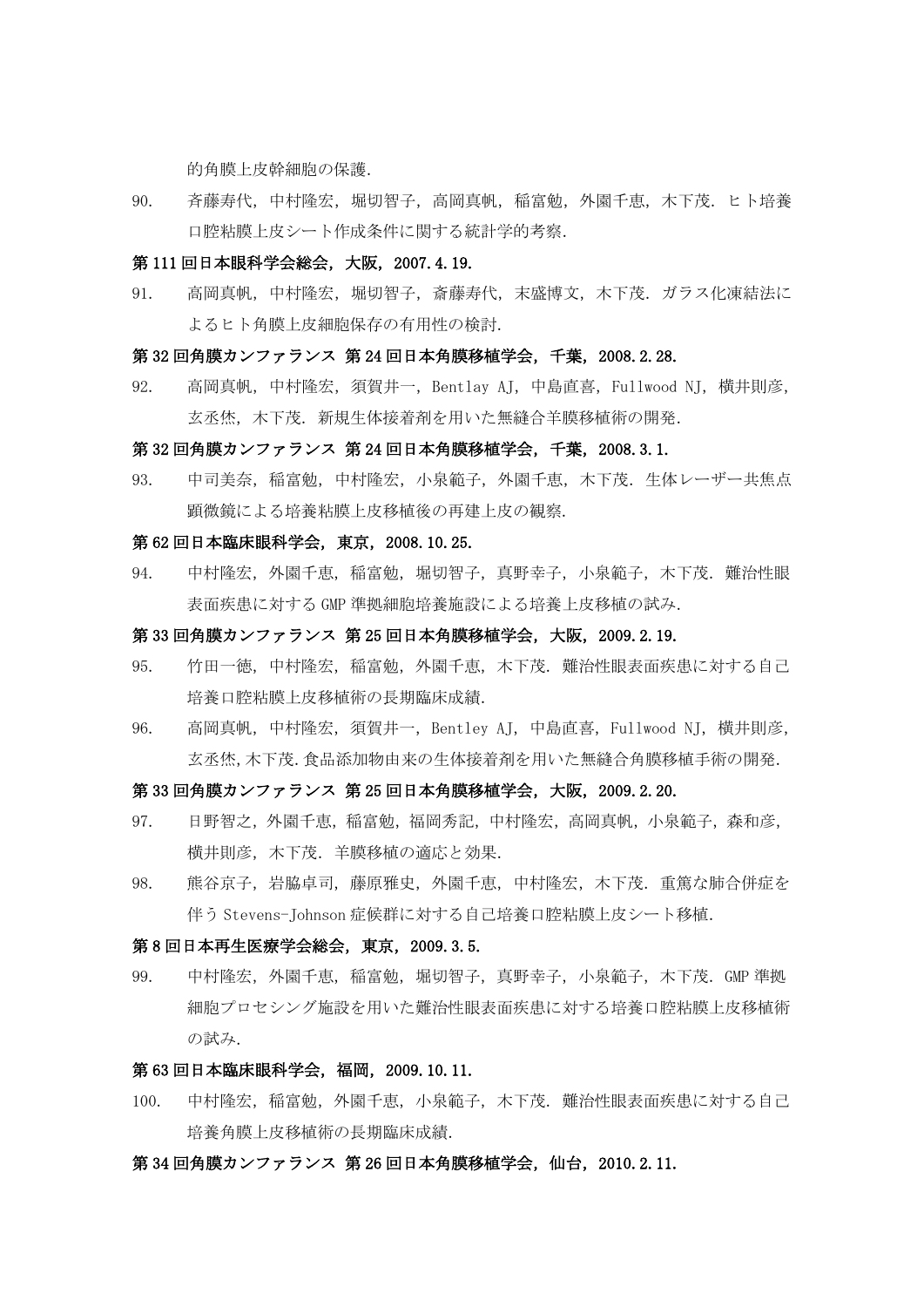- 101. 竹田一徳,稲富勉,中村隆宏,小泉範子,外園千恵,木下茂.急性期眼表面疾患に 対する自己培養口腔粘膜上皮移植術の臨床成績.
- 102. 田中寛,外園千恵,上田真由美,稲富勉,中村隆宏,木下茂.眼表面疾患患者の MRSA 保菌に関する検討.
- 103. .熊谷京子,中村隆宏,外園千恵,大石明生,広瀬文隆,西田明弘,栗本康夫.屈折 矯正術後に感染性角膜炎をきたした3症例の臨床経過報告.

#### 第 34 回角膜カンファランス 第 26 回日本角膜移植学会,仙台,2010.2.12.

- 104. 外園千恵,田中寛,稲富勉,上田真由美,小泉範子,中村隆宏,横井則彦,木下茂. 治療用ソフトコンタクトレンズ長期装用者の保菌と感染.
- 105. 中村隆宏,外園千恵,真野幸子,堀切智子,小泉範子,稲富勉,木下茂. アロ培養 角膜上皮移植後長期の組織表現型の解析.

#### 第 114 回日本眼科学会総会,名古屋,2010.4.16.

106. 丸山和一,中村隆宏,堀切智子,木下茂.培養粘膜上皮の細胞増殖に対する Bevacizumab の作用.

## 第9回国際バイオ EXPO バイオアカデミックフォーラム, 東京, 2010.7.1.

107. 中村隆宏.再生医療で光を ~角膜再生への挑戦.

#### 第 64 回日本臨床眼科学会,神戸,2010.11.12.

108. 稲富勉,足立絋子,稗田牧,脇桝耕一,中村隆宏,外園千恵,木下茂. 無水晶体眼 水疱性角膜症に対する角膜内皮移植術の応用と術式選択.

## 第 64 回日本臨床眼科学会,神戸,2010.11.12.

109. 中村隆宏,外園千恵,稲富勉,堀切智子,真野幸子,小泉範子,木下茂.GMP 準拠 細胞培養施設による培養上皮移植の臨床成績.

# 角膜カンファランス 2011 (第 35 回日本角膜学会総会・第 27 回日本角膜移植学会),東京, 2011.2.17.

- 110. 畑匡侑,中村隆宏,熊谷京子,外園千恵,栗本康夫.間接リウマチによる難治性強 膜炎に非典型的な角膜上皮障害を合併した 1 例.
- 111. 熊谷京子,中村隆宏,外園千恵,栗本康夫.局所麻酔点眼中毒による両眼性遷延性 上皮欠損の一例.
- 112. 竹田一徳,稲富勉,中村隆宏,小泉範子,外園千恵,渡辺彰英,木下茂.難治性眼 表面疾患に対する自己培養口腔粘膜上皮移植術と眼瞼手術同時併用治療の検討.

# 角膜カンファランス 2011 (第 35 回日本角膜学会総会・第 27 回日本角膜移植学会),東京, 2011.2.18.

113. 外園千恵,稲富勉,上田真由美,中村隆宏,横井則彦,山内直樹,前田宗俊,谷口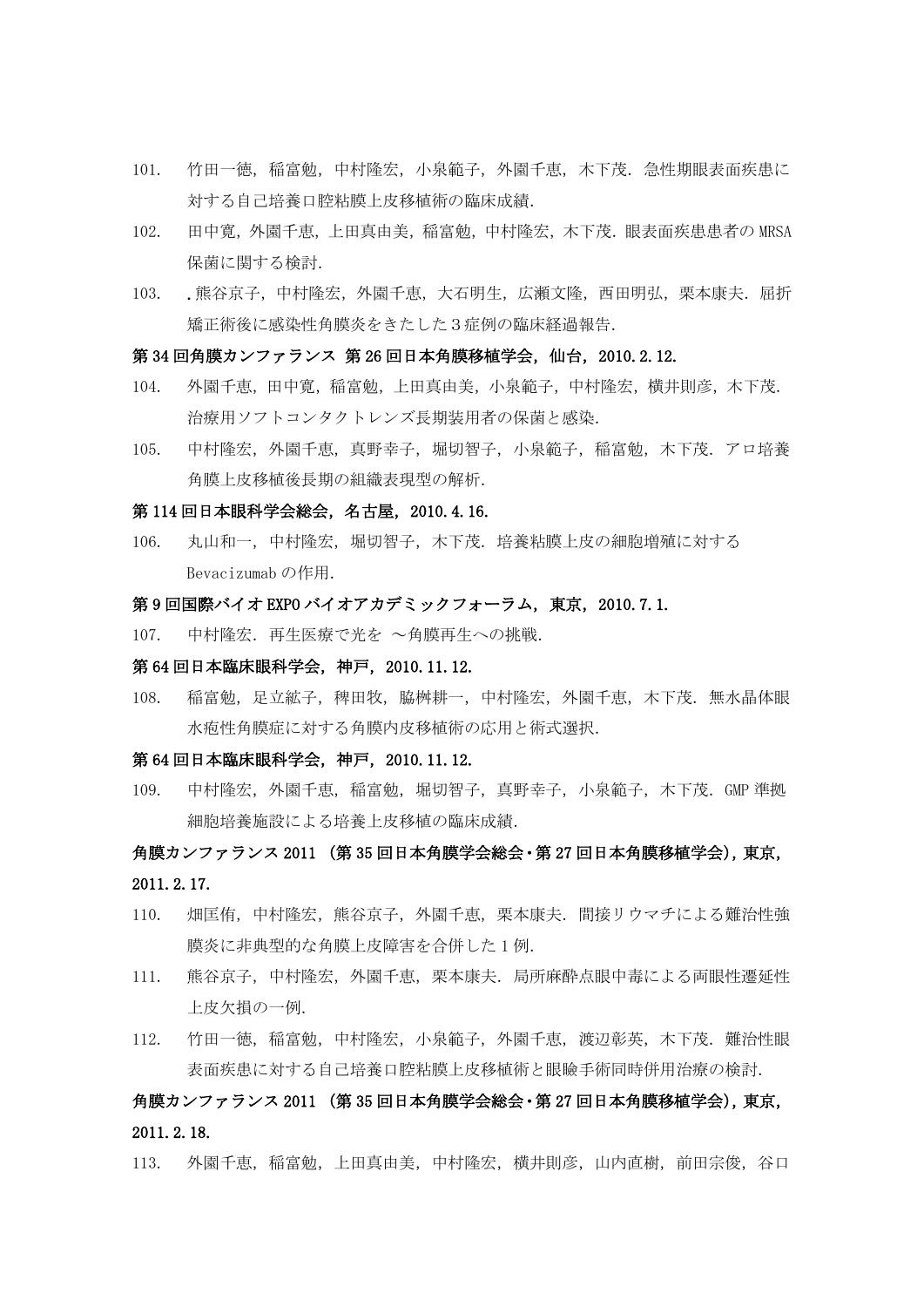聡,大橋敏夫,木下茂.重症眼表面疾患に対する眼表面再建術と輪部支持型ハード コンタクトレンズ装用.

#### 第 48 回日本眼感染症学会,京都,2011.7.9.

114. 外園千恵,中村周,中山琴美,吉川晴菜,中村隆宏,稲富勉,木下茂.屈折矯正後 の重篤な MRSA 角膜炎 2 症例.

## 第 65 回日本臨床眼科学会,東京,2011.10.8.

- 115. 外園千恵, 稲富勉, 中村隆宏, 小泉範子, 横井則彦, 都田桂子, 松山琴音, 木下茂. 難治性角結膜疾患に対する自家培養口腔粘膜上皮シート移植のレトロスペクティブ 調査.
- 116. 稲富勉,外園千恵,中村隆宏,小泉範子,都田桂子,松山琴音,木下茂.自家培養 口腔粘膜上皮シート移植による結膜嚢再建効果の検討.

# 角膜カンファランス 2012(第 36 回日本角膜学会総会・第 28 回日本角膜移植学会),東京, 2012.2.23.

- 117. 黒田麻紗子,中村隆宏,平見泰彦,外園千恵,木下茂.内眼手術後に遷延性角膜上 皮障害を来たした 6 症例の臨床経過報告.
- 118. 張佑子,外園千恵,中川絋子,中村隆宏,稲富勉,上田真由美,横井則彦,木下茂. 角膜上皮化生をきたした培養口腔粘膜上皮移植の 1 例.
- 119. 平田香菜,中村隆宏,外園千恵,稲富勉,奥村直毅,小泉範子,横井則彦,木下茂. 角膜扁平上皮癌における GPR49 の発現の検討.
- 120. 堀内稔子,中川絋子,稲富勉,上田真由美,中村隆宏,小泉範子,外園千恵,横井 則彦,木下茂.全層角膜移植の 11 年間の動向と治療成績.

## 第 116 回日本眼科学会総会,東京,2012.4.5.

121. 永田真帆,中村隆宏,外園千恵,稲富勉,横井則彦,板見智,木下茂.結膜腫瘍で の Leucine-rich repeats and immunoglobulin-like domains 1(LRIG1)の発現.

#### 第 116 回日本眼科学会総会,東京,2012.4.6.

122. 福本暁子,外園千恵,稲富勉,中村隆宏,横井則彦,木下茂.粘膜類天疱瘡の発症 背景の関する検討.

#### 第 11 回日本再生医療学会,横浜,2012.6.12.

123. 内藤泰行,河内明宏,邵仁晢,中村隆宏,稲富勉,木下茂,美紀恒治.羊膜を基質 とし作成した口腔粘膜再生シートを用いた尿路再建.

## 第 11 回日本組織移植学会総会,東京,2012.8.4.

124. 松尾俊康,外園千恵,稲富勉,中村隆宏,畑友衣子,小林正和,木下茂,ヒト羊膜 の加工・試験・保存の現状とその問題点.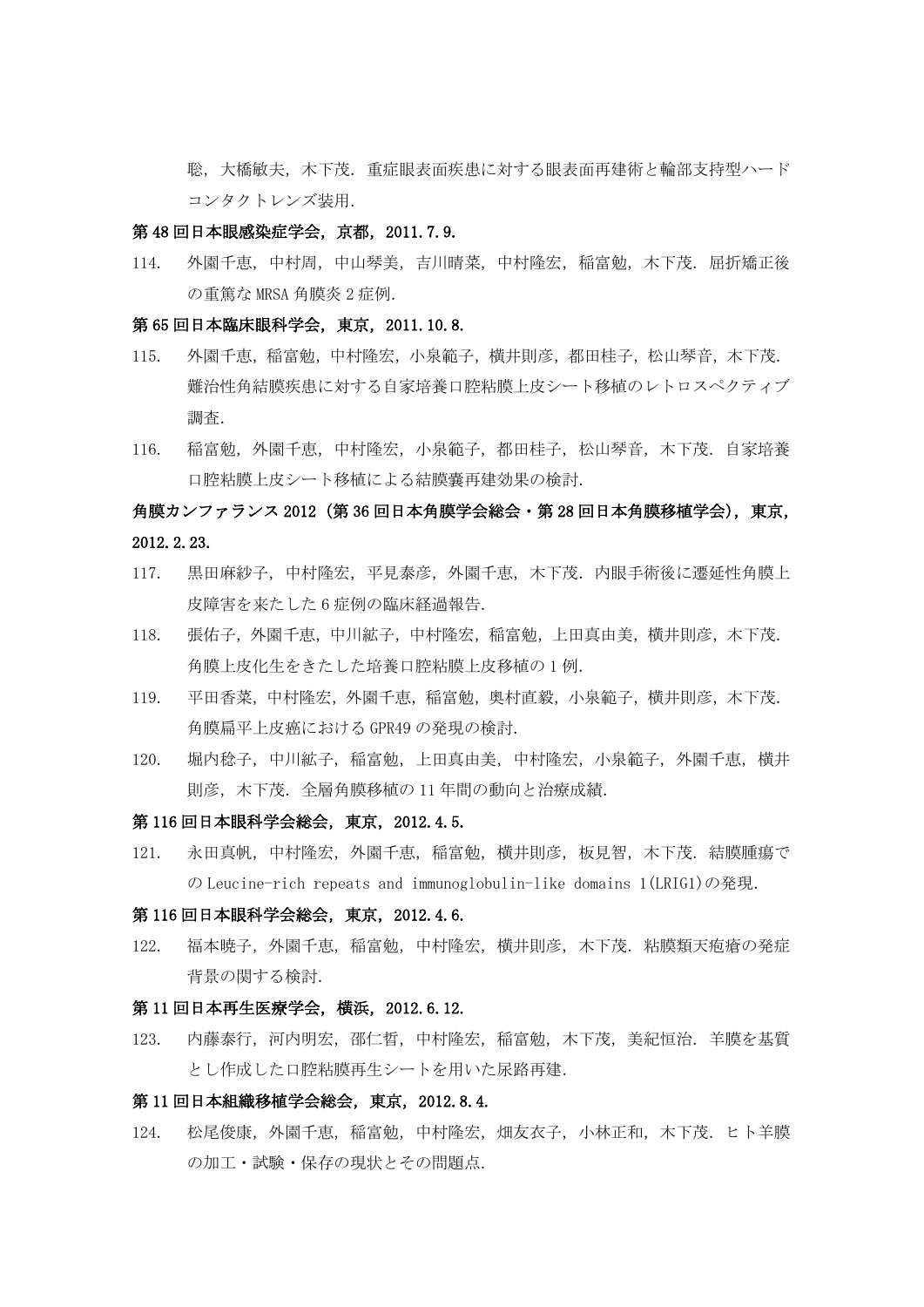# 角膜カンファランス 2013 (第 37 回日本角膜学会総会・第 29 回角膜移植学会),和歌山, 2013.2.15.

125. 小林正和,中村隆宏,安田誠,畑友衣子,大倉翔貴,奥村直毅,小泉範子,久育男, 木下茂. 難治性眼表面疾患に対する培養鼻粘膜上皮シートの開発.

#### 第 12 回日本組織移植学会総会・学術集会,さいたま,2013.8.3.

126. 中村隆宏. 難治性角結膜疾患に対する培養口腔粘膜上皮シート移植の橋渡し研究.

# 角膜カンファランス 2014(第 38 回日本角膜学会総会・第 30 回日本角膜移植学会),沖縄, 2014.1.30.

- 127. 松本考顕,中村隆宏,平見恭彦,今井幸弘,外園千恵,栗本康夫.梅毒性角膜実質 炎後に水疱性角膜症を来し、角膜内皮移植術を施行した 1 症例.
- 128. 前田謙一,横山修一,細田勇喜,渡部俊介,今川究,中村隆宏,木下茂. ヒト角膜 上皮細胞シートの安定的な製造を可能にするシート作製技術の開発.
- 129. 宇山紘史,中村隆宏,石田和寛,外園千恵,稲富勉,木下茂,栗本康夫.シリコン オイル注入眼に併発した帯状角膜変性に対し PTK を施行した 2 例.
- 130. 森川恵輔,外園千恵,稲富勉,中村隆宏,横井則彦,松尾俊康,木下茂.先進医療 としての羊膜移植の現状と有効性.

# 角膜カンファランス 2014(第 38 回日本角膜学会総会・第 30 回日本角膜移植学会),沖縄, 2014.1.31.

- 131. 中村隆宏,羽室淳爾,高石樹朗,丸山和一,永田真帆,川崎論,板見智,佐野栄紀, 石井優,木下茂.LRIG1 による角膜の恒常性維持機構の解析.
- 132. 大倉翔貴,中村隆宏,畑友衣子,小林正和,永田真帆,小泉範子,木下茂.角膜上 皮細胞における R-spondin1 の機能解析.
- 133. 小林正和,中村隆宏,安田誠,畑友衣子,大倉翔貴,岩本美優,小泉範子,久育男, 木下茂.難治性眼表面疾患に対する培養ヒト鼻粘膜上皮シート移植術の開発.
- 134. 永田真帆,中村隆宏,外園千恵,稲富勉,構井則彦,木下茂.眼表面扁平上皮腫瘍 における LRIG1 発現解析.

## 第 13 回日本再生医療学会総会,京都,2014.3.5.

135. 前田謙一,横山修一,細田勇喜,渡部俊介,今井究,中村隆宏,木下茂.ヒト角膜 上皮細胞シートの安定的な製造を可能にするシート作製技術の開発.

## 第 13 回日本再生医療学会総会,京都,2014.3.6.

136. 小林正和,永田真帆,大倉翔貴,中村隆宏,小泉範子,木下茂.難治性眼表面疾患 に対する培養鼻粘膜上皮シート移植術の開発.

#### 第 13 回日本組織移植学会, 岐阜, 2014.8.28.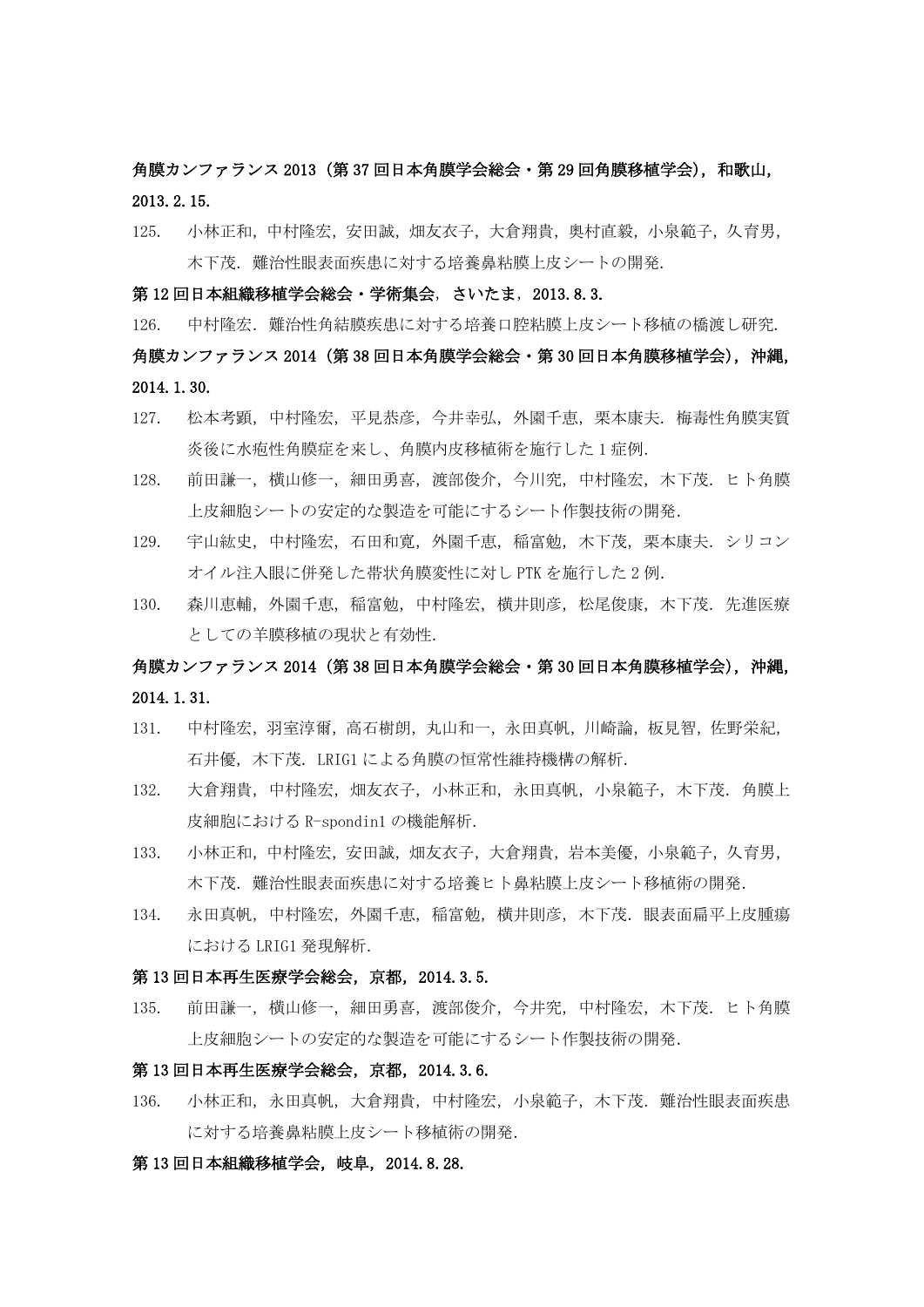137. 外園千恵, 森川恵輔, 稲富勉, 中村隆宏, 横井則彦, 松雄俊康, 木下茂. 羊膜の現 状.

# 角膜カンファランス 2015(第 39 回日本角膜学会総会・第 31 回日本角膜移植学会),高知, 2015.2.11.

- 138. 中村隆宏,畑友衣子,永田真帆,山口俊平,郭太乙,横井則彦,木下茂.ハイドロ キシプロリン誘導体(JBP485)による新規ドライアイ治療薬の開発.
- 139. 山本庄吾,中村隆宏,平見恭彦,藤原雅史,外園千恵,栗本康夫.緑内障による続 発性水疱性角膜症に対する DSAEK の治療経過報告.
- 140. 北澤耕司,引地貴亮,中村隆宏,池田隆,升井伸治,木下茂.CRISPR/Cas9 を用い て PAX6 をノックアウトしたヒト角膜上皮細胞の検討.
- 141. 永田真帆,中村隆宏,畑友衣子,大倉翔貴,岩本美優,木下茂. 角膜上皮創傷治癒 における R-spondin1 の発現解析.
- 142. 前田謙一,横山修一,細田勇喜,渡部俊介,今川究,中村隆宏,木下茂.凍結保存 したヒト角膜上皮細胞からの細胞シート作製技術の開発及びその評価.
- 143. 岩本美優,中村隆宏,畑友衣子,大倉翔貴,永田真帆,奥村直毅,小泉範子,木下 茂.MAP キナーゼ阻害剤によるヒト角膜上皮細胞の未分化性維持に関する検討.

# 角膜カンファランス 2015 (第 39 回日本角膜学会総会・第 31 回日本角膜移植学会), 高知, 2015.2.12.

- 144. 大倉翔貴,中村隆宏,畑友衣子,岩本美優,永田真帆,小泉範子,木下茂.ヒト角 膜上皮細胞に対する R-spondin1 の機能解析.
- 145. 奥村直毅,中村隆宏, Kay EunDuck,中原マキ子, 木下茂, 小泉範子. R-spondin1 の角膜内皮細胞増殖に対する影響.

## 第 14 回日本再生医療学会総会,横浜,2015.3.21.

146. 前田謙一,横山修一,細田勇喜,渡部俊介,今川究,中村隆宏,木下茂.凍結保存 したヒト角膜上皮細胞からの細胞シート作製技術の開発及び in vivo 評価.

#### 第 69 回日本臨床眼科学会,名古屋,2015.10.22.

147. 中村隆宏.DSAEK 術後の高眼圧に対する緑内障チューブシャント手術の治療経過報 告.

# 角膜カンファランス 2016(第 40 回日本角膜学会総会・第 32 回日本角膜移植学会),軽井沢, 2016.2.18

- 148. 石垣理穂,外園千恵,稲富勉,中村隆宏,安久万寿子,渡邉和誉,横井則彦,木下 茂. 京都府立医科大学 組織バンクの活動.
- 149. 岩本美優,中村隆宏,永田真帆,村越友衣乃,奥村直毅,外園千恵,小泉範子,木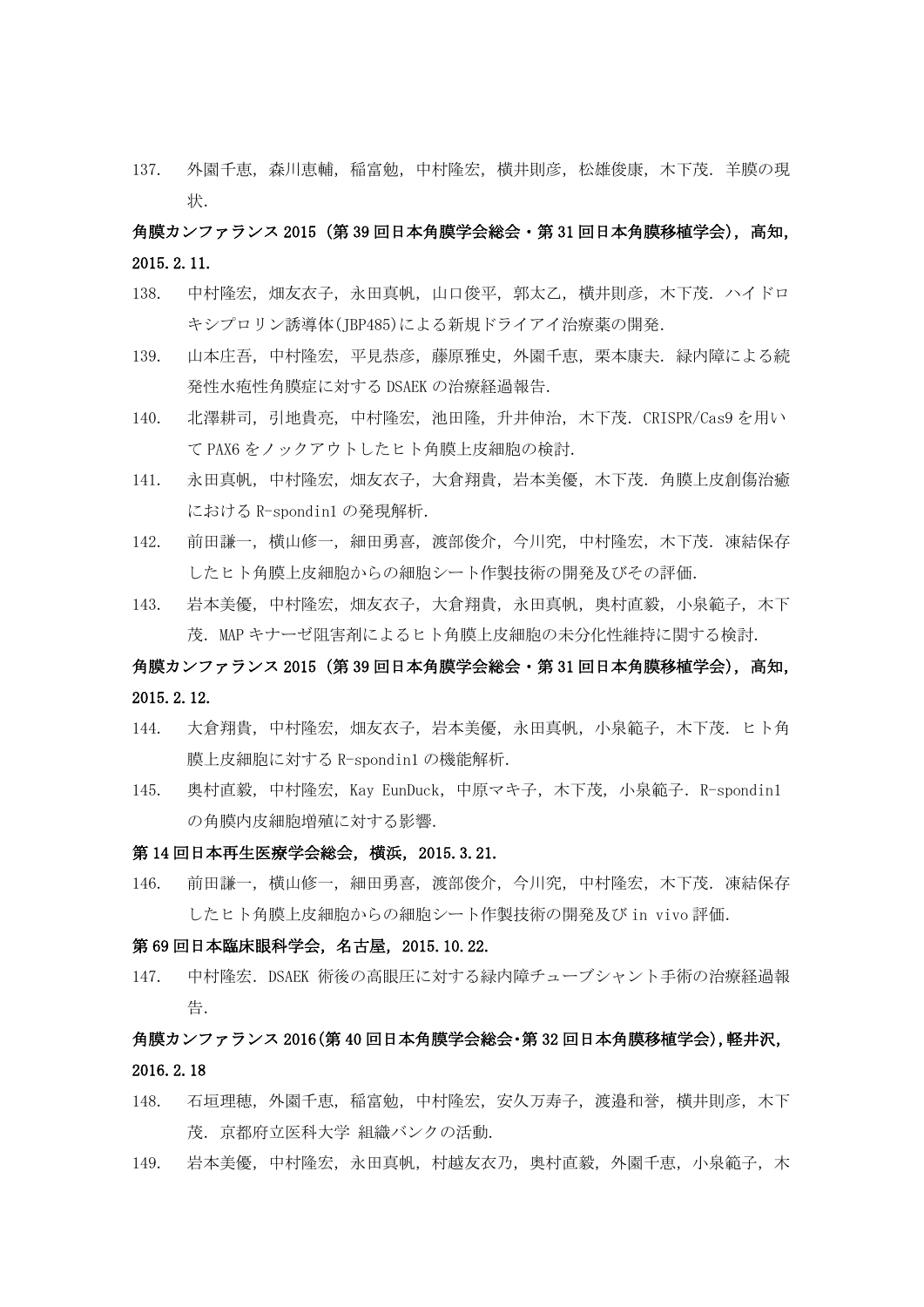下茂.ヒト角結膜上皮細胞に対するラミニン 511 の細胞生物学的効果に関する検討.

# 角膜カンファランス 2016(第 40 回日本角膜学会総会・第 32 回日本角膜移植学会),軽井沢, 2016.2.19.

150. 稗田牧,脇舛耕一,中村隆宏,外園千恵,木下茂. フェムトセカンドレーザー深層 移植における照射条件による違い.

# 角膜カンファランス 2016(第 40 回日本角膜学会総会・第 32 回日本角膜移植学会),軽井沢, 2016.2.20.

- 151. 永田真帆,中村隆宏,畑友衣子,村越友衣乃,山口俊平,郭太乙,外園千恵,木下 茂.合成ペプチド JBP485 の角膜上皮創傷治癒促進効果.
- 152. 村越友衣乃,中村隆宏,永田真帆,山口俊平,郭太乙,外園千恵,木下茂.ラエン ネックによるムチン分泌・産生能に関する検討.

#### 第 70 回日本臨床眼科学会,京都,2016.11.3.

153. 中村隆宏,稲富勉,脇舛耕一,平見恭彦,藤原雅史,高木誠二,栗本康夫,外園千 恵,木下茂.虹彩縫合による瞳孔形成術を併用した DSAEK の治療成績.

# 角膜カンファランス 2017(第 41 回日本角膜学会総会・第 33 回日本角膜移植学会),福岡, 2017.2.16.

- 154. 中村隆宏,横尾誠一,永田真帆,石田学,稲富勉,外園千恵,山上聡,木下茂.無 血清・無フィーダー法による次世代の培養口腔粘膜上皮シート移植術の開発.
- 155. 富田有佳,上田真由美,中村隆宏,稲富勉,木下茂.Stevens-Johnson 症候群に対 する培養自家口腔粘膜上皮移植と輪部支持 HCL 装用.
- 156. 石垣理穂,安久万寿子,福岡秀記,稲富勉,中村隆宏,坂本ゆり,佐々木千秋,渡 邉和誉,外園千恵.羊膜バンクの活動について~羊膜斡旋状況の分析と今後の課題  $\sim$
- 157. 許沢尚弘,中村隆宏,石田和寛,平見恭彦,藤原雅史,高木誠二,外園千恵,栗本 康夫.数珠状細胞浸潤を伴う周辺部角膜炎を生じた再発性多発軟骨炎の1例.
- 158. 横尾誠一,山上聡,中村隆宏,木下茂,外園千恵.トータルシングルユースシステ ムによる上皮シート作製法の検討.

# 角膜カンファランス 2017(第 41 回日本角膜学会総会・第 33 回日本角膜移植学会),福岡, 2017.2.18.

159. 永田真帆,中村隆宏,舘野浩章,加藤弘明,横井則彦,平林淳,木下茂,外園千恵. レクチンマイクロアレイによる重症ドライアイ結膜上皮の糖鎖プロファイリング.

## 第 121 回日本眼科学会総会,東京,2017.4.6.

160. 細谷友雅,今井康友,石川裕人,中村隆宏,安田好文,永井諒,實川織江,中西憲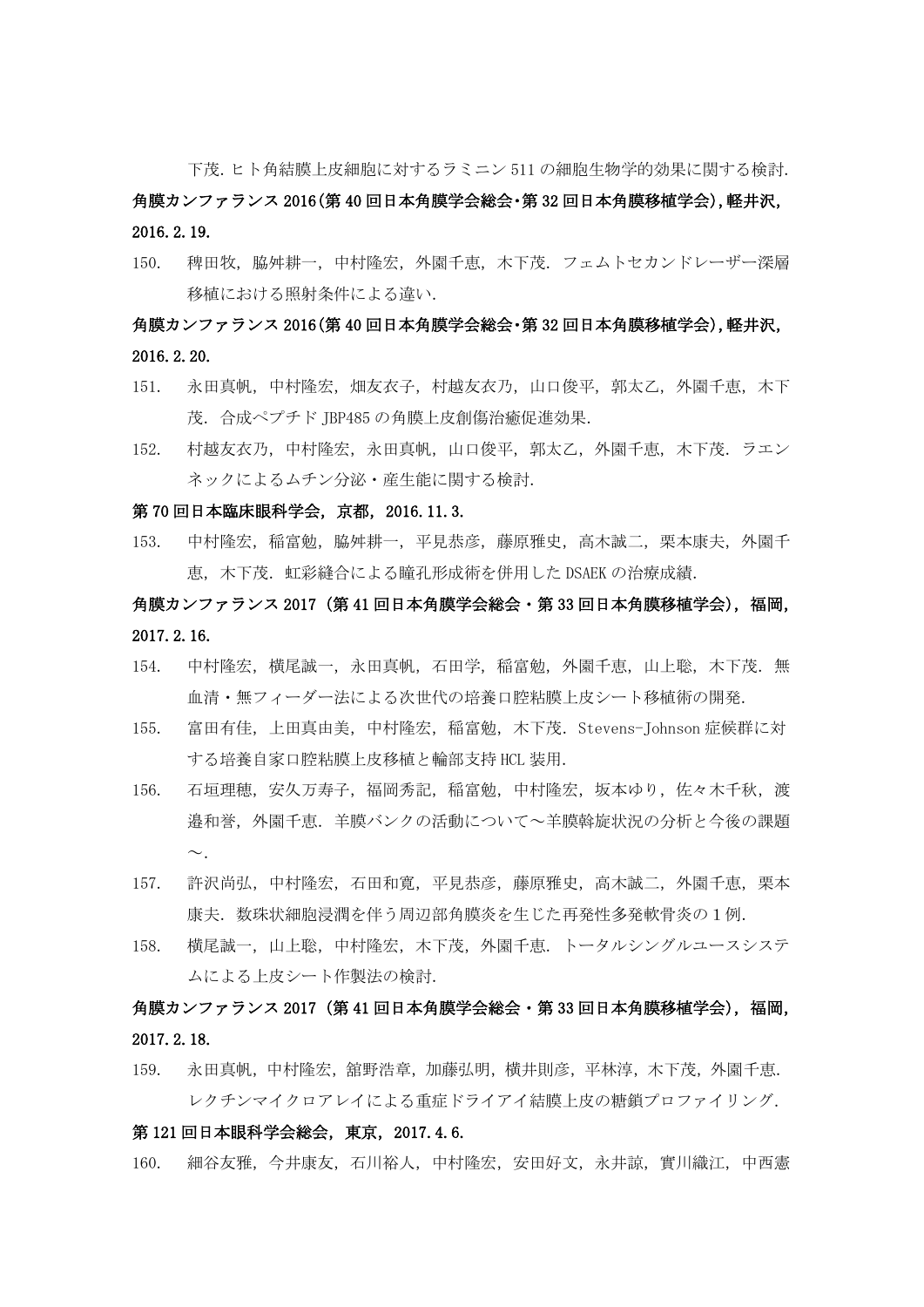司,善本知広,山西清文,五味文.アトピー性角結膜炎モデルとしての IL-33 過剰 産生遺伝子改変マウスの有用性.

## 第 121 回日本眼科学会総会,東京,2017.4.7.

- 161. 北澤耕司,引地貴亮,中村隆宏,外園千恵,木下茂,升井伸治.OVOL2 はヒト角膜 上皮細胞の生物学的特徴を制御している.
- 162. 村上怜,北澤耕司,引地貴亮,中村隆宏,外園千恵,木下茂,升井伸治.PAX6、OVOL2、 KLF4 の転写因子ネットワークが角膜上皮細胞分化を制御している.
- 163. 石田学,中村隆宏,稲富勉,外園千恵.培養口腔粘膜上皮移植長期経過後に全層角 膜移植術を施行した先天無虹彩症の 1 例

# 角膜カンファランス 2018(第 42 回日本角膜学会総会・第 34 回日本角膜移植学会),広島, 2018.2.15.

- 164. 永田真帆,中村隆宏,池田華子,垣塚彰,中小路真美,石田学,外園千恵,木下茂. VCP ATPase 阻害剤による角膜組織保護効果.角膜カンファランス 2018(第 42 回日 本角膜学会総会・第 34 回日本角膜移植学会),広島,2018.2.15.
- 165. 伊藤晋一郎,中村隆宏,平見恭彦,藤原雅史,高木誠二,外園千恵,栗源康夫. 重 症の虹彩欠損を伴う水疱性角膜症に対する DSAEK の臨床経過報告.角膜カンファラ ンス 2018(第 42 回日本角膜学会総会・第 34 回日本角膜移植学会),広島,2018.2.15.
- 166. 堀内稔子, 稲富勉, 北澤耕司, 福岡秀記, 中村隆宏, 上田真由美, 小泉範子, 横井 則彦,外園千恵,木下茂.眼表面疾患に対する長期連続装用コンタクトレンズから の検出菌と安全性の検討.角膜カンファランス 2018(第 42 回日本角膜学会総会・ 第 34 回日本角膜移植学会),広島,2018.2.15.

# 角膜カンファランス 2018(第 42 回日本角膜学会総会・第 34 回日本角膜移植学会),広島, 2018.2.17.

167. 高原彩加,稲富勉,福岡秀記,中村隆宏,上田真由美,横井桂子,横井則彦,外園 千恵.シールド潰瘍を呈した重症アレルギー患者の患者背景と治療に関する検討

#### 第 122 回日本眼科学会総会,2018.4.19.

- 168. 北澤耕司,増田皓介,村上怜,中村隆宏,木下茂,外園千恵. CRISPR/Cas9 を用い て KLF4 をノックアウトしたヒト角膜上皮細胞の検討.第 122 回日本眼科学会総会, 2018.4.19.
- 169. 横尾誠一,村上怜,中村降宏,外園千恵.再生医療用シングルユースシステム中の 培地劣化に関する検討.第 122 回日本眼科学会総会,2018.4.19.
- 170. 石田学,中村隆宏,永田真帆,中小路真美,小林弘明,横尾誠一,木下茂,外園千 恵.角膜上皮細胞用培地を用いた新規角膜上皮創傷治癒剤の開発.第 122 回日本眼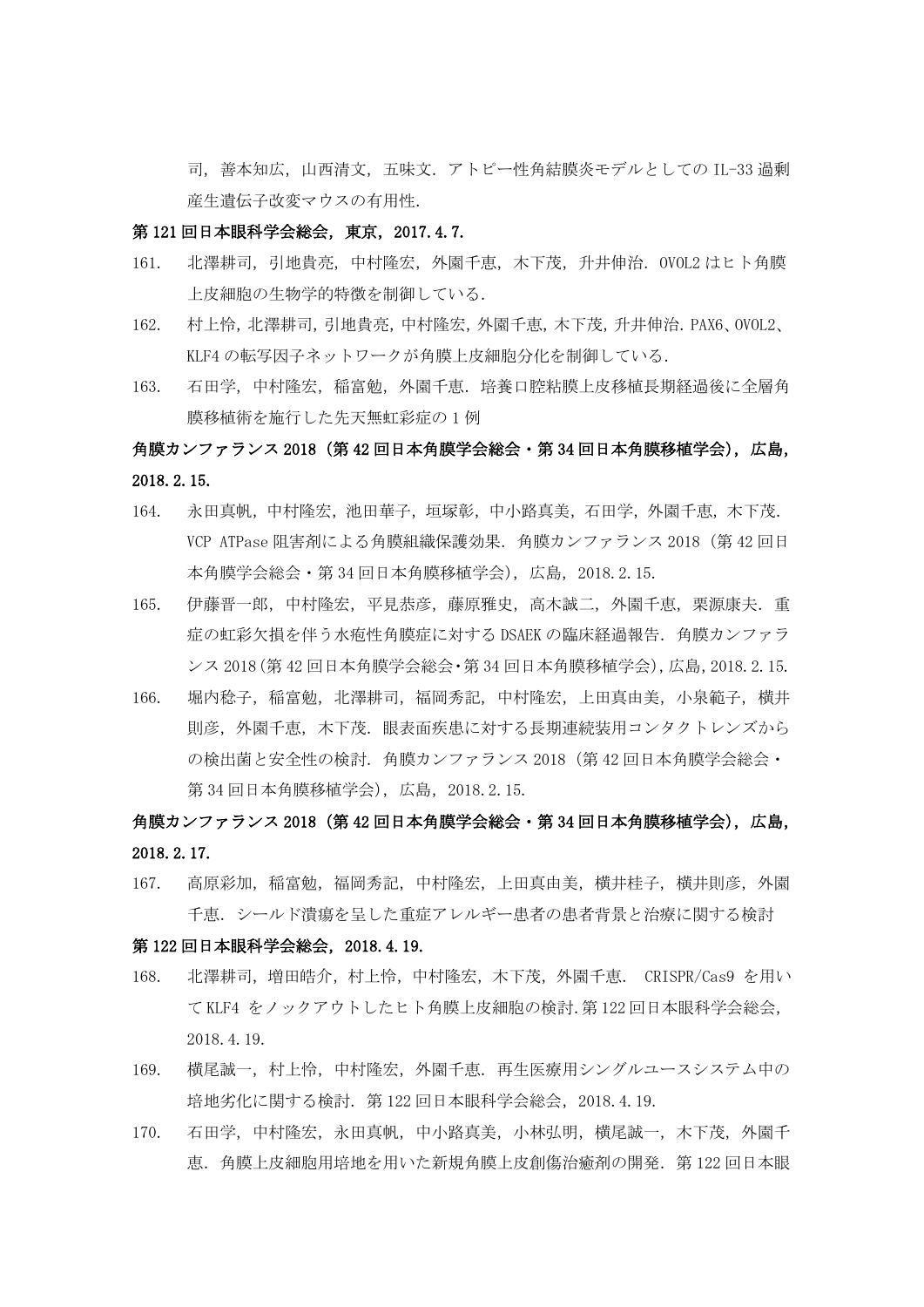科学会総会,2018.4.19.

171. 田中寛,中山知倫,塚本倫子,中村隆宏,渡辺彰英,外園千恵,木下茂.家兎の涙 道粘膜上皮細胞に対するレバミピドの保護効果.第 122 回日本眼科学会総会, 2018.4.19.

## 4)その他

その他の特別講演

#### Cardiff & KPUM meeting, Kyoto, Japan, 2005.1.25.

1. Nakamura T. Strategy for Corneal Regeneration -Tissue Engineering and Cellular Surgery.

#### 第 114 回日本眼科学会総会,名古屋,2010.4.15. (第 15 回 ROHTO AWARD 受賞記念講演)

2. 中村隆宏.難治性眼表面疾患への挑戦―病態の解明から角膜再生へ.

## 第 791 回 京都天神川ライオンズクラブ 通常例会,京都,2013.8.21.

3. 中村隆宏. 天国からの贈り物 ~角膜再生への挑戦~.

#### 平成 29 年度 日本組織移植学会認定医セミナー,京都,2017.8.6.

4. 中村隆宏.羊膜.

# 平成 29 年度 第 1 回 JOTCo.・都道府県 Co.・組織移植 Co.・アイバンク Co.合同セミナー, 京都,2017.8.6.

5. 中村隆宏.羊膜.

研究会

- 1. 川崎論,西田幸二,堂田敦義,中村隆宏,木下茂.京都府立医科大学における角膜 変性症の遺伝子解析. 第 27 回福井県眼科集談会, 福井, 1998.8.2.
- 2. 中村隆宏.眼表面疾患における病的角化のメカニズム. 第5回眼科分子生物学研究 会,青森,2001.3.24.
- 3. 瓶井資弘,中村隆宏,都築祐勝,安原徹,鄭守,木下茂,久米典昭,北徹.糖尿病 網膜新生血管と黄斑変性脈絡膜新生血管におけるスカベンジャーレセプター発現の 相違.糖尿病合併症に関する研究会,東京,2001.6.2.
- 4. 中村隆宏.角膜再生への挑戦.第 4 回広島大学幹細胞研究会,広島,2002.5.15.
- 5. 川崎諭,遠藤健一,中村隆宏,木下茂.ヒト in vivo, in vitro の角膜、結膜およ び口腔粘膜上皮細胞のキャラクター解析.第 107 回日本眼科学会総会 第 4 回眼科 DNA チップ研究会,福岡,2003.4.20.
- 6. 中村隆宏.Ocular surface reconstruction by tissue engineering. 京都大学再生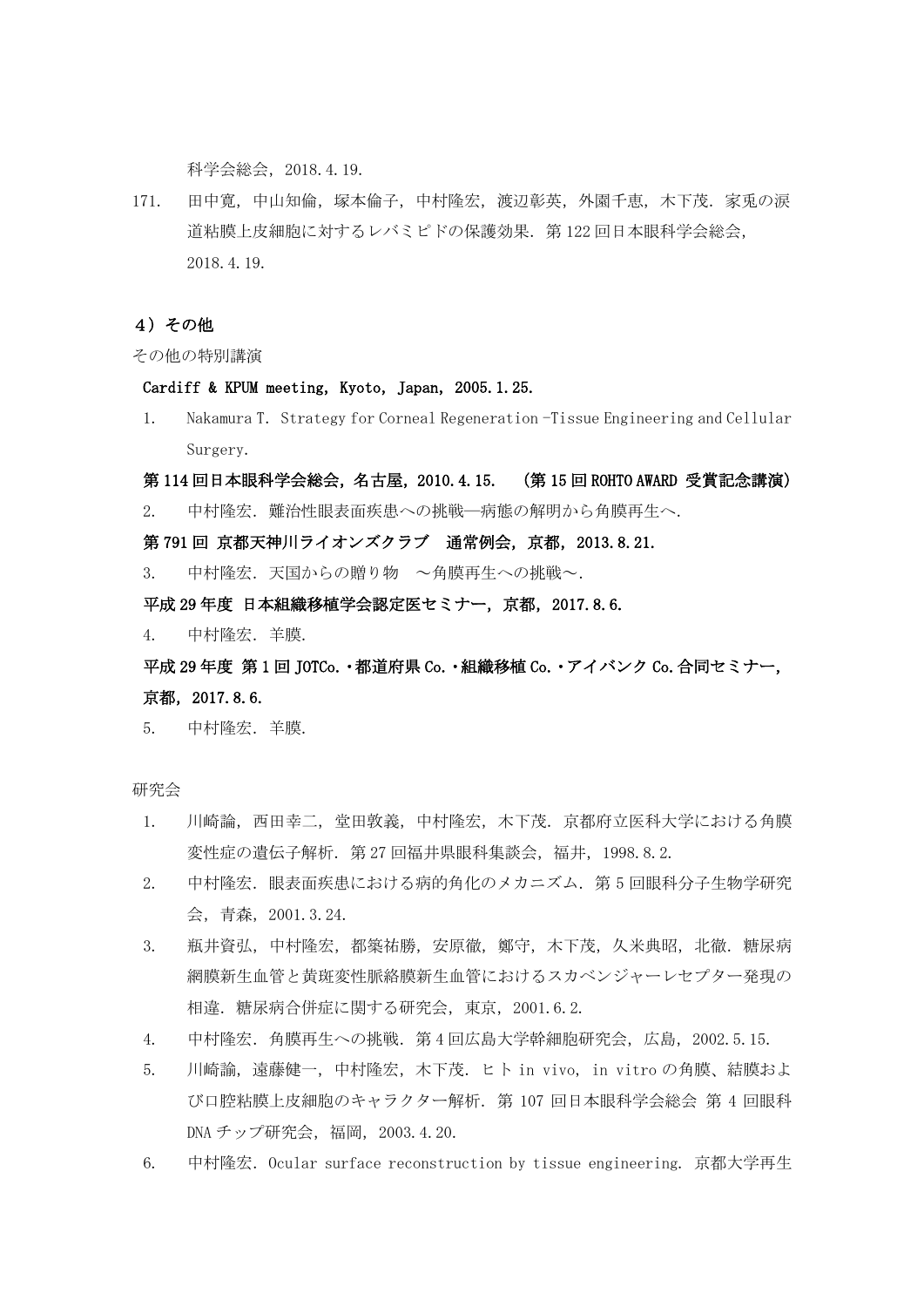医学研究所田畑研究室セミナー,京都,2003.5.31.

- 7. 中村隆宏.組織工学を用いた角膜再生への挑戦. 第 3 回バイオ分野チャレンジ研究 会,京都,2004.2.10.
- 8. 中村隆宏. 組織工学を用いた角膜再生への挑戦. 第7回組織工学・再生医学ワーク ショップ,大阪,2004.3.6.
- 9. 中村隆宏.角膜に対する再生医療学的アプローチ. 兵庫県東部地区眼科医会学術講 演会,兵庫,2004.3.27.
- 10. 中村隆宏.難治性眼表面疾患に対する培養粘膜上皮幹細胞移植術の開発に関する研 究. 厚生省ヒトゲノム再生医療等研究推進事業 研究成果発表会"先端医学研究の 進歩と今後,東京,2006.2.24.
- 11. 中村隆宏.難治性角膜疾患に対する角膜再生医療の最前線.第 22 回神戸市立医療セ ンター中央市民病院眼科臨床懇話会,神戸,2008.11.6.
- 12. 中村隆宏. Regenerative Therapy for Cornea. 熊本大学発生医学研究所平成 22 年 度グローバル COE リエゾンラボ研究会, 熊本, 2010.11.17.
- 13. 雨宮傑,中村隆宏,足立圭司,山本俊郎,木下茂,金村成智.ヒト羊膜を用いた新 たな歯周組織再生法の再発.第 27 回「歯科医学を中心とした総合的な研究を推進す る集い(平成 22 年度)」,東京,2011.1.8.
- 14. 中村隆宏.難治性眼表面疾患への挑戦~病態の解明から角膜再生へ~.愛媛大学医 学部プロテオ医学研究センター特別セミナー, 愛媛, 2011.3.3.
- 15. 堀内稔子,中川絋子,稲富勉,外園千恵,上田真由美,中村隆宏,小泉範子,横井 則彦,木下茂.当科 10 年間の全層角膜移植術における術後成績の検討.第 81 回京 都府立医科大学同窓眼科集談会ならびに明交会総会,京都,2011.9.23.
- 16. 中村隆宏.「難治性眼表面疾患への挑戦」~病態の解明から角膜再生へ~. 第 13 回眼科若手研究者の会,東京,2011.10.8.
- 17. 中村隆宏.学会ダイジェスト.第 14 回眼科若手研究者プログラム,東京,2012.4.6.
- 18. 中村隆宏.難治性眼表面疾患への挑戦.第 1 回 JBP 研究会,久留米,2012.8.31.
- 19. 中村隆宏.角膜上皮再生医療への挑戦.科学・技術フェスタ,京都,2013.3.17.
- 20. 中村隆宏.JBP485 を用いた新規点眼薬開発を目指して.第 2 回 JBP 研究会,久留米, 2013.9.13.
- 21. 森川恵輔,外園千恵,稲富勉,中村隆宏,横井則彦,松尾俊康,木下茂.先進医療 としての羊膜移植の現状と有効性.第 83 回京都府立医科大学同窓眼科集談会ならび に明交会総会,京都,2013.9.15.
- 22. Nakamura T.Holoclone-Type Stem Cells Control Corneal Homeostasis. Kyoto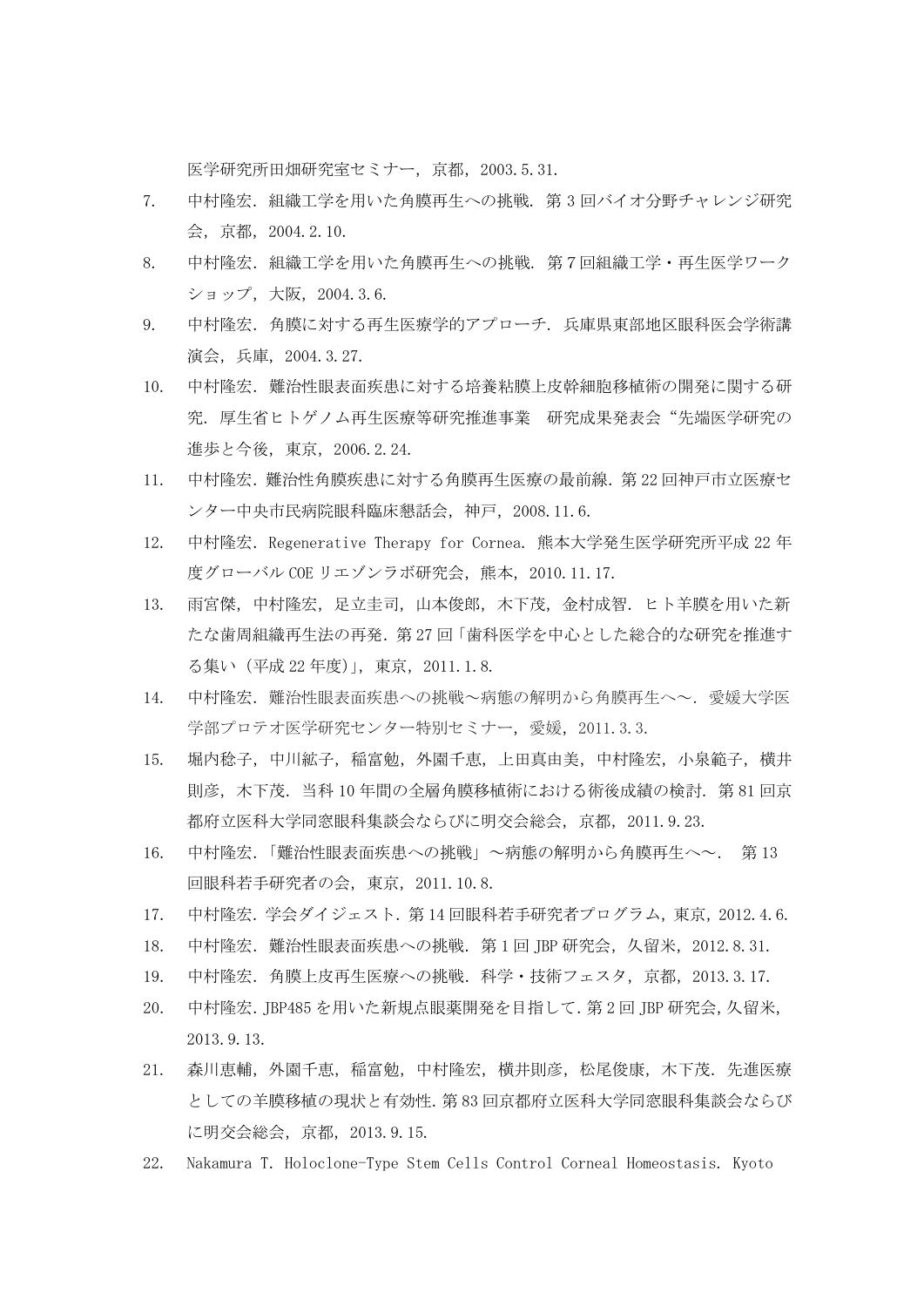International Workshop for Visual Science 2013, Kyoto, 2013.11.4.

- 23. 中村隆宏.白内障、緑内障、診察アップデート.第 10 回ほりかわフォーラム,京都, 2014.6.21.
- 24. 中村隆宏. 難治性角膜疾患への挑戦~病態の解明から角膜再生へ~. 第2回 New Frontiers Conference,横浜,2014.7.3.
- 25. 中村隆宏.JBP485 を用いた新規点眼薬開発を目指して 2014.第 3 回 JBP 研究会,東 京,2014.8.8.
- 26. 中村隆宏.角膜再生医療の最前線.第 11 回宮城県セミナー,仙台,2014.8.23.
- 27. 中村隆宏.「角膜内皮移植(DSAEK)の適応と現状」.第 46 回神戸市立医療センター中 央市民病院眼科臨床懇話会内,神戸,2014.11.6.
- 28. 中村隆宏.感覚器の未来医療を考える.第9回めざせ!コルネアの鉄人~, 東京, 2015.2.27.
- 29. 中村隆宏.難治性角膜疾患への挑戦 ~病態の解明から角膜再生へ~.堀川病院第 9 回部署活動発表会,京都,2015.2.28.
- 30. 中村隆宏.学会ダイジェスト.第 19 回眼科若手研究者の会,札幌,2015.4.17.
- 31. 中村隆宏,外園千恵,稲富勉,木下茂.淋菌性角結膜炎後角膜穿孔に対する表層角 膜移植による角膜再建~臨床学的・病理組織学的考察~.第 121 回京都眼科学会, 京都,2015.6.14.
- 32. 中村隆宏.幹細胞と創傷治癒.第 19 回眼創傷治癒研究会,姫路,2015.8.22.
- 33. 中村隆宏.JBP485 を用いた新規点眼薬開発を目指して 2015.第 4 回 JBP 研究会,久 留米,2015.9.4.
- 34. 中村隆宏.角膜の未来医療を考える.第 4 回石川オキュラーサーフェス研究会,金 沢,2015.11.5.
- 35. 岩本美優,中村隆宏,永田真帆,村越友衣乃,外園千恵,木下茂,奥村直毅,小泉 範子.ヒト角結膜上皮細胞に対するラミニン511の細胞生物学的効果に関する検 討.第 3 回同志社大学先端医工学研究センターシンポジウム,京都,2016.3.4.
- 36. 中村隆宏.角膜の未来医療を考える1.第 26 回視覚再生フロンティア研究成果発表 会,京都,2016.6.4.
- 37. 中村隆宏,外園千恵,木下茂,平見恭彦,藤原雅史,高木誠二,栗本康夫.先端医 療センター眼科における海外プレカットドナーを用いた DSAEK の治療成績. 第 122 回京都眼科学会,京都,2016.6.19.
- 38. 中村隆宏.組織各論 羊膜.平成 28 年度日本組織移植学会,富山,2016.8.28.
- 39. 中村隆宏.人の角膜の再生医療,第 37 回動物臨床医学会年次大会 人と動物の比較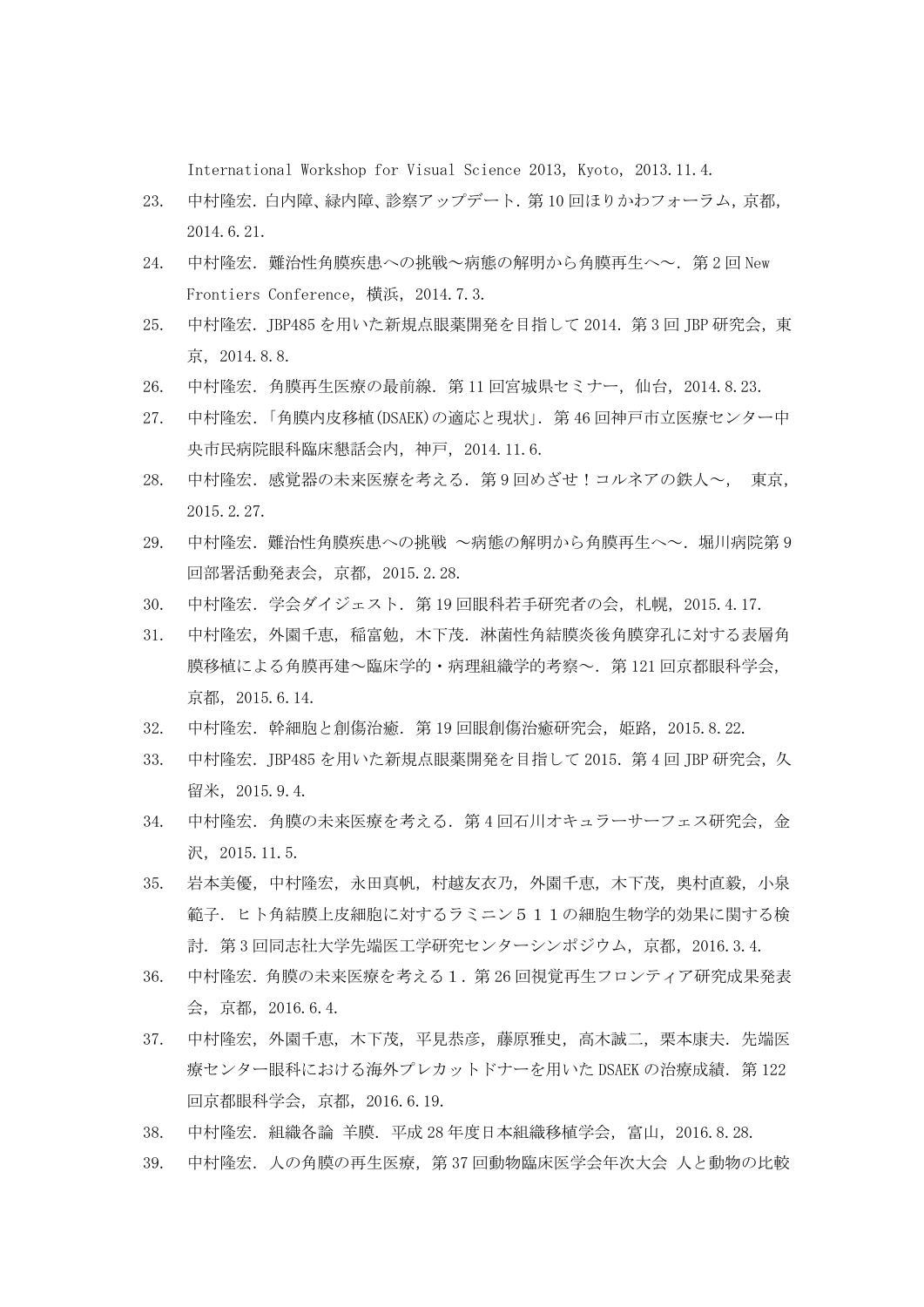疾患研究会,大阪,2016.11.20.

- 40. 中村隆宏,平見恭彦,藤原雅史,高木誠二,外園千恵,栗山康夫.先端医療センタ ー病院眼科における DSAEK の治療成績.第 36 回神戸市立医療センター中央市民病院 眼科オープンカンファレンス,神戸,2017.3.11.
- 41. 中村隆宏.「眼科医のキャリアについて:自分の未来像について考えよう」留学体験 ヨーロッパ.第 23 回眼科若手研究者の会,東京,2017.4.7.
- 42. 山際晋平,中村隆宏,永田真帆,石田学,村越友衣乃,木下茂,小泉範子.新規角 膜上皮治療剤の開発を目指した遷延性角膜上皮欠損モデルマウスの確立、文部科学 省私立大学戦略的研究基盤形成事業 2016 年度研究成果報告会 ポスターセッショ ン,京都,2017.4.15.
- 43. 中村隆宏,稲富勉,外園千恵,木下茂,粥川佳菜絵,脇舛耕一.緑内障多重手術後 に生じた水疱性角膜症対する DSAEK の臨床経過報告.第 123 回京都眼科学会,京都, 2017.6.4.
- 44. 中村隆宏.眼科領域における新規薬剤開発を目指して 2017. 第 6 回 JBP 研究会, 久留米,2017.9.16.
- 45. 高原彩加,稲富勉,福岡秀記,中村隆宏,上田真由美,横井桂子,横井則彦,外園 千恵.シールド潰瘍を呈した重症アレギ患者の治療に関する検討. 第87回京都府 立医科大学同窓眼科集談会ならびに明交会総会,京都,2017.9.23.
- 46. 中村隆宏.角膜外来報告.第 57 回神戸市立医療センター中央市民病院眼科臨床懇話 会.神戸,2017.10.5.
- 47. 小林弘明,中村隆宏,横尾誠一,永田真帆,石田学,中小路真美.粘膜上皮の可塑 性に関する細胞生物学解析.第7回同志社大学先端医工学研究センターシンポジウ ム,京都,2018.3.10.

ラジオ・テレビ・新聞

- 1. 木下茂.中村降宏.再生医学・医療のフロントライン 角膜の再生.週刊医学会新聞 2486 号,2002.5.20.
- 2. 木下茂,中村隆宏.朝日新聞,2003.3.12 全国版
- 3. 木下茂,中村隆宏.時事通信,2003.3.12 全国版
- 4. 木下茂,中村隆宏.週刊新潮,2003.3.19
- 5. 口から角膜上皮再生(ニュースそれから)メディカル朝日 6 月号,2005.
- 6. 中村隆宏.窓を開けよう(ひらめきの瞬間)日経サイエンス 11 月号,2005.
- 7. 中村隆宏. 生命科学は今 京都新聞, 2006.5.18.